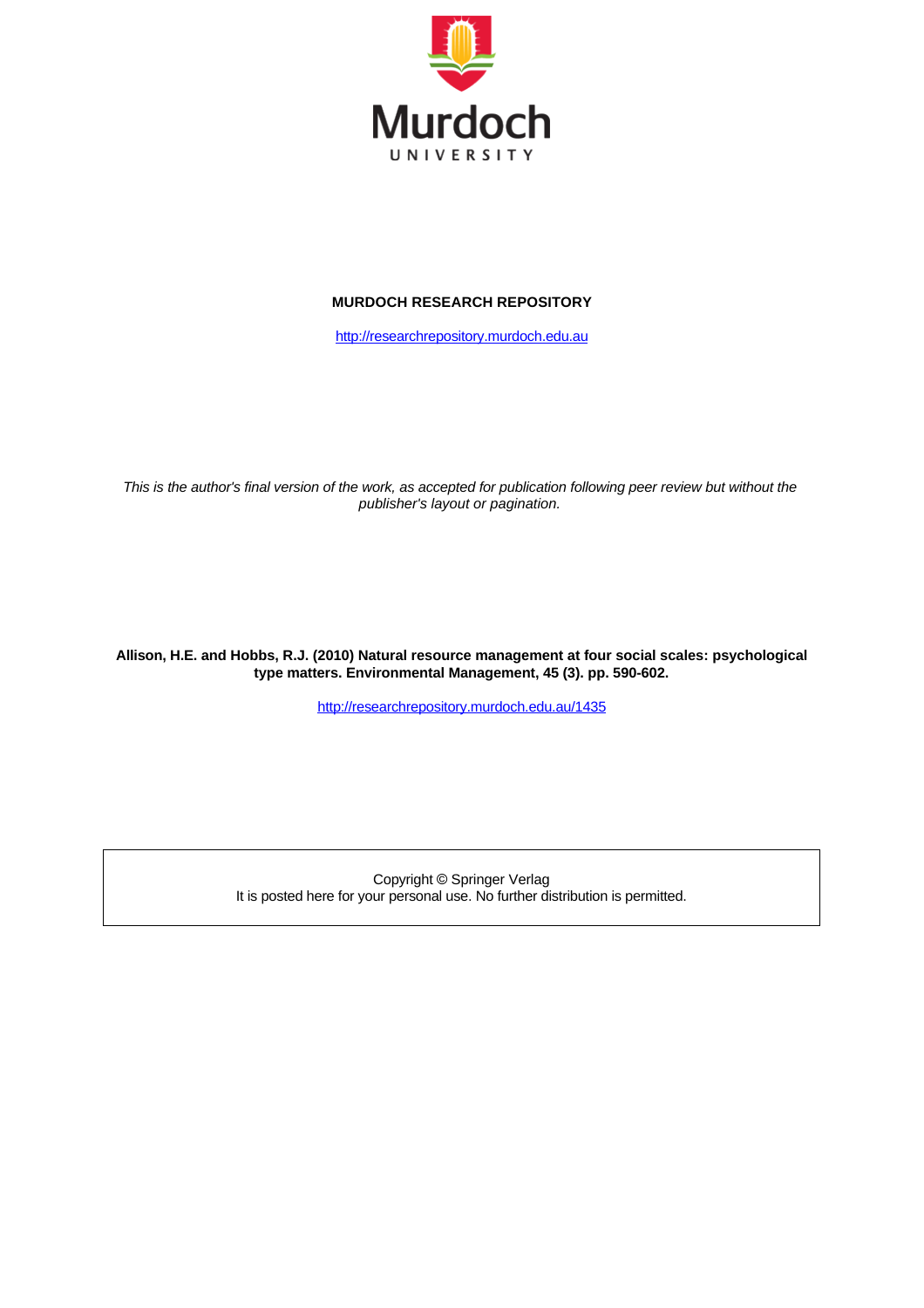# **Environmental Management**



# Natural Resource Management at Four Social Scales: Psychological Type Matters

| Journal:         | <b>Environmental Management</b>                                                                                                                                                                                                                                                                                                                                                                                                                                                                                                                                                                                                                                                                                                                                                                                                                                                                                                                                                                                                                                                                                                                                                                                                                                                                                                                                                                                                                                                                                                                                                                                                                                                                                                                                                                                                                                                                                                                                  |
|------------------|------------------------------------------------------------------------------------------------------------------------------------------------------------------------------------------------------------------------------------------------------------------------------------------------------------------------------------------------------------------------------------------------------------------------------------------------------------------------------------------------------------------------------------------------------------------------------------------------------------------------------------------------------------------------------------------------------------------------------------------------------------------------------------------------------------------------------------------------------------------------------------------------------------------------------------------------------------------------------------------------------------------------------------------------------------------------------------------------------------------------------------------------------------------------------------------------------------------------------------------------------------------------------------------------------------------------------------------------------------------------------------------------------------------------------------------------------------------------------------------------------------------------------------------------------------------------------------------------------------------------------------------------------------------------------------------------------------------------------------------------------------------------------------------------------------------------------------------------------------------------------------------------------------------------------------------------------------------|
| Manuscript ID:   | ENM-08-0185.R2                                                                                                                                                                                                                                                                                                                                                                                                                                                                                                                                                                                                                                                                                                                                                                                                                                                                                                                                                                                                                                                                                                                                                                                                                                                                                                                                                                                                                                                                                                                                                                                                                                                                                                                                                                                                                                                                                                                                                   |
| Journal Article: | Research                                                                                                                                                                                                                                                                                                                                                                                                                                                                                                                                                                                                                                                                                                                                                                                                                                                                                                                                                                                                                                                                                                                                                                                                                                                                                                                                                                                                                                                                                                                                                                                                                                                                                                                                                                                                                                                                                                                                                         |
| Keywords:        | psychological type, temperament, Myers Briggs Type Indicator<br>(MBTI®), decision making, natural resource management (NRM),<br>complexity, change, Australia                                                                                                                                                                                                                                                                                                                                                                                                                                                                                                                                                                                                                                                                                                                                                                                                                                                                                                                                                                                                                                                                                                                                                                                                                                                                                                                                                                                                                                                                                                                                                                                                                                                                                                                                                                                                    |
| Abstract:        | Understanding organisation at different social scales is crucial to<br>learning how social processes play a role in sustainable natural<br>resource management. Research has neglected the potential role<br>that individual personality plays in decision making in natural<br>resource management. In the past two decades natural resource<br>management across rural Australia has increasingly come under the<br>direct influence of voluntary participatory groups, such as<br>Catchment Management Authorities. The greater complexity of<br>relationships amongst all stakeholders is a serious management<br>challenge when attempting to align their differing aspirations and<br>values at four social institutional scales, local, regional, state and<br>national. This is an exploratory study on the psychological<br>composition of groups of stakeholders at the four social scales in<br>natural resource management in Australia. This paper uses the<br>theory of temperaments and the Myers-Briggs Type Indicator<br>(MBTI®) to investigate the distribution of personality types. The<br>distribution of personality types in decision-making roles in natural<br>resource management was markedly different from the Australian<br>Archive sample. Trends in personality were found across social<br>scales with Stabilizer temperament more common at the local scale<br>and Theorist temperament more common at the national scale.<br>Greater similarity was found at the state and national scales. Two<br>temperaments comprised between 76% and 90% of participants at<br>the local and regional scales, the common temperament type was<br>Stabilizer. The dissimilarity was Improviser (40%) at the local scale<br>and Theorist (29%) at the regional scale. Implications for<br>increasing participation in regional sustainable management<br>practices and bridging the gap between community and<br>government are discussed. |
|                  |                                                                                                                                                                                                                                                                                                                                                                                                                                                                                                                                                                                                                                                                                                                                                                                                                                                                                                                                                                                                                                                                                                                                                                                                                                                                                                                                                                                                                                                                                                                                                                                                                                                                                                                                                                                                                                                                                                                                                                  |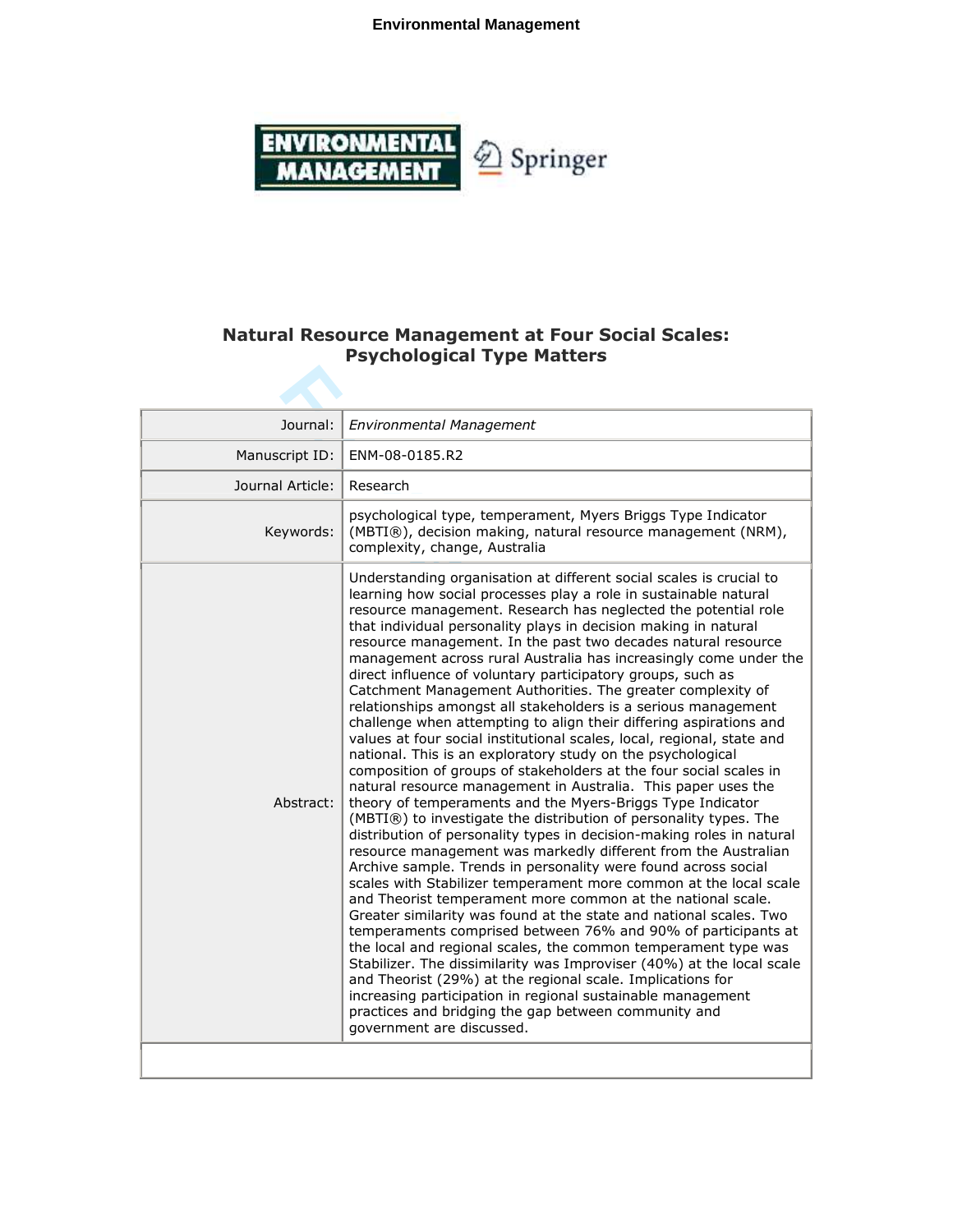$\mathbf 1$  $\overline{2}$ 



>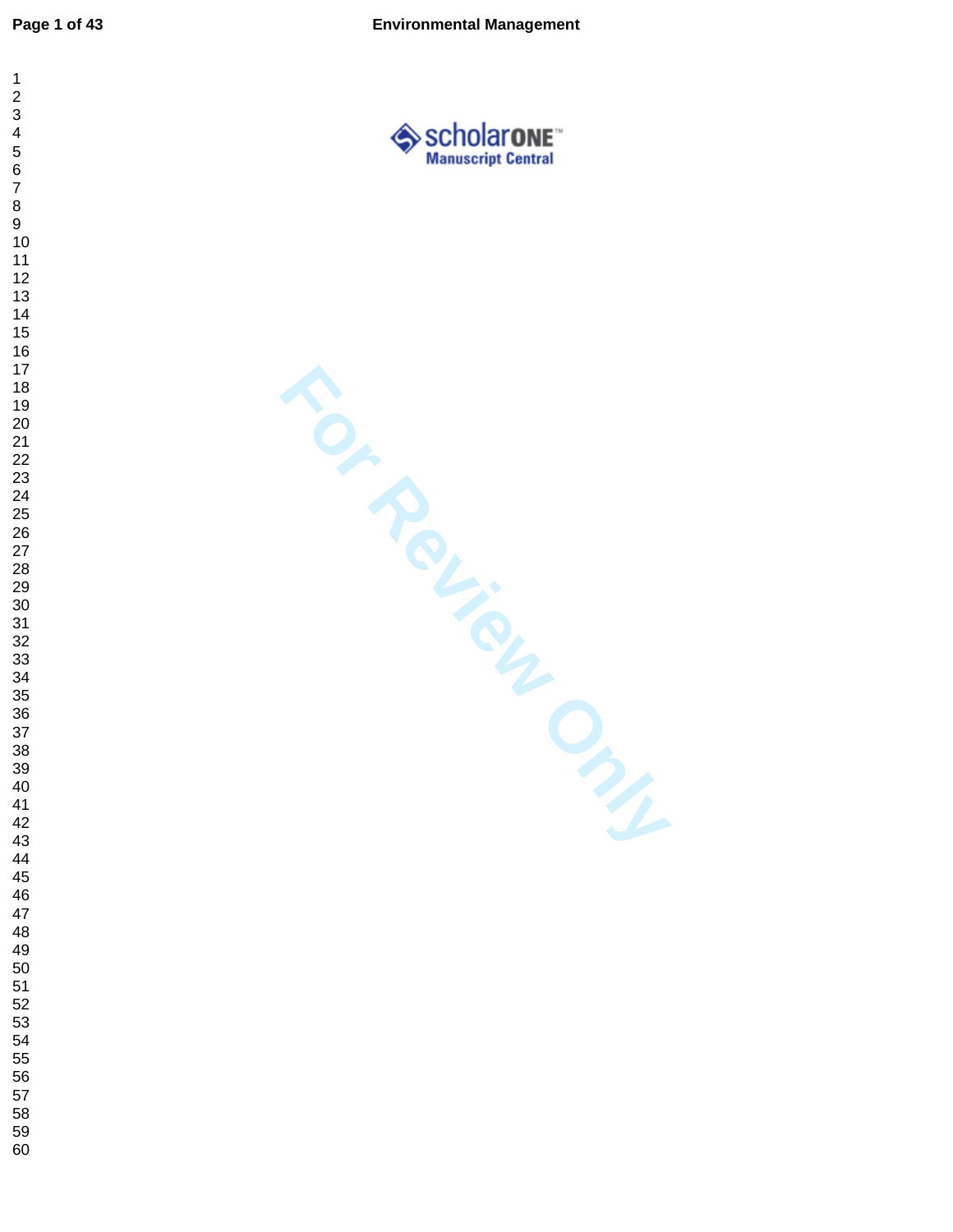# Natural Resource Management at Four Social Scales: Psychological Type Matters

Short title: Psychological Type in Australian Natural Resource Management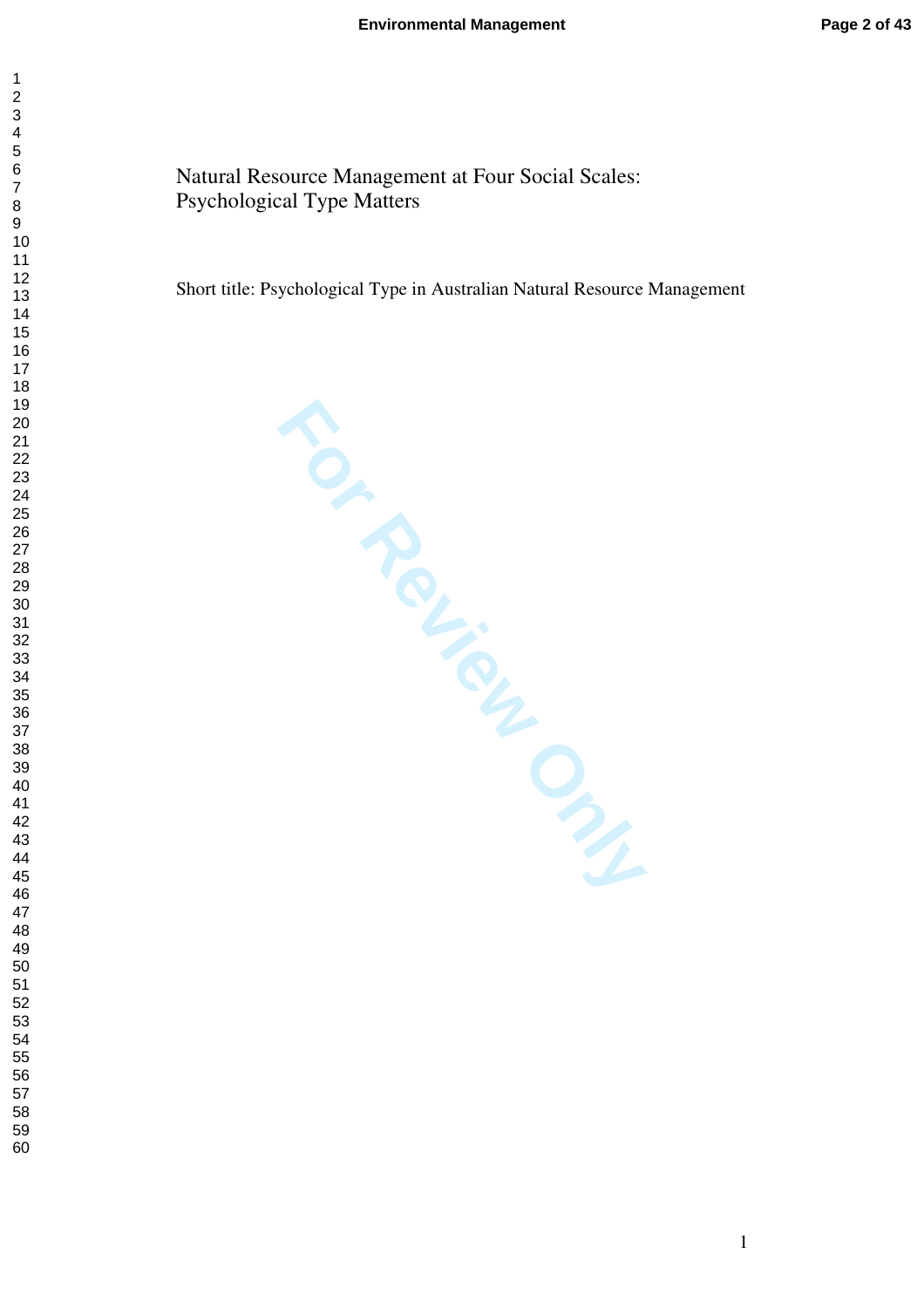#### **Abstract**

**Follow Exercise Set Alternative Set Alternatives** Sof relationships amongst all stakeholders is challenge when attempting to align their differir at four social institutional scales, local, region is is an exploratory stu Understanding organisation at different social scales is crucial to learning how social processes play a role in sustainable natural resource management. Research has neglected the potential role that individual personality plays in decision making in natural resource management. In the past two decades natural resource management across rural Australia has increasingly come under the direct influence of voluntary participatory groups, such as Catchment Management Authorities. The greater complexity of relationships amongst all stakeholders is a serious management challenge when attempting to align their differing aspirations and values at four social institutional scales, local, regional, state and national. This is an exploratory study on the psychological composition of groups of stakeholders at the four social scales in natural resource management in Australia. This paper uses the theory of temperaments and the Myers-Briggs Type Indicator (MBTI ® ) to investigate the distribution of personality types. The distribution of personality types in decision-making roles in natural resource management was markedly different from the Australian Archive sample. Trends in personality were found across social scales with Stabilizer temperament more common at the local scale and Theorist temperament more common at the national scale. Greater similarity was found at the state and national scales. Two temperaments comprised between 76% and 90% of participants at the local and regional scales, the common temperament type was Stabilizer. The dissimilarity was Improviser (40%) at the local scale and Theorist (29%) at the regional scale.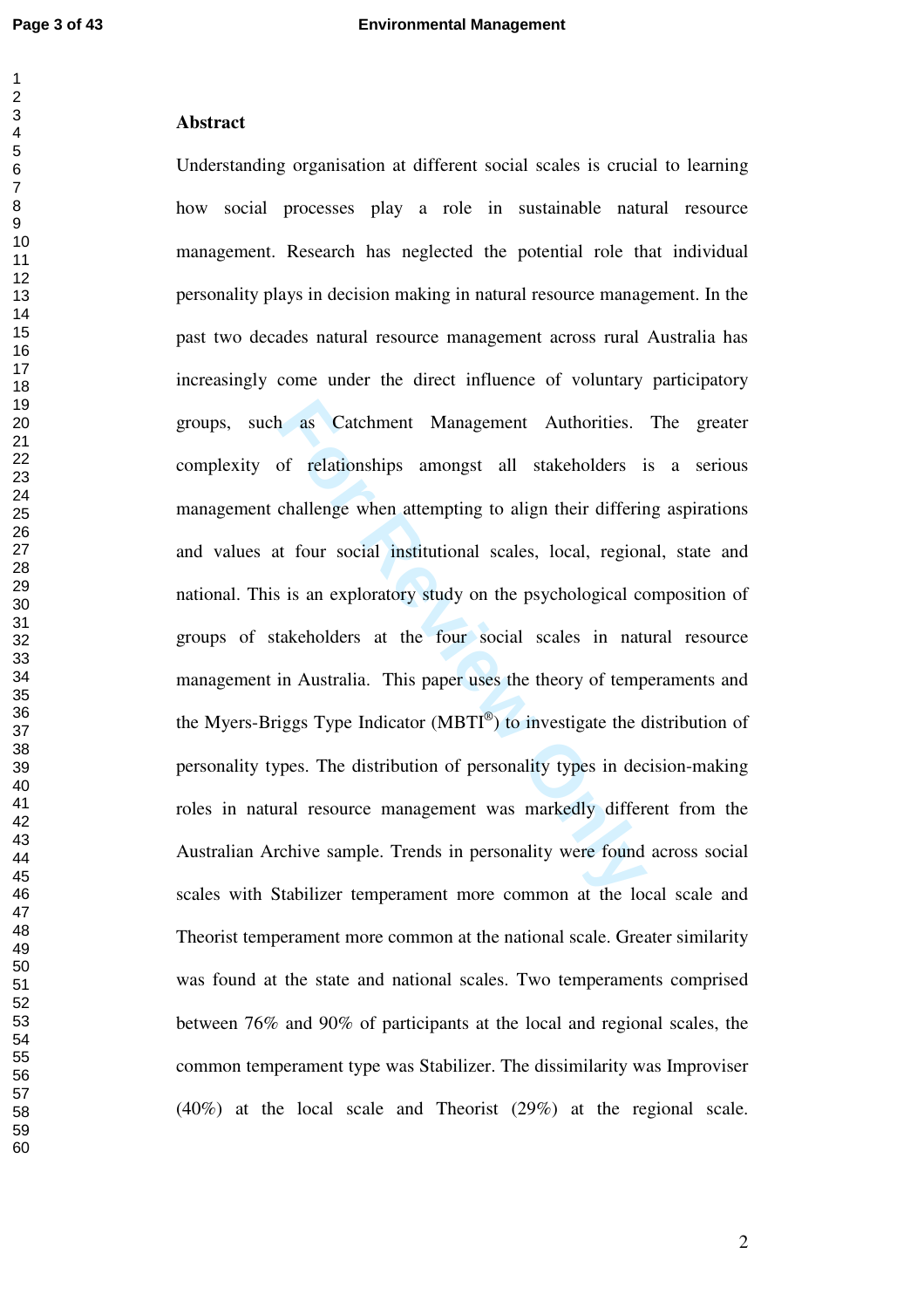Implications for increasing participation and bridging the gap between community and government are discussed.

**Keywords:** Psychological type, temperament, Myers Briggs Type Indicator  $(MBTI^{\circledcirc})$ , decision making, natural resource management (NRM), <sup>®</sup>), decision making, natural resource management (NRM), complexity, change, Australia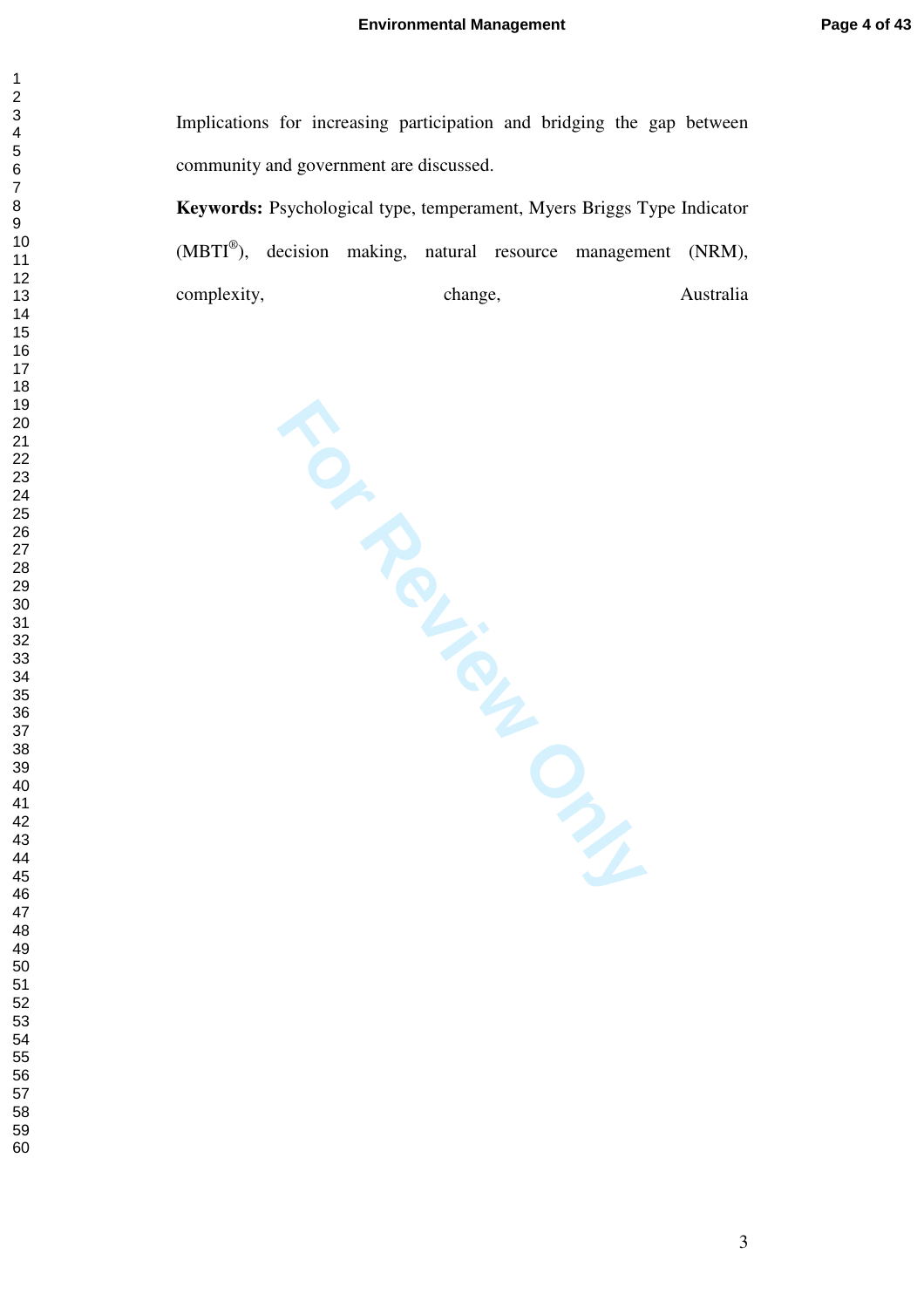# **Page 5 of 43 Environmental Management**

decision making methods to try to increase the<br>thical systems-based approach (Allison and F<br>se have been identified as adaptive co-manageme<br>e 2007) in pursuit of sustainable resource use<br>silience. Increasing participation Some scientists and policy makers have expressed frustration at the observed low levels of adoption of natural resource management practices (Pannell and others 2006). Mechanisms for decision making in natural resource management must accommodate the varying viewpoints, interests and goals of diverse stakeholders (Senge 1992; Vance and others 2007). To accommodate this diversity, participatory and adaptive management processes have been adopted in natural resource management in Australia as the preferred decision making methods to try to increase the participation rate in an ethical systems-based approach (Allison and Hobbs 2006). Together these have been identified as adaptive co-management (Plummer and Armitage 2007) in pursuit of sustainable resource use and socialecological resilience. Increasing participation across all social scales in a system is a prerequisite to move towards sustainable natural resource management (Rockloff 2003). Participatory management involves being open to and examining the position of all stakeholders including their beliefs, cultures, values and ways of knowing. However, operating in this new way challenges the capacity of individuals and groups to deal with complex or wicked natural resource management problems (Harris 2007; Plummer and Armitage 2007) and to understand and accept the multiple perspectives of all stakeholders. Individuals are inevitably part of groups and the social capacity of the group is dependent both on the capacity of individuals and the institutional system. This is a commonly overlooked yet pervasive problem in the social sciences most regularly referred to as the microto-macro problem (Goldspink and Kay 2004). People and institutions have different characteristics which make it difficult to act in a holistic way, and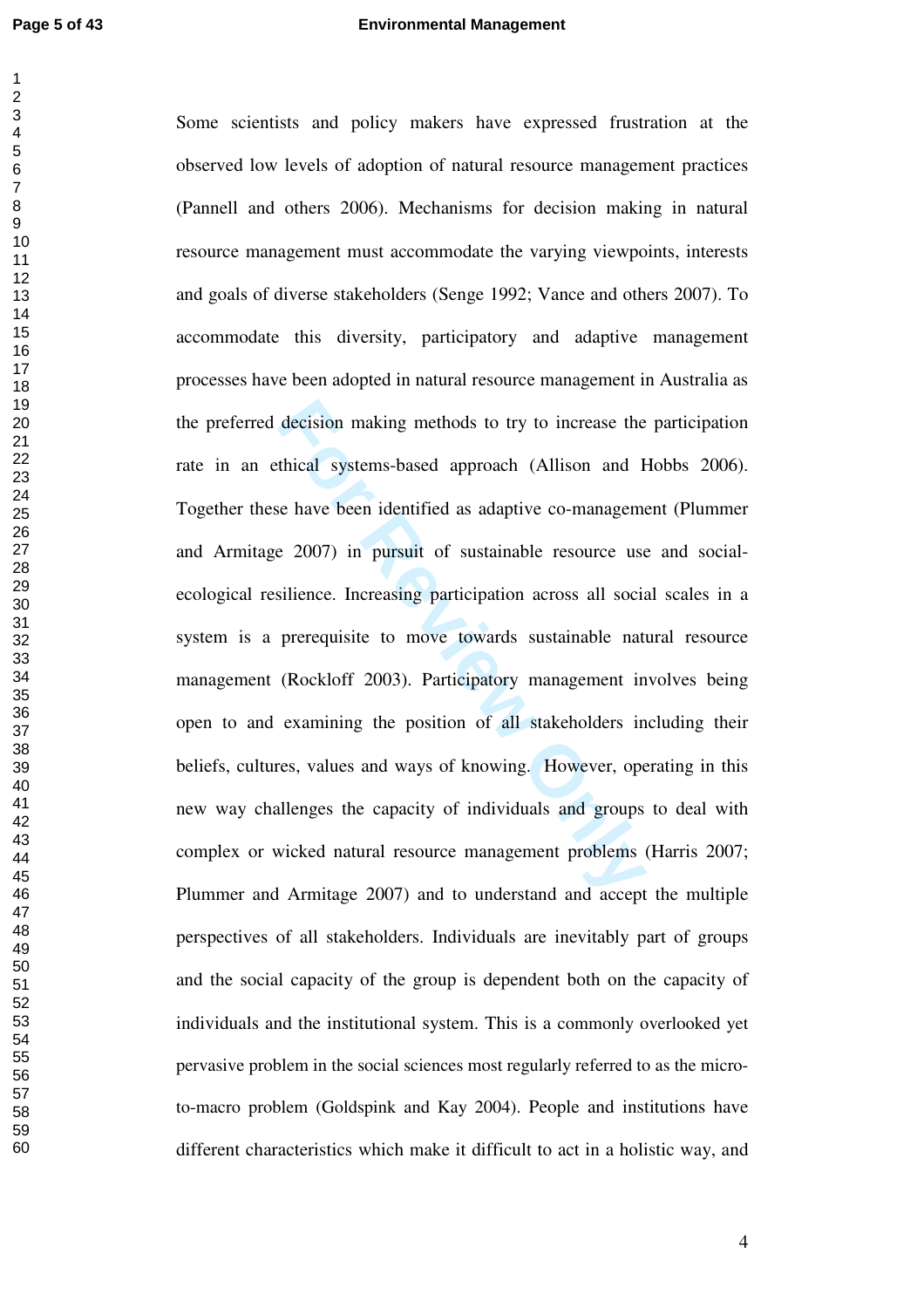so if we are to tackle wicked natural resource management problems at the regional scale we need to build human psychological capacity in the whole social system. This in turn requires an understanding of the role that individual psychological characteristics might play in how people make decisions both individually and in various hierarchical group levels.

partnerships provide an operating framework for<br>es an arena for citizens to negotiate and engage<br>n power players who hold the resources. Cons<br>etween scale and policy, if any consistent relation<br>a value judgment about wheth Management of natural resources is predominantly practiced through nested institutional scales (e.g. local, regional, state, national). Community government partnerships provide an operating framework for collaboration which provides an arena for citizens to negotiate and engage in trade-offs with the main power players who hold the resources. Consequently, the relationship between scale and policy, if any consistent relationship exists, must involve a value judgment about whether a selected scale leads to an appropriate decision. Understanding social organisation at different scales is an important aspect to learn how social processes play a role in sustainable natural resource management.

A significant scale issue is that natural resource management problems involve an asymmetric problem in decision scale. Actions that are rational from an individual viewpoint at the local or farm scale may not contribute to the goal on a larger geographical and more long-term temporal scale. There is a social trap inherent between the scale of individual concern and the scale at which landscape natural resource management problems emerge (Rykiel Jr. 1998). A major challenge confronting community-government partnerships is bridging the divide between government agencies at the state and national scales and communities at the local and regional scales (Rockloff 2003).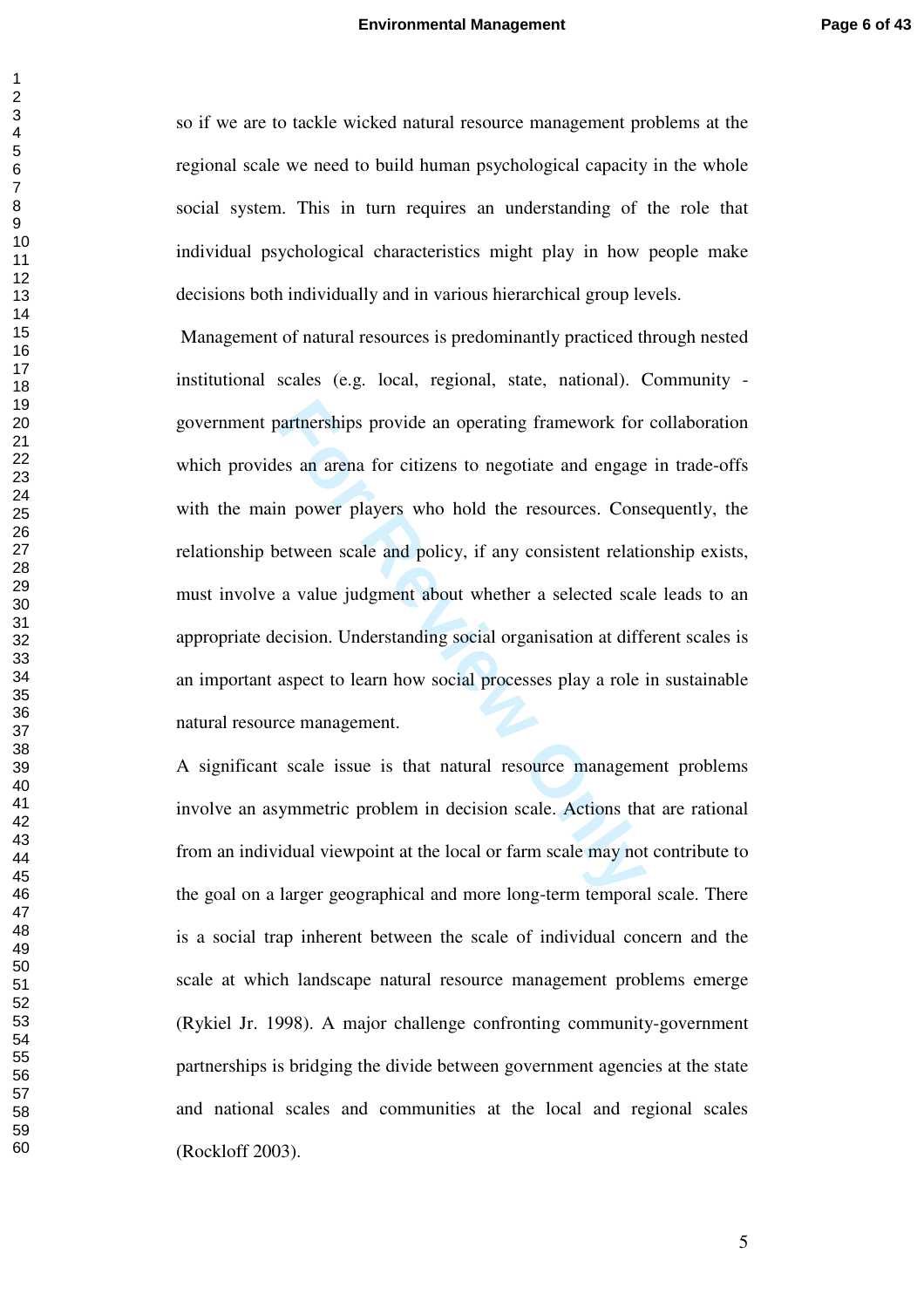$\overline{1}$  $\overline{2}$  $\overline{4}$  $\overline{7}$ 

#### **Page 7 of 43 Environmental Management**

Participation by land owners and regional natural resource management groups is pivotal to social sustainability (Rockloff 2003) which underpins sustainable natural resource management. Representation, leadership and partnerships are important factors that contribute to participation, which needs to be encouraged at different spatial scales in order that decision making accounts for the ecological processes at the landscape scale rather than only farm-scale processes. Capacity building and empowerment at appropriate scales are also important. Here, we extend Rockloff's (2003) conceptual framework for social sustainability to bridge this gap and examine how an individual's personality type at the micro level may influence how they participate at the macro level (Figure 1).

cales are also important. Here, we extend Rock<br>ramework for social sustainability to bridge t<br>*H* an individual's personality type at the micr<br>*H* they participate at the macro level (Figure 1).<br>We use both the MBTI Instru In this study we use both the MBTI Instrument (Myers and others 1998) and temperament theory (Berens 2006; Keirsey 1998) to investigate the range of personality type in people with decision-making roles across four social scales in natural resource management across Australia. Three circumstances make this topic particularly relevant to management of natural resources in Australia. Firstly, as a federated country responsibility for natural resources rests constitutionally primarily with the states not the national government, and secondly negotiated arrangements between the financial power (national) and legislative power (states) are the norm. The consequence of these arrangements is a plethora of stakeholders across all institutional scales (Figure 2). Thirdly, in the broad acre regions of rural Australia populations are declining and farmer age continues to increase, suggesting the potential loss of diversity and social capacity (Shepherd 2005).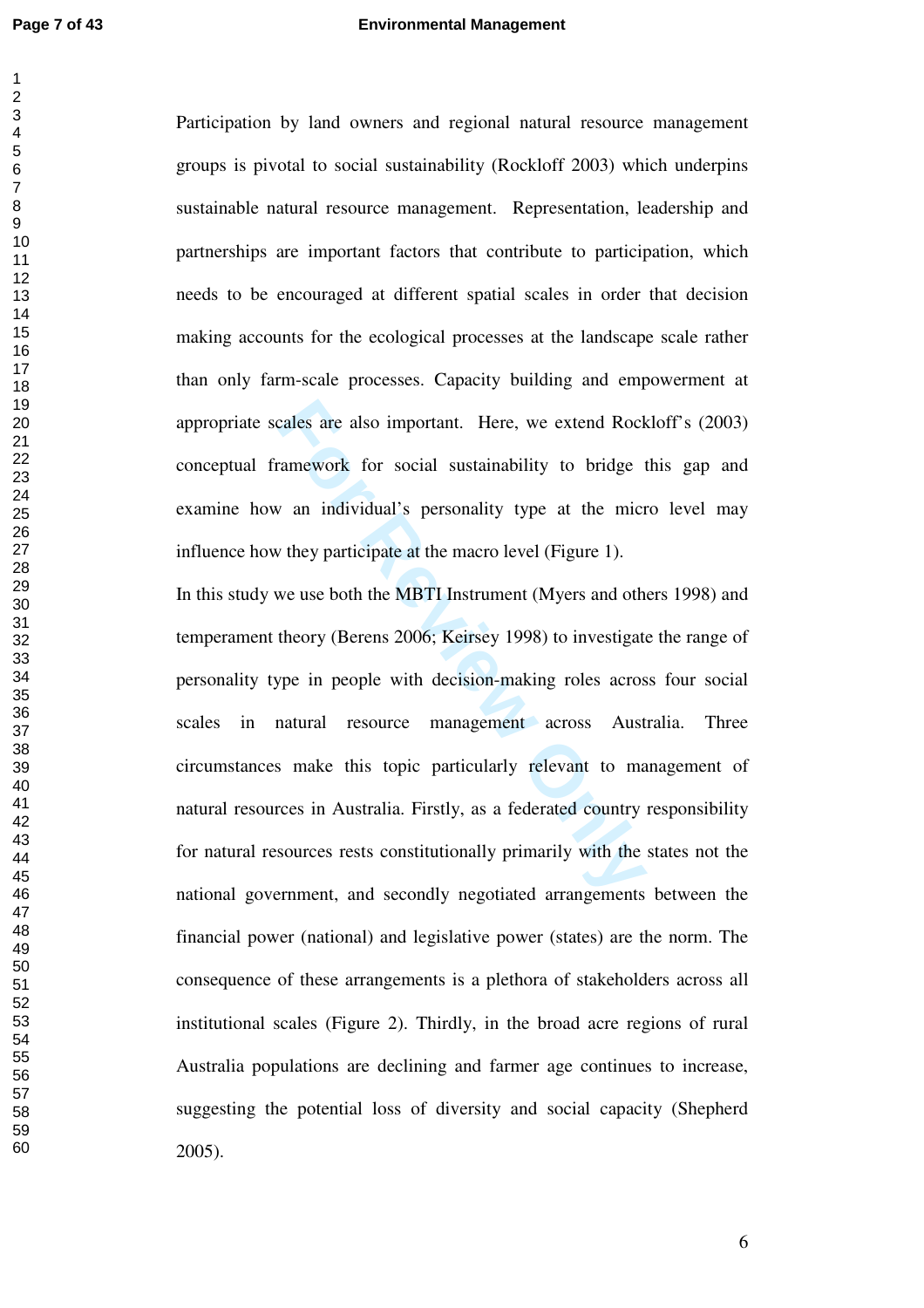ent organisations also play vital roles. Over the responsibility for the planning and implementati agement in Australia has moved away from state to a network of 56 regional community-based gablished under policy agreement During the past two decades the Australian Government (national) established a program for investing in natural resource management in association with state and territory governments through a series of agreements (Allison and Hobbs 2006). A range of coordinating and steering groups were also set up to facilitate these agreements through the implementation of strategies and investment plans with regional natural resource management groups. Research and development organisations and non-government organisations also play vital roles. Over the past 20 years much of the responsibility for the planning and implementation of natural resource management in Australia has moved away from state level control to devolution to a network of 56 regional community-based groups across Australia established under policy agreements. Figure 2 shows the institutional and hierarchical nature of the natural resource management system. There are many stakeholders who play a role in decision making in natural resource management within and across scales. This is a rich mix of individuals making decisions at the micro level that make up social systems that influence the range and type of macro level phenomena that arise from their interaction (Goldspink and Kay 2004).

The national and state governments provide funding under a suite of programmes including the Natural Heritage Trust and the National Action Plan for Salinity and Water Quality, recently reviewed by Robins and Dovers (2007) and Pannell and Roberts (2008). The Natural Heritage Trust was replaced in 2008 by Caring for Our Country. This evolving policy is an integrated package aimed at achieving a business approach to investment, clearly articulated outcomes and priorities and improved accountability. The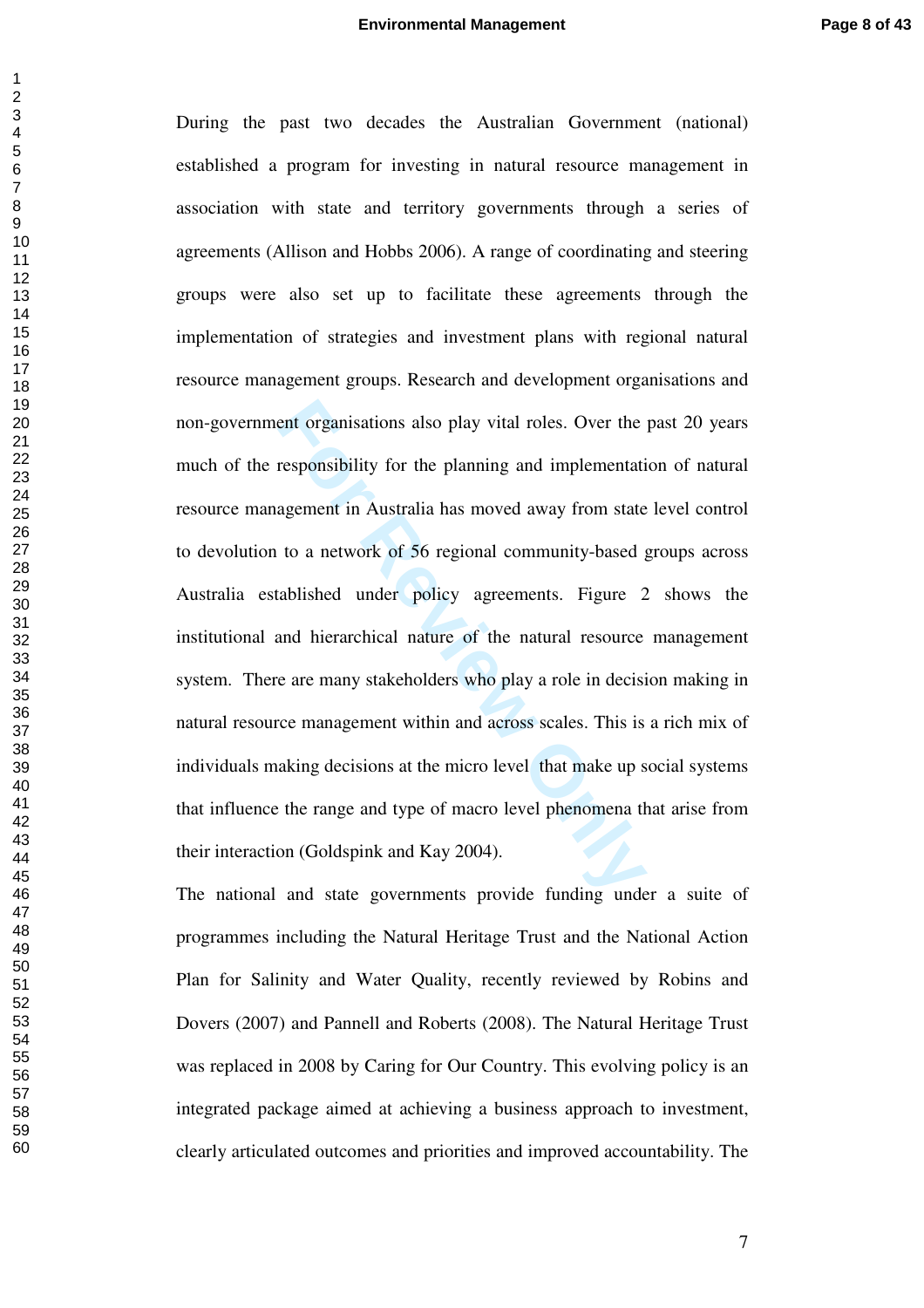goal is "An environment that is healthy, better protected, well-managed, resilient, and provides essential ecosystem services in a changing climate" . This new policy continues to encourage partnerships between key stakeholders as the means through which sustainable land management practices will be achieved and provides 15% of the 2009-2010 budget to capacity development (Australian Government 2008). Two of the five year outcomes are to assist at least 30 per cent of farmers to improve their knowledge, skills and engagement with the assumption that it will increase their uptake of sustainable farm and land management practices that deliver improved ecosystem services (Australian Government 2008).

kills and engagement with the assumption that it<br>of sustainable farm and land management practice<br>system services (Australian Government 2008).<br>nagement has been promoted as offering a way to<br>uurce management situations th Adaptive management has been promoted as offering a way to work within natural resource management situations that have the inherent characteristics of complexity and uncertainty. It has been adopted as a preferred approach in Australia (Natural Resource Management Ministerial Council 2006). However, over the past 100 years Australia has created informal and formal rules about natural resource management which are inconsistent with adaptive management as a process. Allan and Curtis (2005) concluded from their research in two regional case studies in eastern Australia that there were major constraints to practicing adaptive management at the regional scale as it does not fit with the dominant approach by land holders. The constraints were identified as unspoken assumptions or agreed "plots" that underlie management practices by land holders and government agencies which are the norms that have arisen over time. A natural resource management culture exists that values activity, control, comfort, and clarity over reflection, learning, and embracing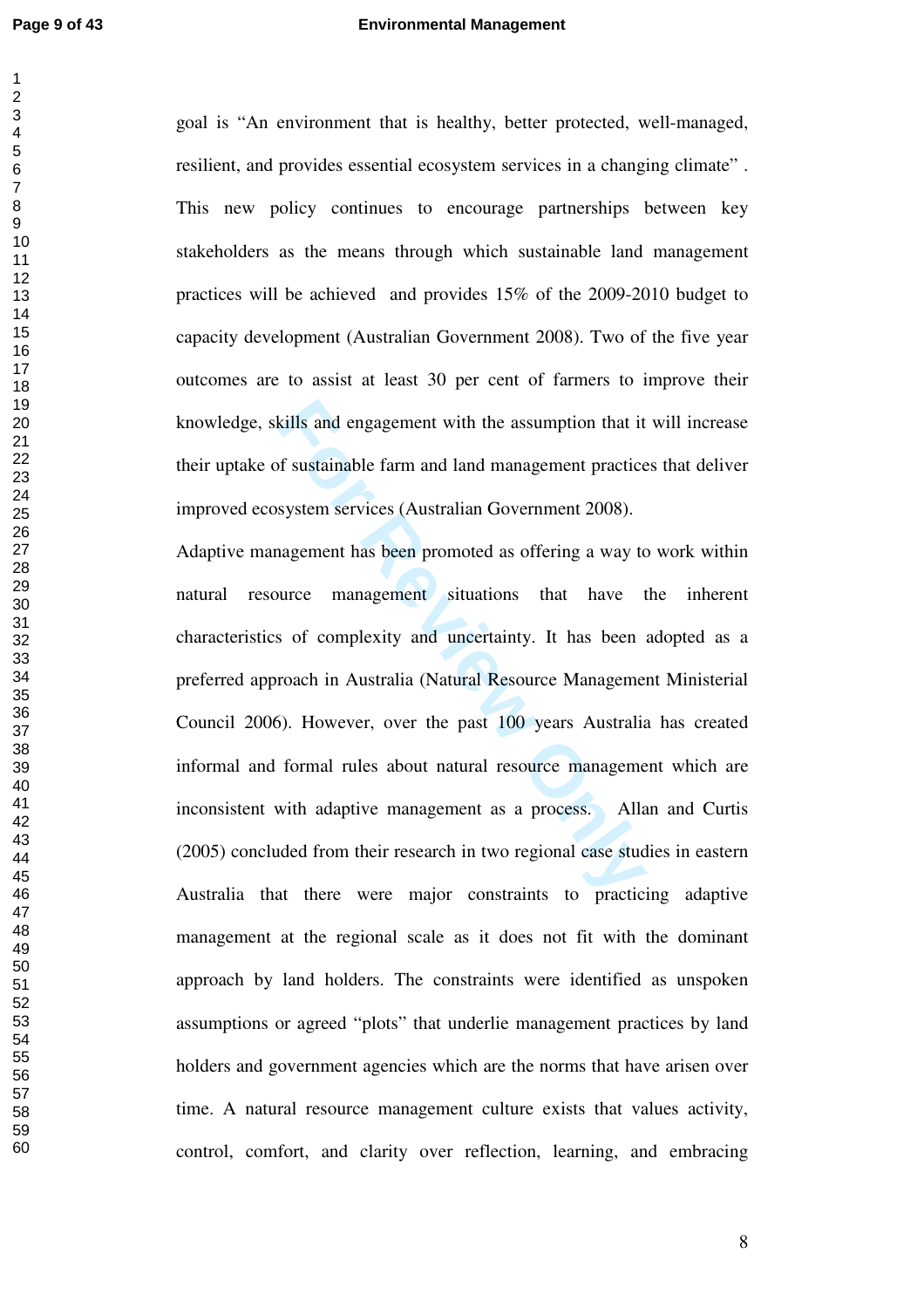variability. In some instances this has also been described as 'group think' where group members see benefits that emerge from group cohesion (Janis 1971). However, there are also disadvantages in the characteristics of group think which may create obstacles for change and innovation when alternative multiple perspectives are not valued or accepted. Potentially these cultural norms are consistent with the notions of judgmental discounting and environmental risk perception in human decision-making that centre on outcomes that occur to us, here, now, and for sure (Gattig and Hendrickx 2007). Consequences that deviate in one or more of these aspects are valued less, that is, they tend to be discounted.

outcomes that occur to us, here, now, and for sur<br>07). Consequences that deviate in one or more of<br>s, that is, they tend to be discounted.<br>magement involves a change in the way people<br>them and how they think and understand Adaptive management involves a change in the way people perceive the world around them and how they think and understand the relationship of the factors that influence change, including cause and effect, and consequently how they make decisions (Allison and Hobbs 2006). If people's learning has not caused them to change their mental models, worldview or how they believe the world to work then adaptive management is no better at removing single solution policy or panaceas than any alternative management process (Brock and Carpenter 2007). Therefore if practiced from within the wrong theoretical construct or norm adaptive management is unlikely to be successful.

Only relatively recently has Australian natural resource management policy acknowledged the importance of social factors and has still to recognise the role that human difference might contribute to the rate of participation. In 2005 the National Land and Water Resources Audit (2005) included a new program to develop a set of indicators for monitoring community and social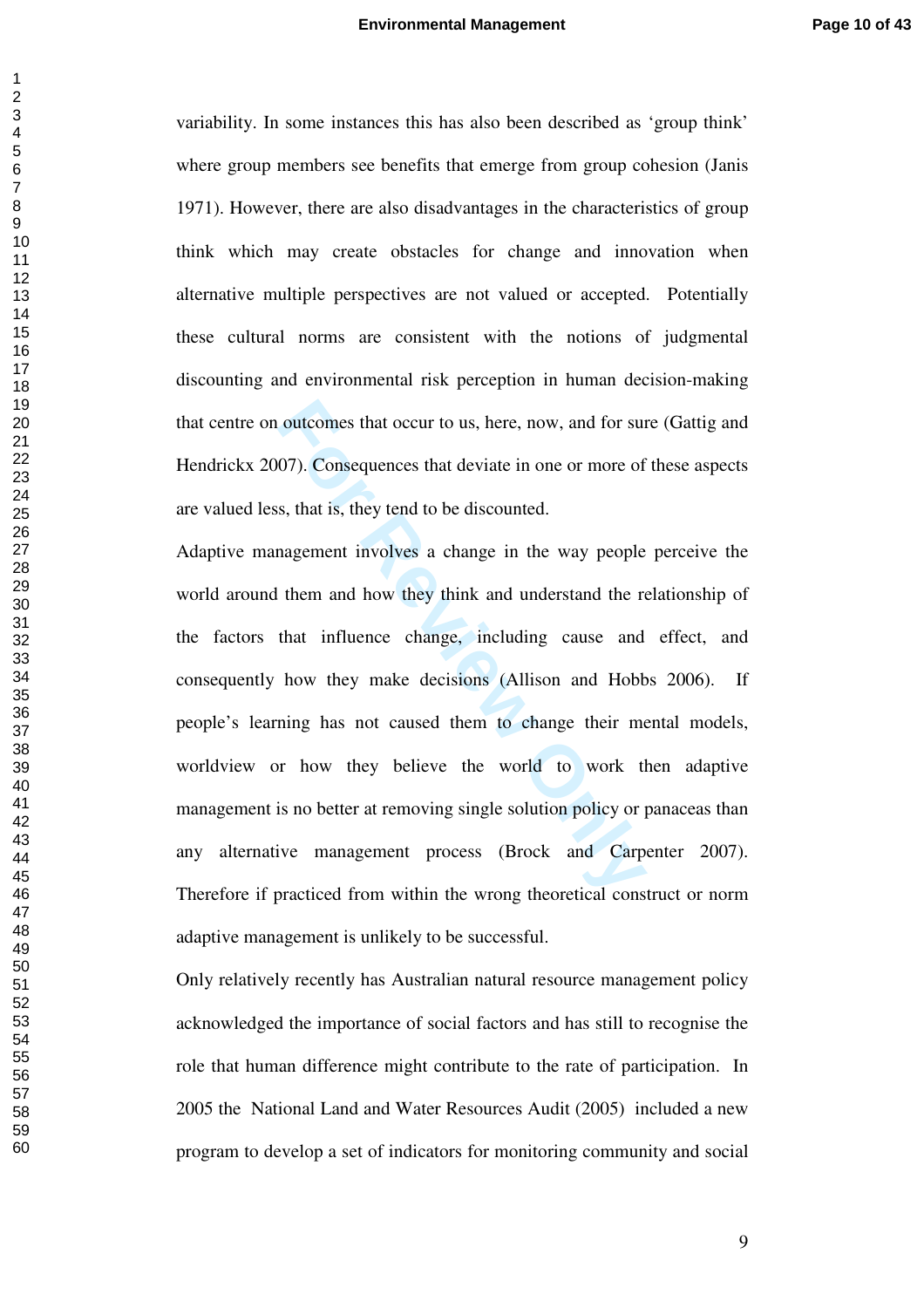### **Page 11 of 43 Environmental Management**

ocial capacity is managed across all scales of soircitions and values. This is a complex inter-re<br>uals and groups and the alignment of aspiration<br>me time to develop (Harris 2007). Currently an<br>pe is not included as a facto processes relevant to, or affected by natural resource management programs. These indicators pertain to: the capacity of land managers to change and adopt sustainable management practices; the capacity of regional groups to make decisions on natural resource management, including the impact of institutional change/responsiveness; and the link between community vitality, viability and health and natural resource condition. The new model for natural resource management outcomes will depend on how well the creation of social capacity is managed across all scales of society to align differing aspirations and values. This is a complex inter-relationship of many individuals and groups and the alignment of aspirations and values may take some time to develop (Harris 2007). Currently an individual's personality type is not included as a factor in Australian Government policy such as Caring for Our Country (Australian Government 2008) that might contribute to participation leading to sustainable land management.

Personality and human traits are important in what an individual perceives and how they make decisions. Perceiving involves all the ways of becoming aware of things, people, happenings, or ideas. Judging involves all the ways of coming to conclusions and making decisions about what has been perceived. If people differ systematically in what they perceive and in how they reach conclusions then it is only reasonable for them to differ correspondingly in their interests, reactions, values, motivations and skills (Myers, McCaulley, Quenk and Kammer 1998). Since natural resource management is the result of numerous individual decisions of landholders and organisations then it is essential that we investigate how decisions are made on a conceptual basis. Here, we seek to better understand the current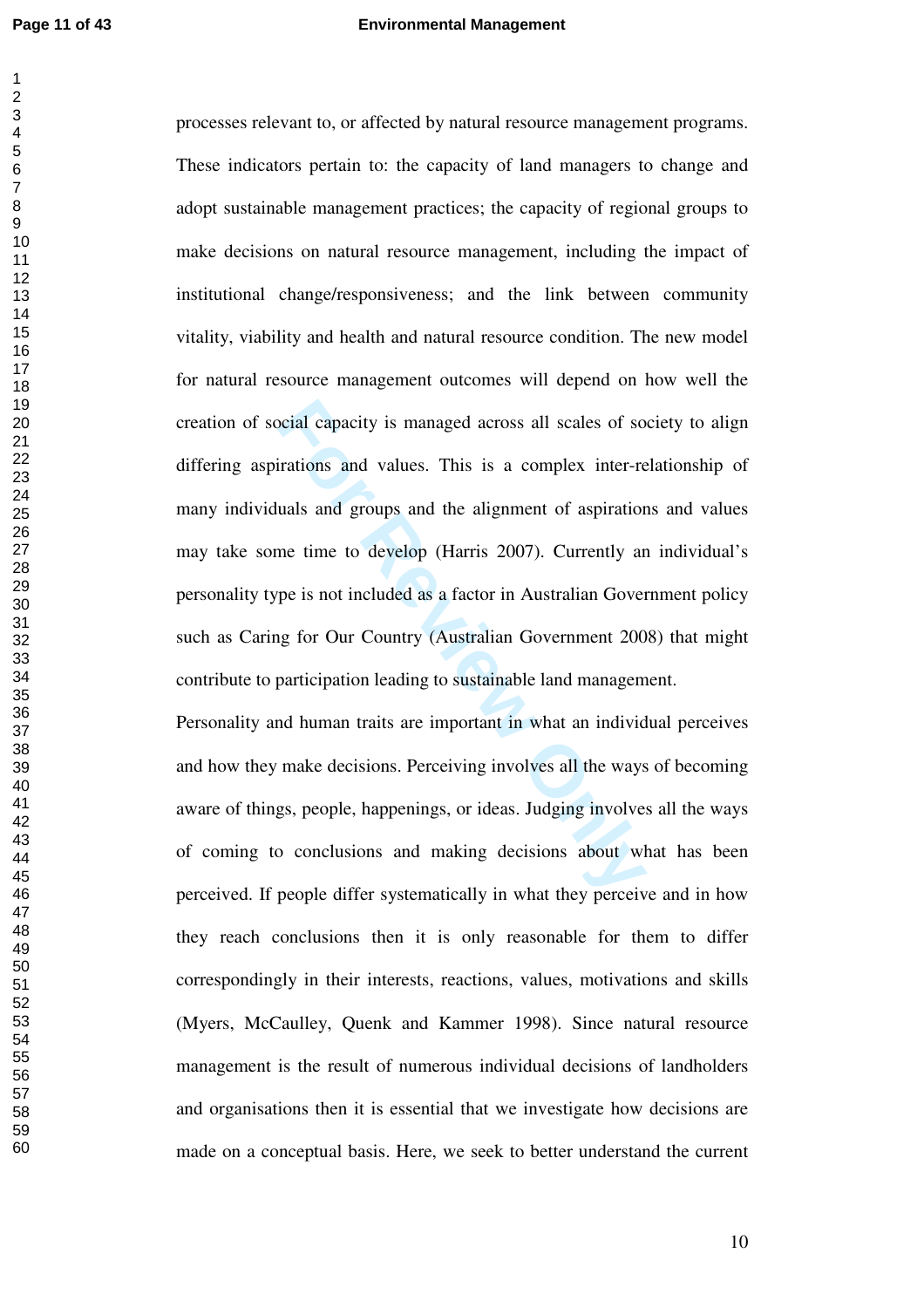distribution of personality types in the Australian natural resource management decision-making groups.

#### **Different cognitive styles between individuals**

-based, or schema-based, while the other is givestic, episode-based, analogy-based, or simply<br>stic, episode-based, analogy-based, or simply<br>stics on how individuals learn (Beyler and Schmec<br>ee and interpret the world aroun In the fields of memory, cognition, concept formation and problem solving two different types of cognitive processes have been recognised (Beyler and Schmeck 1992). The one traditionally emphasised is most commonly called analytic, rule-based, or schema-based, while the other is given the labels such as holistic, episode-based, analogy-based, or simply `nonanalytic' (Brooks 1978). A preference for one of these cognitive styles will have far reaching effects on how individuals learn (Beyler and Schmeck 1992), how individuals see and interpret the world around them and how they make their decisions. Holistic processes seem to involve habitual preferences for a broad focus of attention, formation of impressions, noticing similarities, more interest in wholes than in component parts, and preferences for more random less orderly presentation of information. Analytic processing involves a narrower focus of attention, retention of facts and details, noticing differences, more interest in parts than wholes, and preference for ordered (usually sequential) presentation of information (Beyler and Schmeck 1992).

When considering personality and individual difference a number of instruments have been designed to measure normal range personality (Boyle and others 2008). A major research effort and debate in personality psychology has been the quest to determine the optimum number of traits and an appropriate assessment method. Some of these are the five-factor model or "big five" (DeYoung and others 2007), NEO Personality Inventory

 $\overline{1}$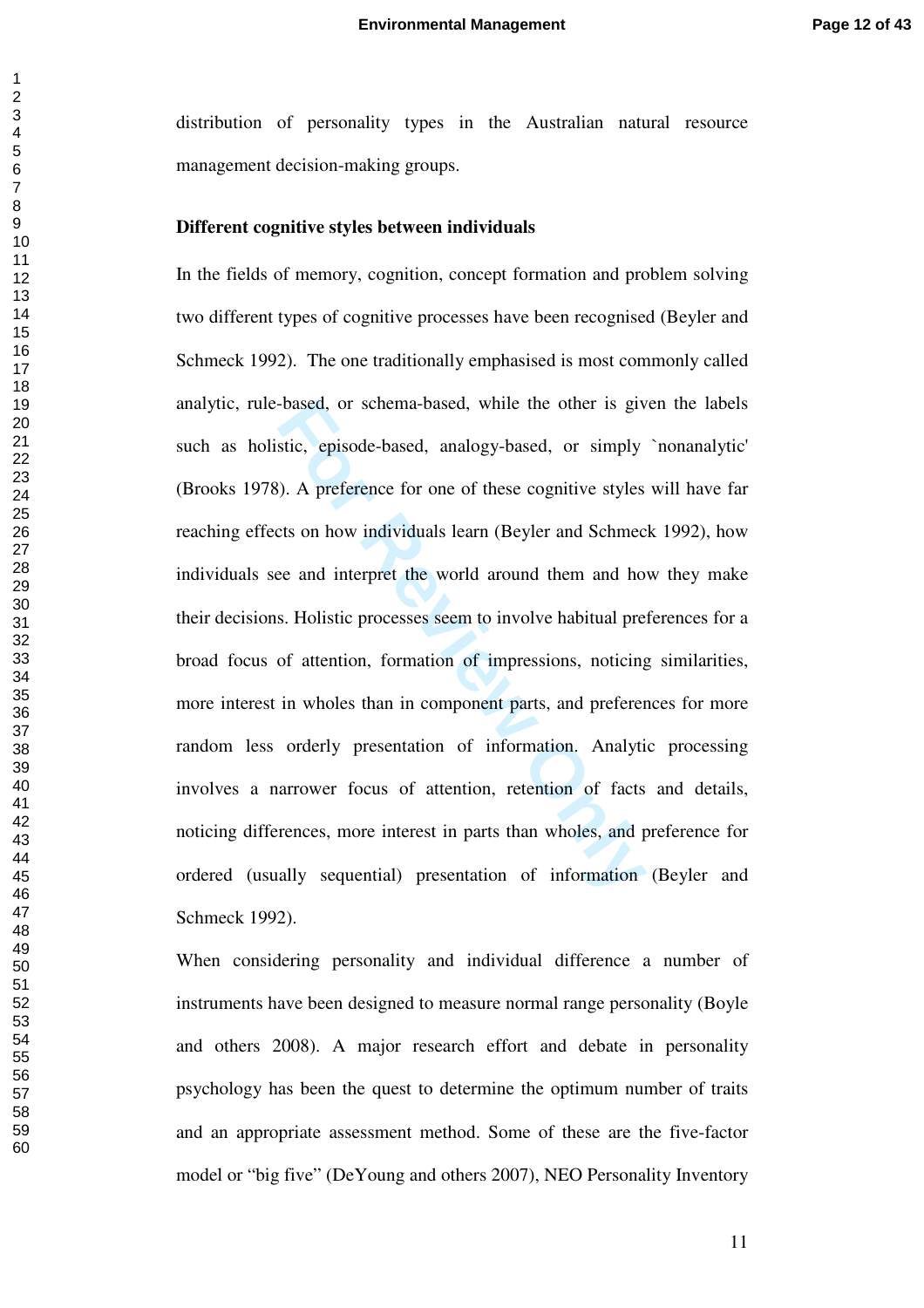tyles, cognitive dynamics and type developm<br>environmental influences. Greater depth of under<br>knowledge of more than one instrument even if<br>bination. One advantage of the MBTI® is the<br>pach as well as steady theory behind it (Costa Jr. and others 1991), Cattell's 16 personality factors questionnaire (Cattell and Mead 2008), Personality Self-Portrait Inventory (Shrapnel and Davie 2001) and by the Myers-Briggs Type Indicator (MBTI®). Usually personality instruments have been criticized because of their permanent trait approach. Other researchers recommend using multiple-model methods such as the five lenses of type in the Interstrength Method (Berens 2008) using the relationship of 16 whole types, the four temperaments, four interaction styles, cognitive dynamics and type development, and the systemic or environmental influences. Greater depth of understanding can be gained by knowledge of more than one instrument even if they are not used in combination. One advantage of the MBTI<sup>®</sup> is the dynamic and positive approach as well as steady theory behind it. The MBTI® has quickly become one of the world's most widely used tools when defining personality (Myers, McCaulley, Quenk and Kammer 1998). Owing to its usefulness and comprehensible approach it has become a common method when studying organisations (Hautala 2006). Like any dominant paradigm, the MBTI® has drawn its fair share of criticisms and proposals for alternatives. Nonetheless, it has proved extremely useful in providing a common language for researchers in organisational personality research. The widely used MBTI $^{\circ}$  was selected for use in this study informed by the theory of temperament (Keirsey 1998) and validation evidence for the MBTI<sup>®</sup> is extensive (Bayne 1995; Myers, McCaulley, Quenk and Kammer 1998).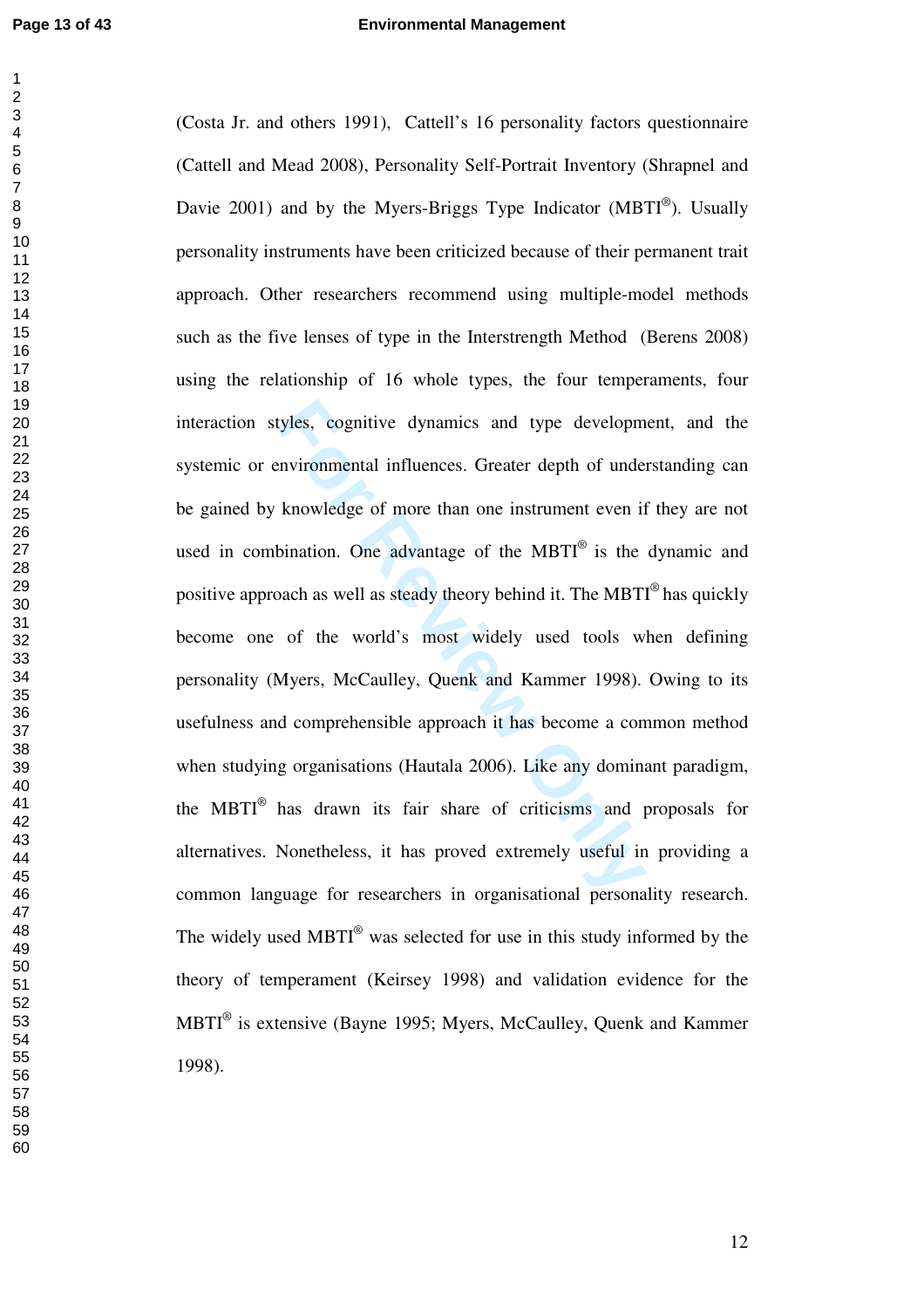# **Myers-Briggs Type Indicator (MBTI** *®* **)**

The need to better understand individual decision making has led a growing number of managers and researchers to employ the Myers-Briggs Type Indicator (MBTI<sup>®</sup>) to explain differences in decision-making processes and outcomes (Volkema and Gorman 1998). Individuals with different personalities approach a problem or issue in very different ways. A person's personality is comprised of many psychological facets that are interrelated in a complex and unique way. Although it is not possible to capture all of these facets in any one analytical tool, this paper describes the MBTI $^{\circ}$ , as one well-established tool that identifies different individual preferences, as an initial entry point to an area of research that has been neglected in natural resource management.

and unique way. Although it is not possible to an any one analytical tool, this paper describes the blished tool that identifies different individual proposition of proposition of research that has been neglect agement.<br>
E The noted psychiatrist C. J. Jung suggested many years ago that certain aspects of human behaviour are predictable and classifiable. From his observations, Jung found predictable and differing patterns of normal behaviour. He developed a theory that there are predictable differences in the way people prefer to take in information, organise the information, and reach conclusions. The practical application of Jung's work has been greatly enhanced by the development of the MBTI<sup>®</sup> questionnaire (Myers, McCaulley, Quenk and Kammer 1998). The MBTI<sup>®</sup> is now used as an important tool in careers choice, communication strategies and team development.

The MBTI $^{\circ}$  identifies four separate dichotomies: Extraversion (E) / Introversion (I); Sensing (S) / Intuition (N); Thinking (T) / Feeling (F); and Judging (J) / Perceiving (P) (Myers, McCaulley, Quenk and Kammer 1998).

 $\overline{1}$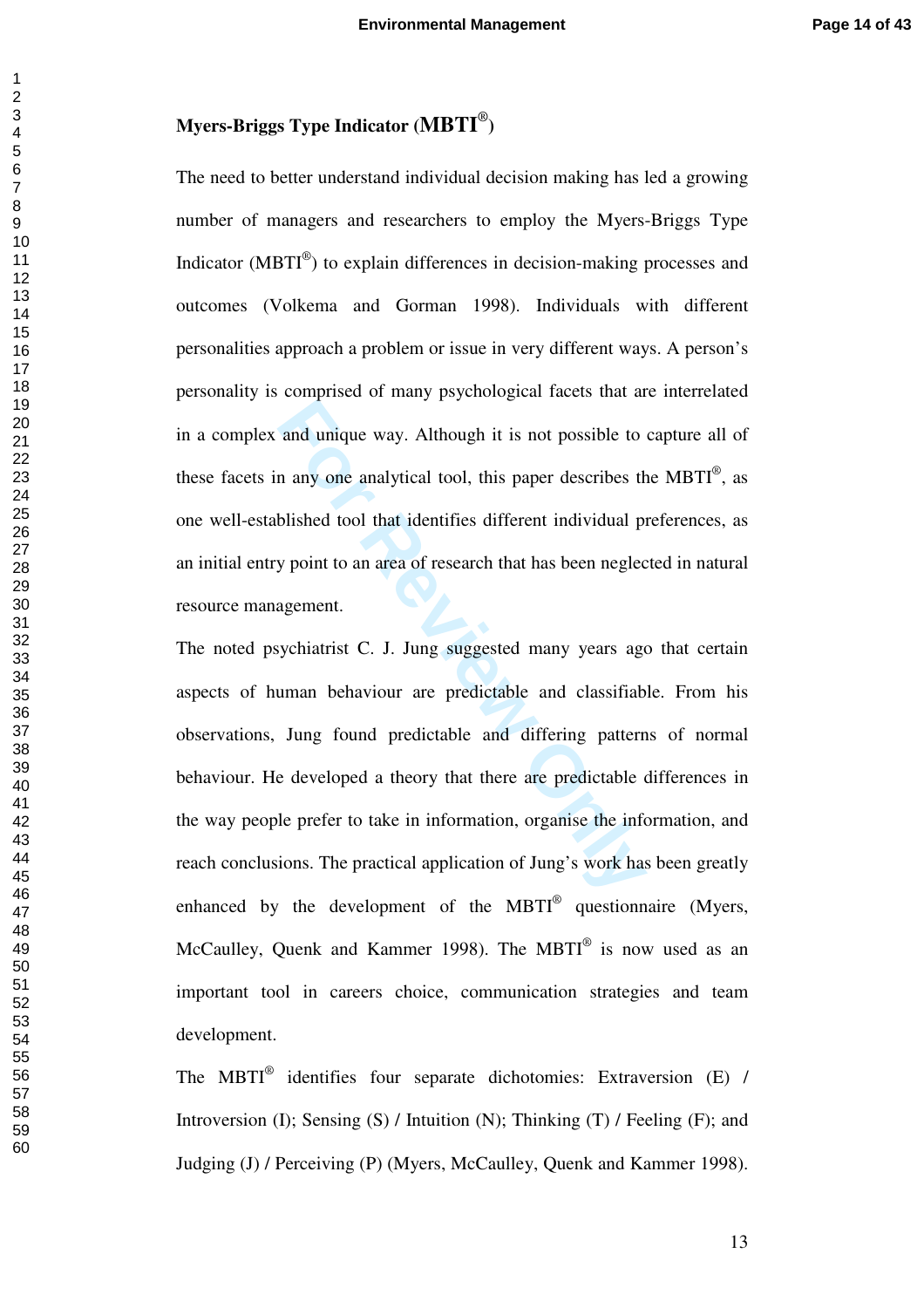A preference in one dichotomy is desially independent of the preferences on the Therefore preferences on the four dichotomionizations called types (Table 1), which are denote ying the preferences (e.g. ESTJ, INFP). People An individual is assumed to have a preference for one of each pair of opposites (dichotomies) over the other. The four preferences direct the characteristic use of perceiving and judging by an individual. The particular preferences that interact in a person affect not only what is attended to in any given situation but also how conclusions are drawn about what has been perceived. It is important to note that a preference for one alternative of each dichotomy does not mean that the opposite, less preferred alternative is never used. A preference in one dichotomy is designed to be psychometrically independent of the preferences on the other three dichotomies. Therefore preferences on the four dichotomies yields 16 possible combinations called types (Table 1), which are denoted by the four letters identifying the preferences (e.g. ESTJ, INFP). People with similar preferences tend to have similar attitudes, behave in similar ways, and choose similar occupations (Myers, McCaulley, Quenk and Kammer 1998). People with preferences for extraversion (E) are those who take a broadbrush approach to life with quick action and who are energised by people and things in the external world. In comparison people with preferences for introversion (I) are reflective and more energised by ideas in their inner world. Perceiving styles are divided into sensing (S) in which people have a preference for facts, details and reality, and intuition (N) in which people have a preference for ideas, implications and possibilities. The decisionmaking process for those with thinking (T) preferences is objectively based on logic and analysis and for those with a preference for feeling (F) there is a greater emphasis on personal values involving societal and human factors. The fourth dimension reflects a person's lifestyle attitude: the judging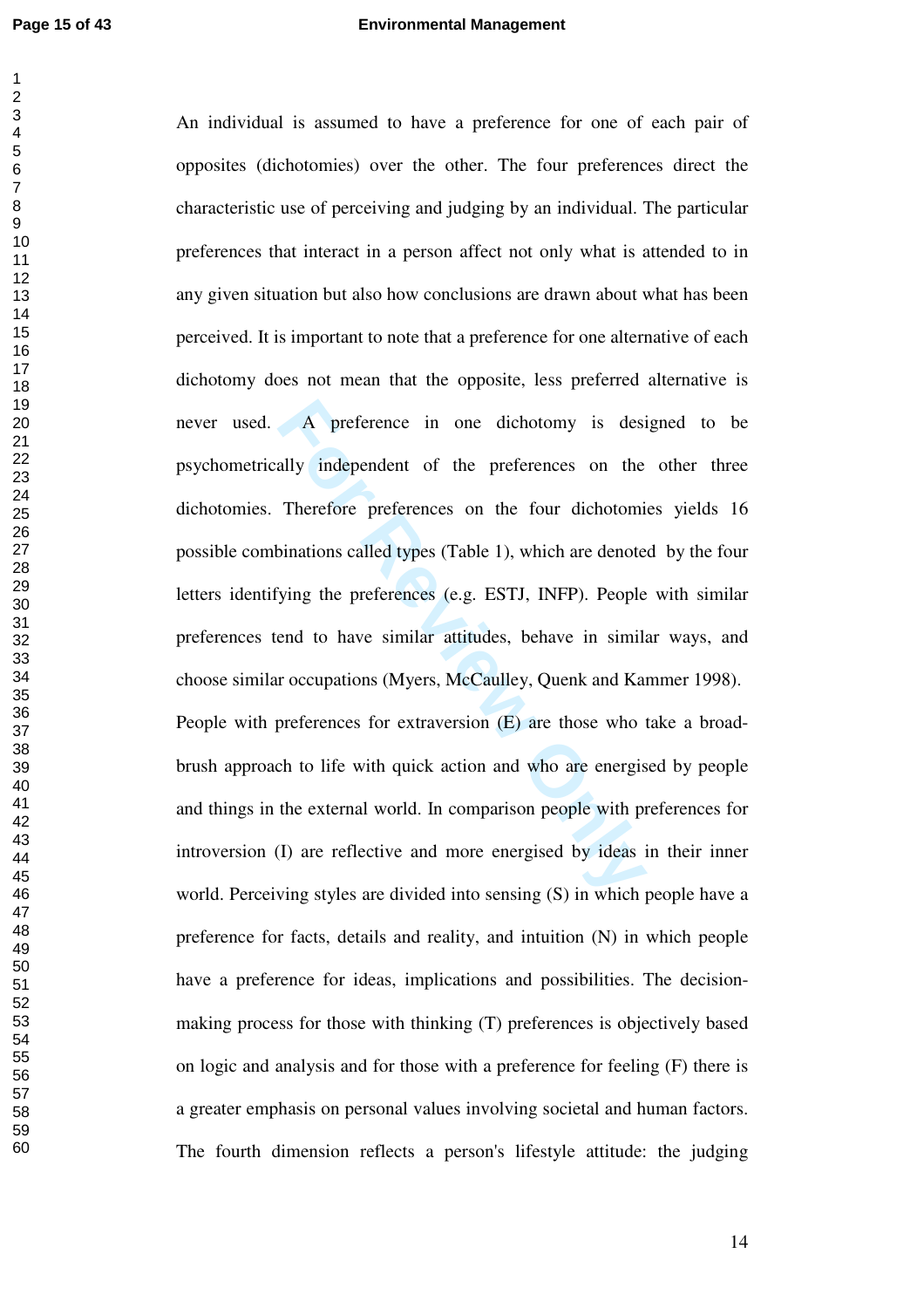preference focuses on planning and deciding, looking for closure whereas the perception (P) preference is more orientated to change, possibilities and new developments (Hirsh and Hirsh 2007).

## **Temperaments**

and orientation to the outer world are also used to<br>peraments (NF, NT, SJ and SP) (Keirsey 1998).<br>hent theory are two separate systems for explaining<br>ependently developed (Keirsey 1998). Keirsey (<br>ypes can be clustered int Temperament theory was popularized by Keirsey (1998) and more recently by Berens (2006). Two combinations of the functions and two combinations of perception and orientation to the outer world are also used to identify four different temperaments (NF, NT, SJ and SP) (Keirsey 1998). Type theory and temperament theory are two separate systems for explaining personality that were independently developed (Keirsey 1998). Keirsey (1998) argues that the 16 types can be clustered into four groups or temperaments that were more convenient to use. The four temperaments are light years apart in their attitudes and actions. Over the years people have called the four temperaments by many names, here I adopt the names used by Berens (2006). The four temperaments are Stabilizer (sensing - judging - SJ); Improviser (sensing-perceiving - SP); Theorist (intuiting-thinking NT); and Catalyst (intuiting-feeing (NF) (Table 2). The two models  $MBTI^@$  and temperaments meet at the level of the 16 type patterns. Each of the four temperament patterns has four of the 16 variations of the type code (Table 2). A brief description of each of the temperaments is given in this table.

Those with a Stabilizer temperament are task orientated, practical, and realistic, inclined to quickly solve problems through established policy or procedure. They are the most common temperament among supervisors and managers (Myers, McCaulley, Quenk and Kammer 1998). Those with an Improviser temperament are resourceful hands-on problem-solvers, who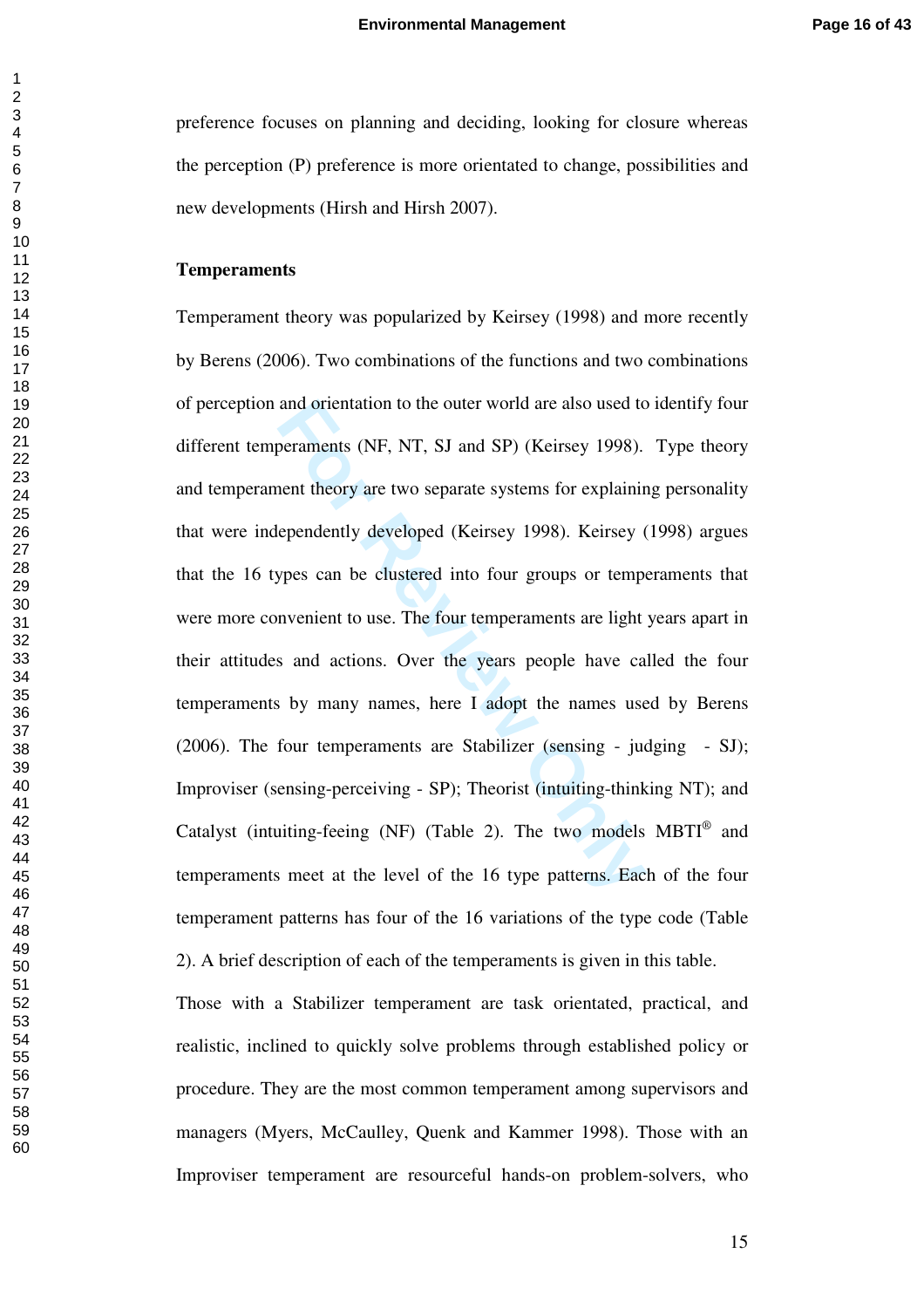#### **Page 17 of 43 Environmental Management**

also prefer immediate or short-term solutions but are willing to take risks. Those with a Theorist temperament are conceptualizers, who see the big picture, and often can provide insight into the internal logic and underlying principle of systems and organisations. Those with a Catalyst temperament also have the ability to see possibilities, but are focussed more on people and institutions than ideas and concepts. They are generally articulate, persuasive and quick to draw out the best in others (Myers, McCaulley, Quenk and Kammer 1998).

# **Research methods**

ammer 1998).<br> **fhods**<br>
e for comparison, the MBTI® Australian Data A<br>
ed to provide a base sample of people in Australian<br>
ne from both rural and urban areas and all soci<br>
classifications are included consistent with the<br> As a baseline for comparison, the MBTI® Australian Data Archive (Ball 2001) was used to provide a base sample of people in Australia. It contains data that come from both rural and urban areas and all social scales and occupational classifications are included consistent with the range in our sample, but as with the present study was conducted on a voluntary response basis using a standard questionnaire.

Our sample consisted of 413 people drawn from the four social scales for decision making on natural resource management across Australia. The sample was selected based on their positions and therefore their capacity and influence to make change in natural resource management through their responsibilities for decision making, implementation, planning, strategy, and coordination and facilitation. The following four social scales of decision makers: individual (farmers); regional (senior officials of regional catchment groups); state (senior official); and national (senior officials, board members of research and development organisations and nongovernment organisations). These data were collected from March to May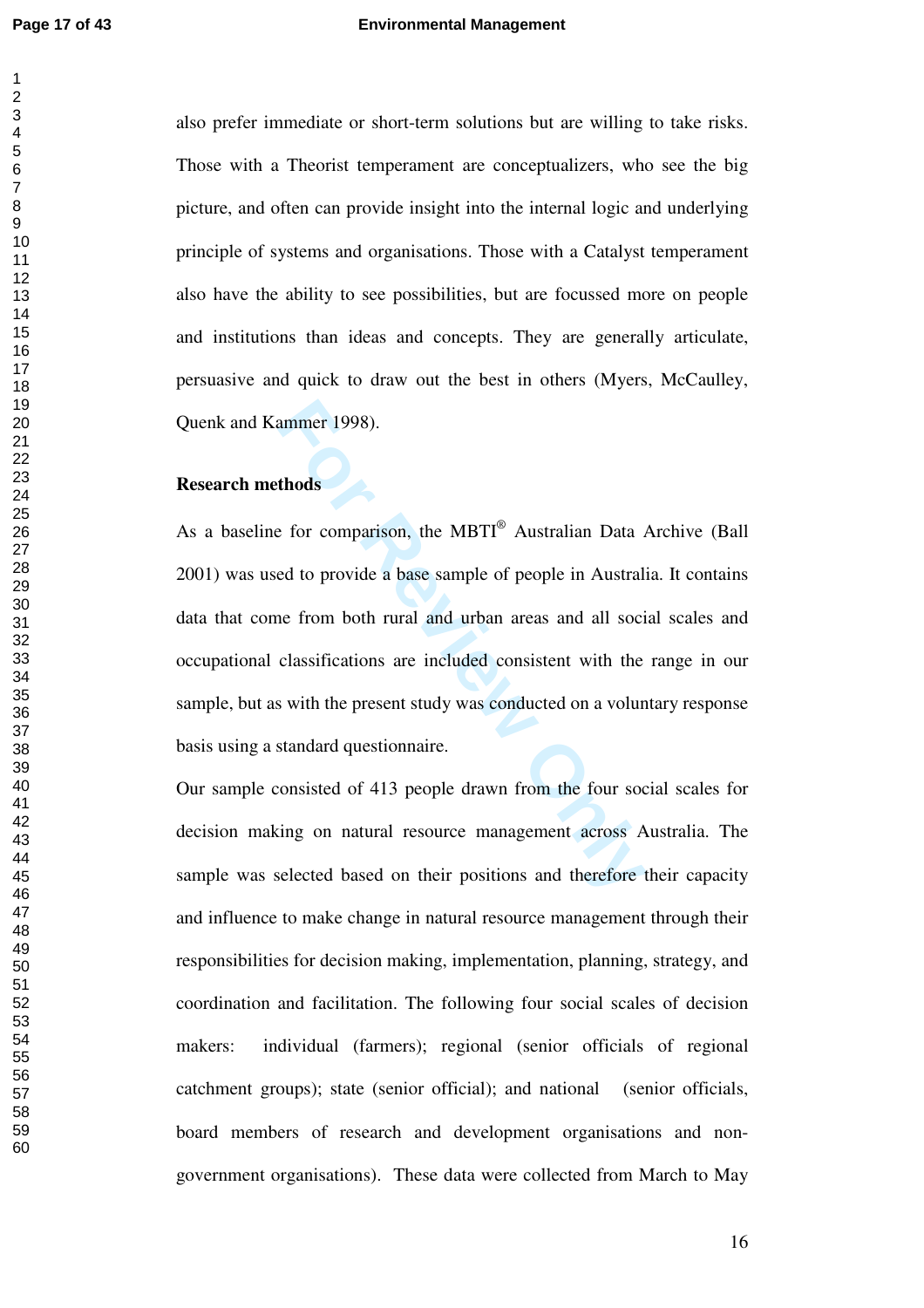2006. In total there were 44 occasions in which people held a position in more than one group in some cases one person held four positions at the state scale. Of the total number invited to participate 75% were male and 25% were female. These proportions reflect the composition structure of gender in the whole sample.

# **Administration of the MBTI** *®*  **questionnaire**

riggs Type Indicator Form M was sent to selected<br>
in with the protocols for the administration of this<br>
aulley, Quenk and Kammer 1998). In mail quest<br>
in the and the basic considerations of the method (Not<br>
inters (1979) c The Myers Briggs Type Indicator Form M was sent to selected participants in accordance with the protocols for the administration of this questionnaire (Myers, McCaulley, Quenk and Kammer 1998). In mail questionnaires the percentage of returns is affected by two key factors, the characteristics of the respondent and the basic considerations of the method (Norman 1948). Leitner and others (1979) categorised the basic consideration of the method into three groups; physical features, content and administrative methods. Also important features are the accompanying letter, the follow up process, and knowledge concerning the sender (Dillman 2007). A modified Dillman method (Dillman 2007) was used to maximise the return rate. A letter of introduction with a description of the research was included with a reply paid envelope. The letter indicated that a copy of the summary report would be sent on completion of the study. A summary of the instructions was included emphasising that participation was voluntary and was conducted within the ethics policy of our institution. Follow up telephone calls were made when the response rate dropped off after 10 weeks to those that had not responded.

The questionnaires were scored using hand scoring templates and a report was completed for each person. The report indicated the person's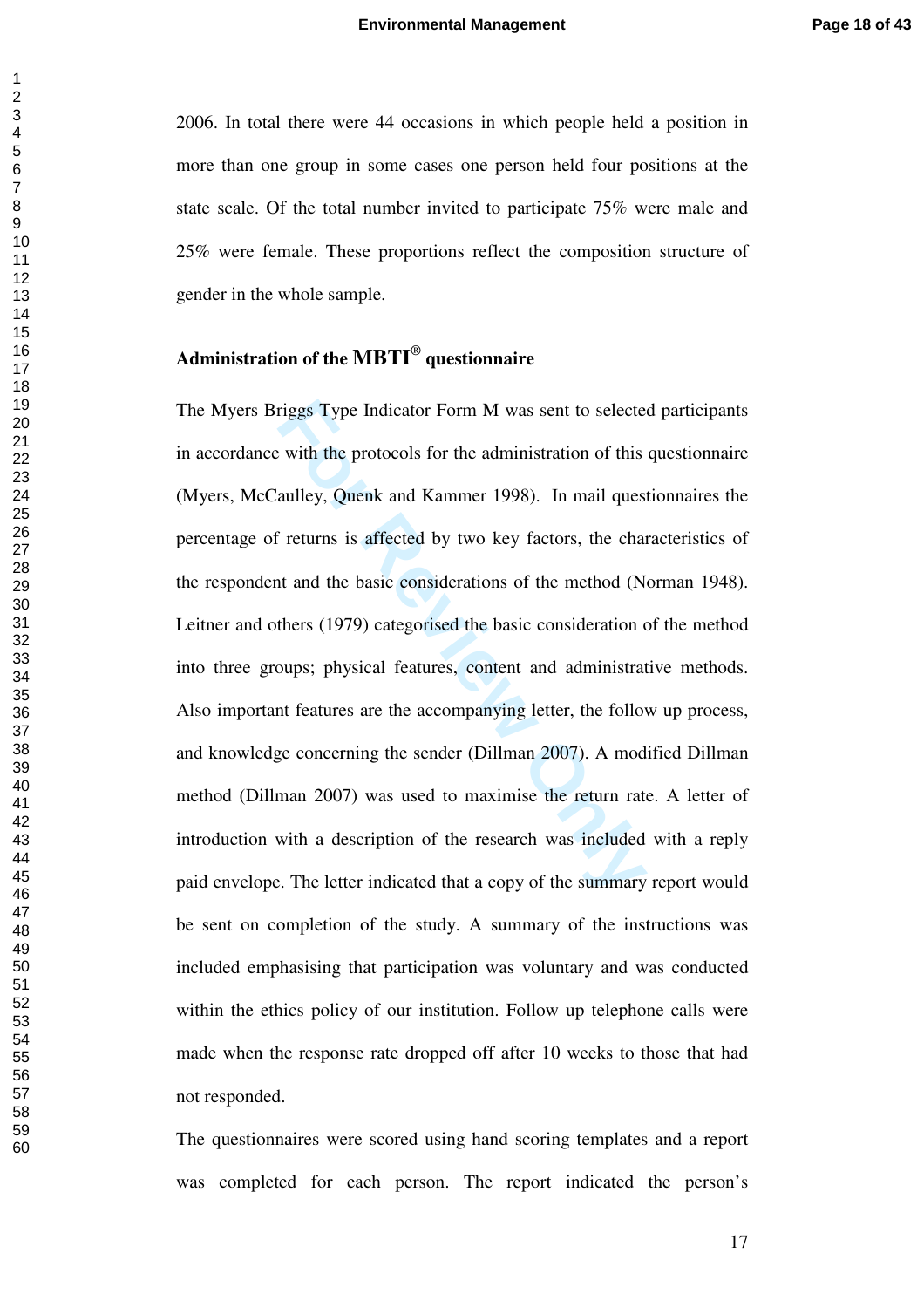$\mathbf{1}$  $\overline{2}$  $\overline{4}$  $\overline{7}$ 

#### **Page 19 of 43 Environmental Management**

preferences and preference clarity category (slight, moderate, clear or very clear). As the respondent is the judge of the accuracy of the results a report was sent to each respondent and they were asked to verify their reported type. In addition a summary report of the overall results for the study was sent to each person that responded.

Analysis of the data was conducted using the Selection Ratio Type Table Program distributed by the Centre for Applications for Psychological Type which allows for convenient analysis of type data. In this program a chisquare statistic is calculated for the hypothesis test which tests to see if the observed frequencies are the same or different that the expected frequencies.

# **Base sample**

for convenient analysis of type data. In this pr<br>is calculated for the hypothesis test which tests<br>uencies are the same or different that the expected<br>west the same or different that the expected<br>ws the frequency distribut Figure 3 shows the frequency distribution from the accumulated records in the MBTI ® Australian Data Archive with profiles of 6507 females and 7569 males (total 14,076) ordered by sequence of the male types (Ball 2001). The data show that there are significant differences in the reported frequencies between genders for all 16 types (Ball 2001). Neither males nor females showed an equal distribution among all the sixteen types. All 16 male types showed a wider range of relative group sizes than did females types. For males four groups made up around 50% of the sample. The largest group was ISTJ that made up 21.6%, followed by ESTJ 16.2%, INTJ 8.9% and ENTJ 8.4. In comparison for females six groups made up around 50% of the sample. The largest group for females was ISFJ (13.2%). followed by ISTJ (10.1%), ENFP (8.3 %), INFP (8.1%), ESTJ (8.0%) and ESFJ (8.0%). The smallest group for males was ESFP (1.2%) and for females ESTP (2.5%). Figure 4 shows the frequencies of the four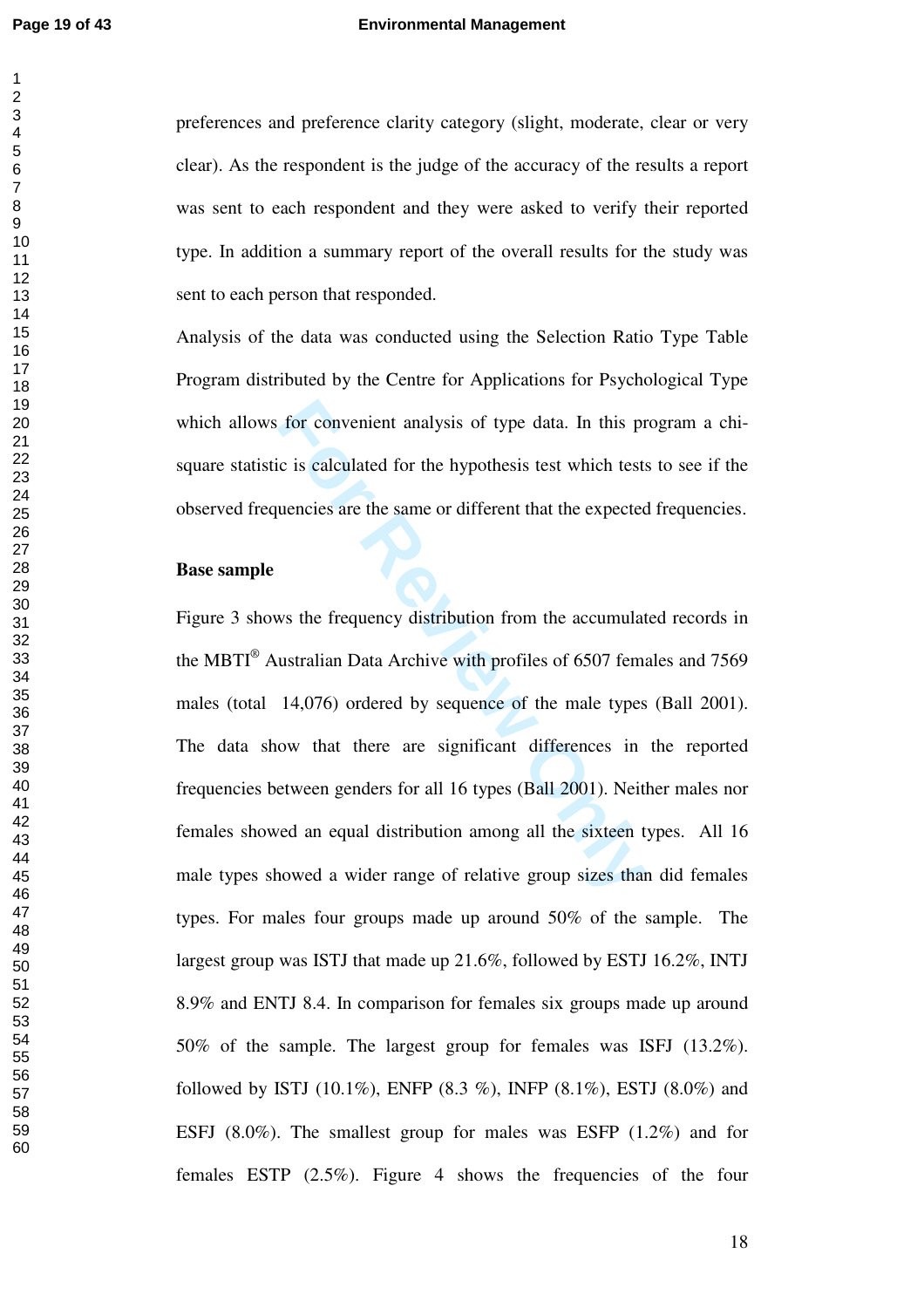temperaments in the Australian Archive sample. The most frequent temperament was Stabilizer (42%). The frequencies decreased in the order Theorists (24%), Catalyst (19%) and Improviser (13%).

# **Results**

at responded. Figure 5 shows the frequency distri-<br>he sample of decision makers in natural resource<br>The frequencies in Figure 5 are ordered on the m-<br>n<sup>®</sup> Australian Data Archive Sample given in<br>purposes. There are clear d In our survey, a return rate of 29.3% was obtained (121/413), with more women (46%) responding than men (31%). Table 3 shows the numbers of each Type that responded. Figure 5 shows the frequency distribution of the 16 Types in the sample of decision makers in natural resource management in Australia. The frequencies in Figure 5 are ordered on the male frequency of the MBTI ® Australian Data Archive Sample given in Figure 3 for comparative purposes. There are clear differences in the overall pattern of type distribution from the Australian Data Archive Sample. Unlike the base sample, the results showed that for both males and females four types made up around  $50\%$  (51.9%), these were ENTJ (15.2%), ENFP (13.9%) and ISTJ (12.7%) and ESTJ (10.1%) for males. For females these were ENTP (19.1%), ENTJ (14.3%) ENFP (14.3%) and INTJ (11.9%) making up almost 50% of the sample (46.5%). These data for the female sample were not consistent with the Australian Archive sample for females. The females showed a reduce spread of type, only four rather than six groups making up the 50% of the sample. Using the Selection Ratio Type Table Program there was no significance difference between males and females for any of the 16 Myers Briggs types, probably because of the small sample size, so males and females were grouped for further analyses. Figure 6 shows the distribution of the 16 types for males and females combined. The type frequency distribution differs from the Australian Data Archive sample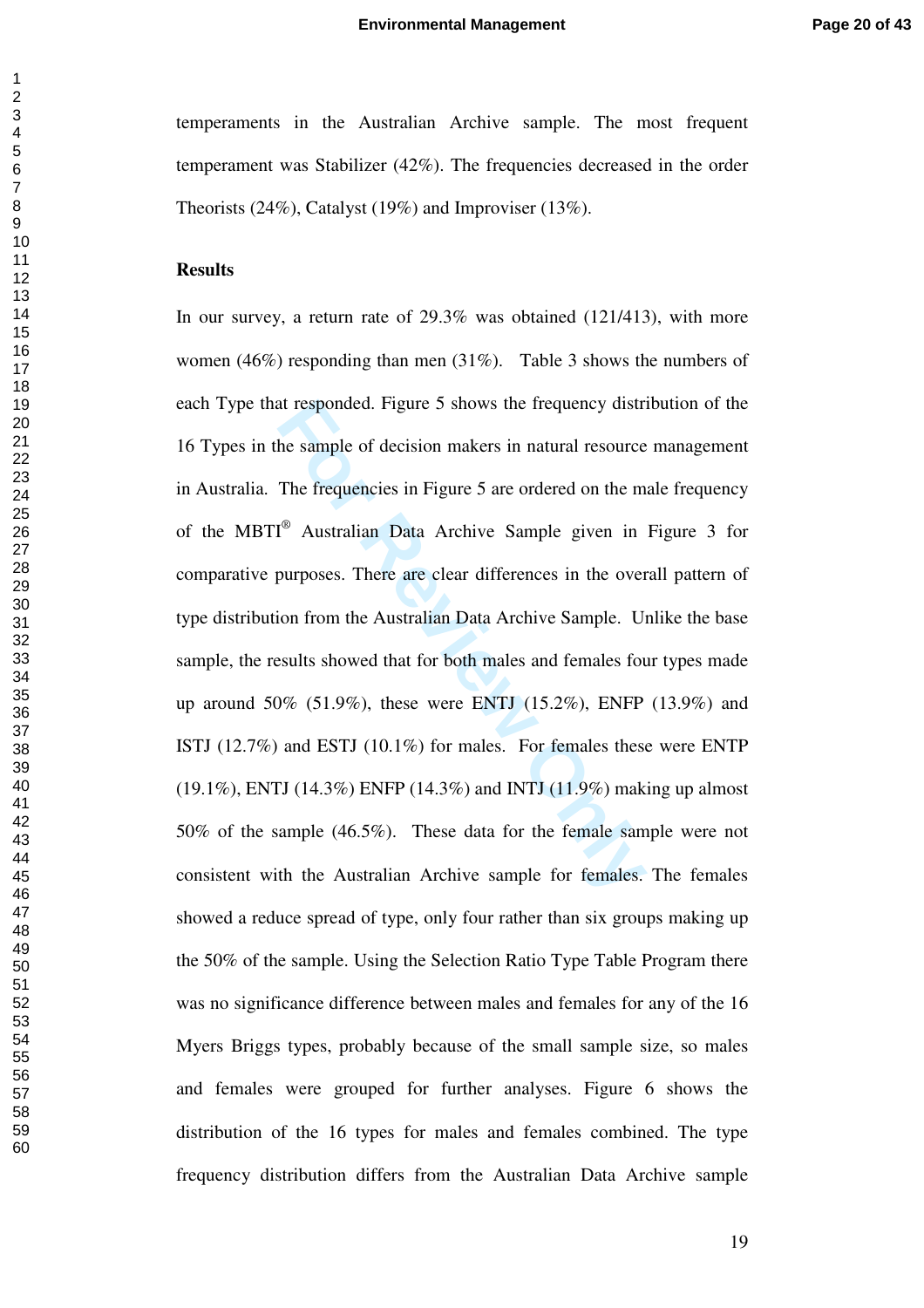$\overline{1}$  $\overline{2}$ 

# **Page 21 of 43 Environmental Management**

showing a degree self selection. Because of the low sample numbers rather than look at 16 whole types it is useful to use the lens of the four temperaments to identify differences in trends or patterns of type distribution.

Using the lens of temperament (Figure 7) a clear picture of the way in which social scale differences appear in the data. At the local and regional scales between Stabilizers show high frequency, 50% and 46% respectively. At the State and national scales the frequency reduced to 21% and 15% respectively. In contrast the theorist temperament showed the lowest frequencies at the local and regional scale (10% and 29% respectively) and the highest frequencies at the state and national scales (40% and 57% respectively).

ational scales the frequency reduced to 21<sup>4</sup><br>In contrast the theorist temperament showed<br>the local and regional scale (10% and 29% resp<br>requencies at the state and national scales (40<br>ocial scales two temperament styles m At the four social scales two temperament styles made up between 70% - 90% of the participants. The split between temperaments was different at each scale except for state and national scales. At the local scale 90% of the participants in this study comprised of two of the four temperament styles, Stabilizer (50%) and Improviser (40%). Theorist comprises only 10% and Catalyst temperament style is absent. At the regional scale two temperaments made up 76% of the population Stabilizer (47%) and Theorist (29%). At the state and national scales the same two temperaments styles made up 70% and 83% of the participants respectively. At the state scale the composition was Theorist (40%) and Catalyst (30%). At the national scale the composition was Theorist (57%) and Catalyst (26%).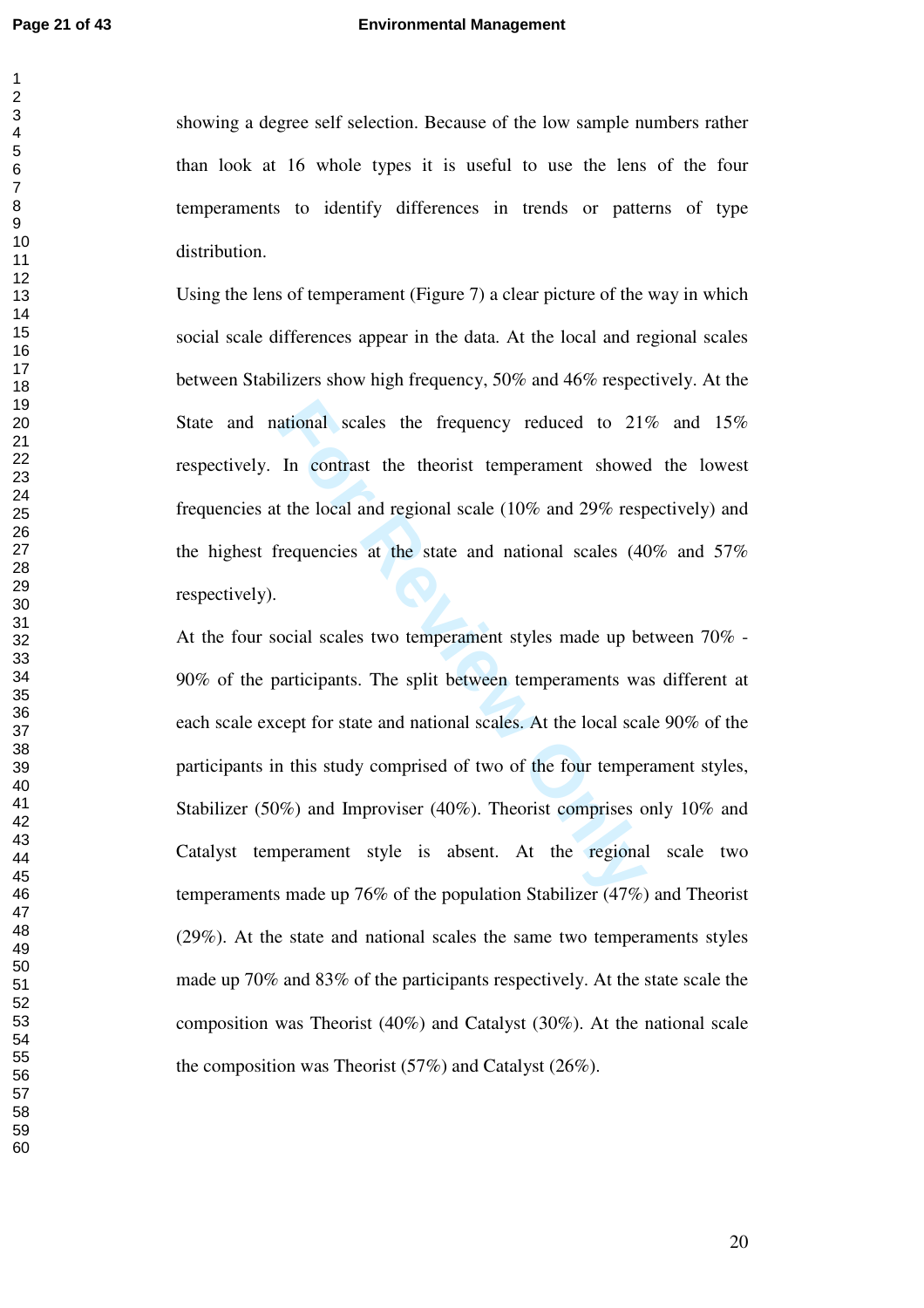#### **Discussion**

Our primary purpose in this research was to investigate personality and type diversity in a range of participants in decision making in natural resource management across Australia at four social scales. Knowledge of personality and individual difference either through knowledge of the 16 Types or the four temperaments is a useful framework for explaining different organizing principles of human nature. This organizing framework adds a further dimension to the conceptual framework in which we link personality through the process of decision making and organising at different scales focussing on key factors that are involved with participation to achieve the desired outcomes of social and natural resource sustainability (Figure 1).

For dimension to the conceptual framework in w<br>through the process of decision making and  $\alpha$ <br>es focussing on key factors that are involved with<br>elesired outcomes of social and natural resource<br>rticipation in sustainable Increasing participation in sustainable land management practices has been a target for the Australian Government since the inception of Landcare in the late 1980s leading to the Decade of Landcare 1990-2000, a community voluntary participation program. In the latest policy in this genre "Caring for Our Country Business Plan 2009-2010" (Australian Government 2008) Government has set a target of assisting at least 30% of farmers (42,000 - 12,000 in cropping industries including horticulture and 30,000 in grazing industries) (Australian Government 2008) over the next five years in target regions to adopt sustainable land management practices. Change in land management practices is slow and it is unlikely that community voluntary participation on its own will be effective for solving catchment scale natural resource problems (Allison and Hobbs 2006).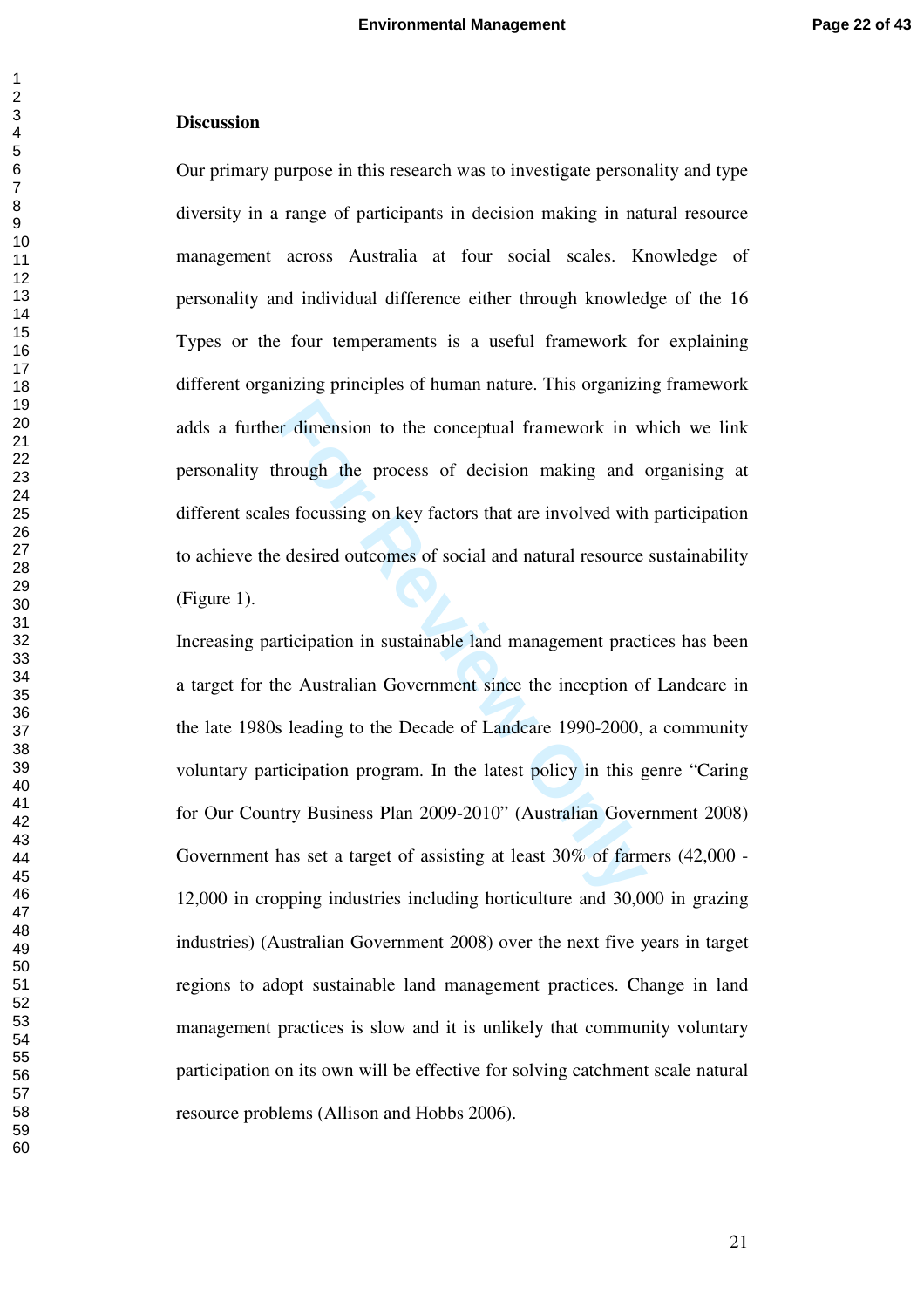$\overline{1}$  $\overline{2}$  $\overline{4}$  $\overline{7}$ 

# **Page 23 of 43 Environmental Management**

Pannell and others (2006) in a wide review of conservation practices in farmers across Australia reported that adoption depends on a range of factors social, cultural and economic factors. Adoption is increased when the landholder perceives that the innovation in question will enhance the achievement of their personal goals. Non-adoption or low adoption of a number of conservation practices is readily explicable in terms of their failure to provide a relative advantage (particularly in economic terms) or a range of difficulties that landholders may have in trialling them. It is suggested that there remained a lack of recognition of the supremacy of social and human capital, particularly in local groups (Pretty and Howard 2001) and our capacity to explain the relationship between human capital and social capital (Goldspink and Kay 2004).

Ficulties that landholders may have in trialling<br>the there remained a lack of recognition of the s<br>man capital, particularly in local groups (Pretty<br>r capacity to explain the relationship between h<br>bital (Goldspink and Kay The participation and retention of farmers practicing sustainable farming practices will be influenced by their human capital including their personality type and temperament as well as other contextual factors including extension methods. Personality may potentially play a major part in the style of decision making used by farmers and other landholders, and the propensity to become involved in collective action. The slow uptake of community voluntary participation may be especially problematic in a culture and society that values individuality and freedom of expression compared with cooperative joint group behaviour (Pannell 2005). These two ways of acting are related to psychological type preferences demonstrated by the trends in the data.

The distribution of psychological types in the natural resource management decision makers is markedly different from the MBTI® Australian Data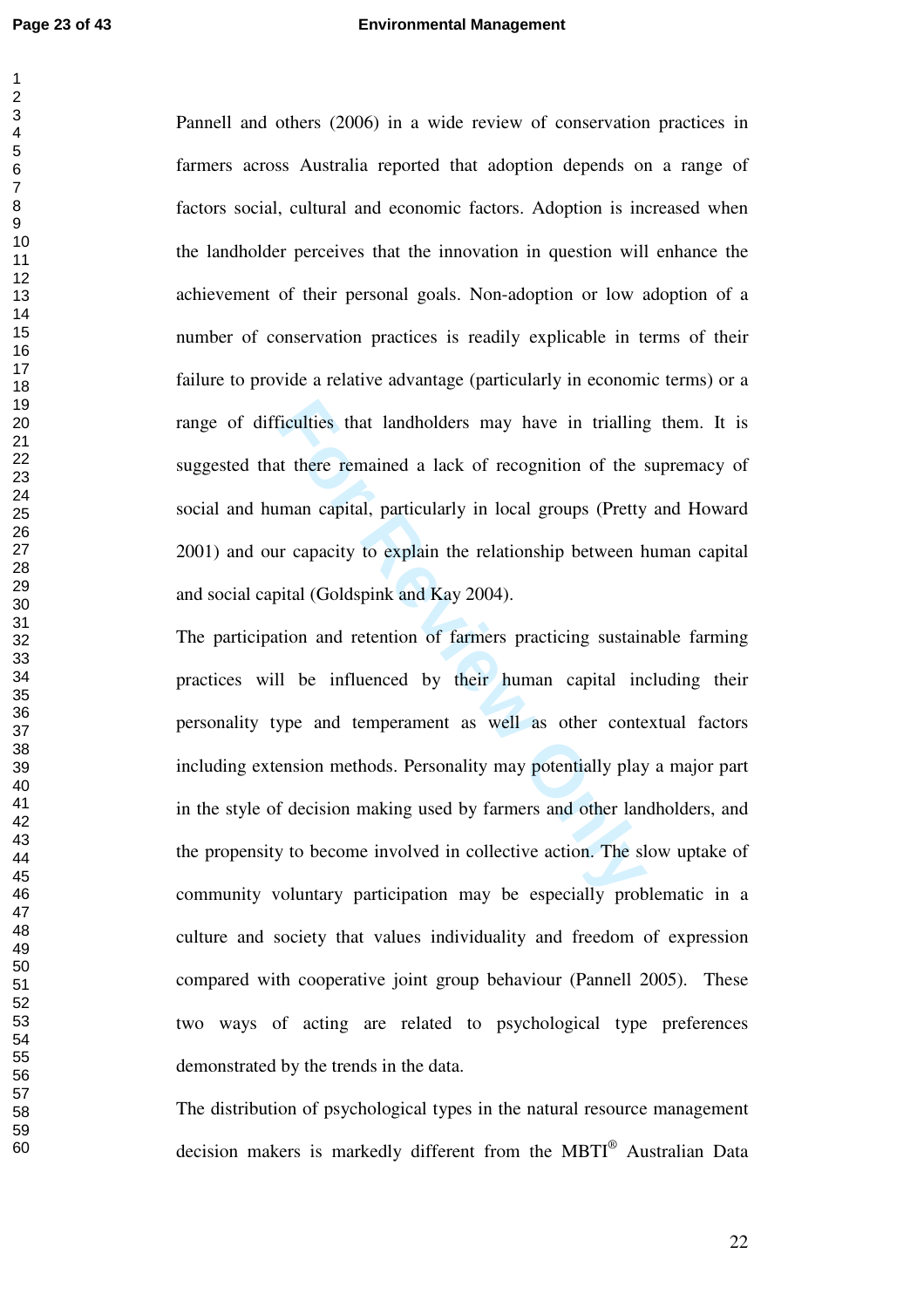Archive which sampled a larger population across Australia. If psychological type was not a factor then one would hypothesise that the same distribution would be found both in the base population and the sample population. The results of this study are consistent with previous studies that show people self select for their profession (Myers, McCaulley, Quenk and Kammer 1998) and that men and women report similar distributions in the same occupational type if that occupation is open to both genders (Myers, McCaulley, Quenk and Kammer 1998). For example there was a reduced spread in the data for women in this study compared with the Australian data Archive.

For McCaulley, Quenk and Kammer 1998). For example in the data for women in this study compta Archive.<br> **Sample there is a marked absence of people with eferences, that is the Improviser temperament people with the Improvi** In the whole sample there is a marked absence of people with ISFP, ESTP and ISTP preferences, that is the Improviser temperament style. Some contend that people with the Improviser style are underrepresented in the Australian Data Archive (Ball 2009). It is not clear whether the lack of this temperament style is a true representation of the distribution or a bias due to the voluntary basis of the administration of the questionnaire. In mail questionnaire the percentage of returns is affected by two key factors, the characteristics of the respondent and the basic considerations of the method (Norman 1948). The results therefore may be biased because people with certain preferences may be more influenced to participate whilst those with other preferences may be less inclined to respond for a number of reasons, such as: it is not of importance to them, it is not important in the here and now, or they may perceive the information as of a personal nature. Nonethe-less the greatest percentage of this type who responded to the questionnaire is found at the local scale. Improvisers are resourceful hands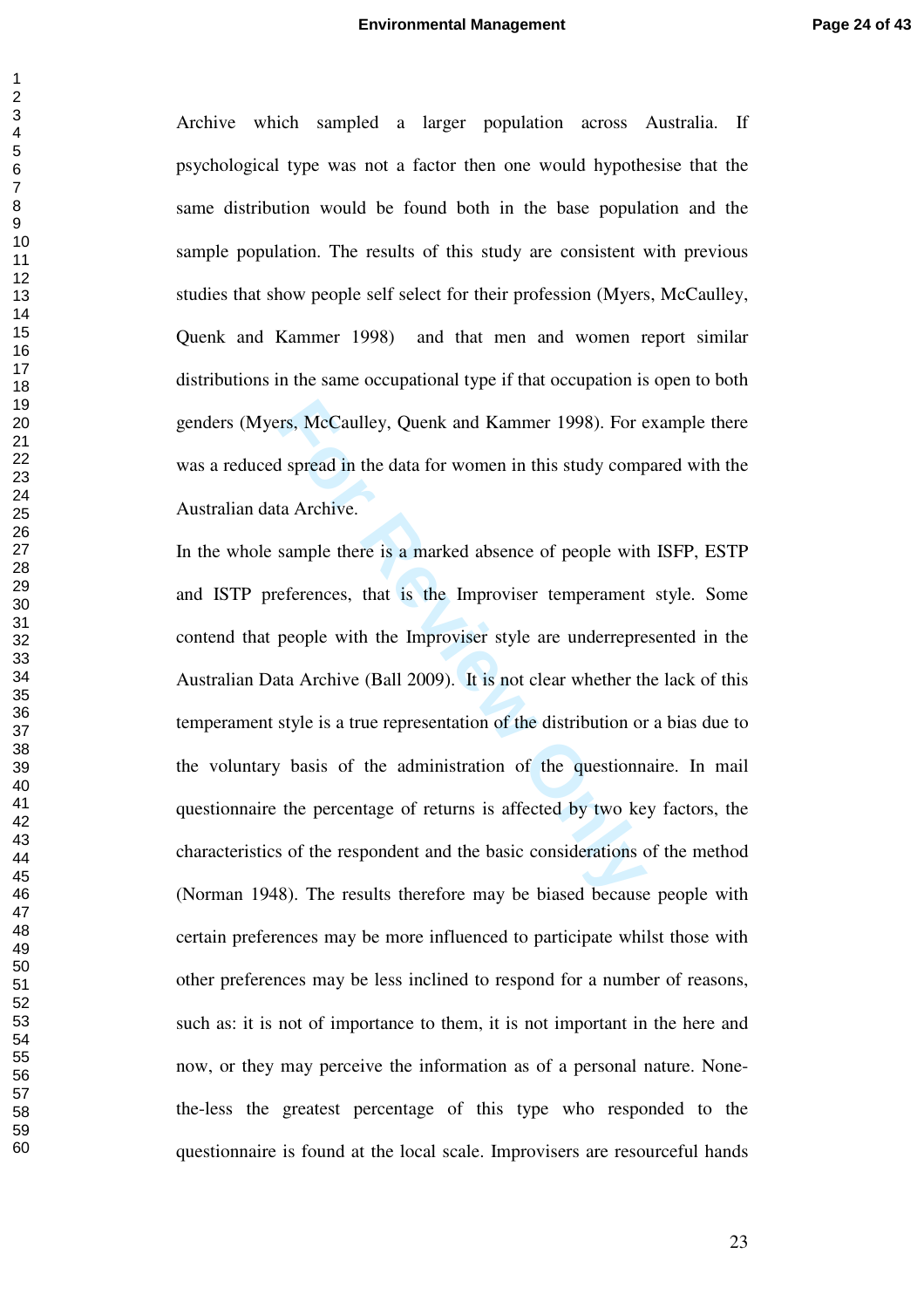# **Page 25 of 43 Environmental Management**

on problem-solvers, who also prefer immediate or short-term solutions but are willing to take risks.

book hard to enforce laws that govern action, insisting and obeying rules and regulations can we hop t is common for Stabilizers to seek out the respectivities that foster the presence of order security the sum the continu The snapshot of the Stabilizer temperament (Table 2) indicates that people with this temperament, in general view life as a process of establishing stability in order to responsibly cultivate an preserve resources and relationships (Berens 2006). They have a predisposition for observing and preserving the concrete "realities" of the present in relation to the past. Stabilizers work hard to enforce laws that govern action, insisting that only by establishing and obeying rules and regulations can we hope to maintain civil order. It is common for Stabilizers to seek out the responsibility of command. Activities that foster the presence of order security that keeps life simple and ensure the continuation of the world as it is known is important to people with the Stabilizer temperament.

A snapshot of the Theorist temperament indicates that people with this temperament in general view life as a process of understanding or developing underlying theories for the pragmatic or strategic advantage such knowledge can give an individual or group (Berens 2006). Born with a predisposition for the complex, they tend to focus on patterns and "think systems" both technical and social, and move with ease from the big picture to the minute details of ideas and situations. People with this temperament talk little of what is observable and much of what is imaginable. They are inclined to talk of conceptual things, ideas rather than objects. Theorists choose the imaginative, conceptual, inferential things to speak of over the observational, perceptual, or experiential.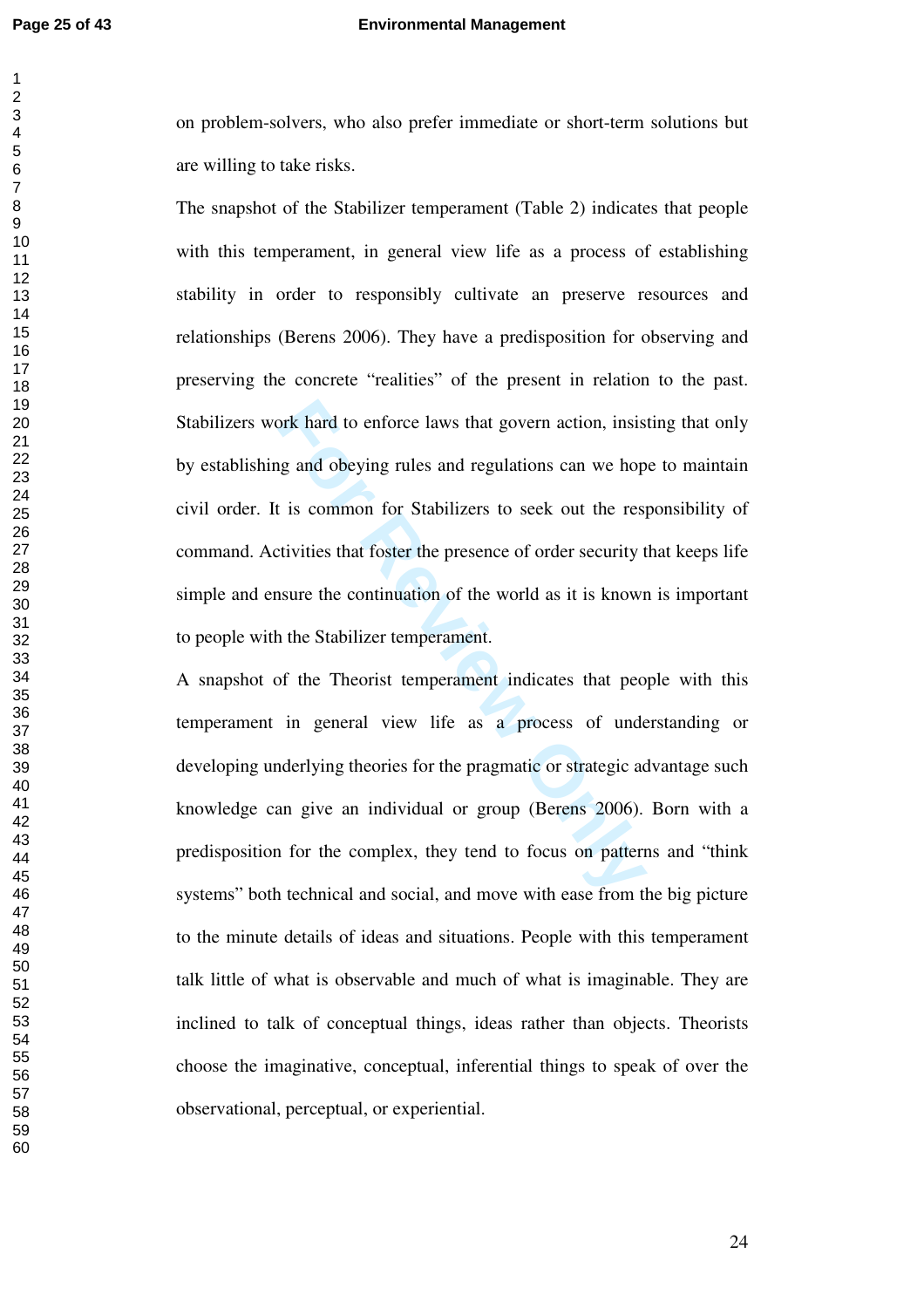The two temperaments styles Improviser and Catalyst, in absolute numbers were the least well represented in the natural resource management decision makers. People with the Improviser temperament tend to be action orientated and gifted at tactics (Keirsey 1998). In general, people with an Improviser temperament view life as a process of varying behaviour and using whatever is at hand to make things work. They are born with a predisposition for keen observation of the tangible specifics in the present moment they are ready to make instantaneous decisions among an array of options. They are particularly aware of sensory information and vary their actions according to the needs of the moment.

are ready to make instantaneous decisions amond a are ready to make instantaneous decisions amometion a ding to the needs of the moment.<br>
the Catalyst temperament are considered to be process of cultivating relationships, People with the Catalyst temperament are considered to be idealists. To them life is a process of cultivating relationships, pursuing self-actualization and developing the potentials of those around them. They are born with a predisposition for the abstract, global and personal. They tend to focus on human potential, ethics, culture, quality of life, metaphysical and personal growth (Berens 2006). Their core needs are for the meaning and significance that come from having a sense of purpose and working towards some greater good. They also prefer cooperative interactions with a focus on ethics and morality.

Personality type is likely to make a difference in how we address change (Russell 2006). Australian rural systems are facing change in bio-physical, social and knowledge management factors. The amount of information and rates of change are rapidly increasing, impacting both on the development and the implications of policy as well as how rural land holders make decisions.

 $\overline{1}$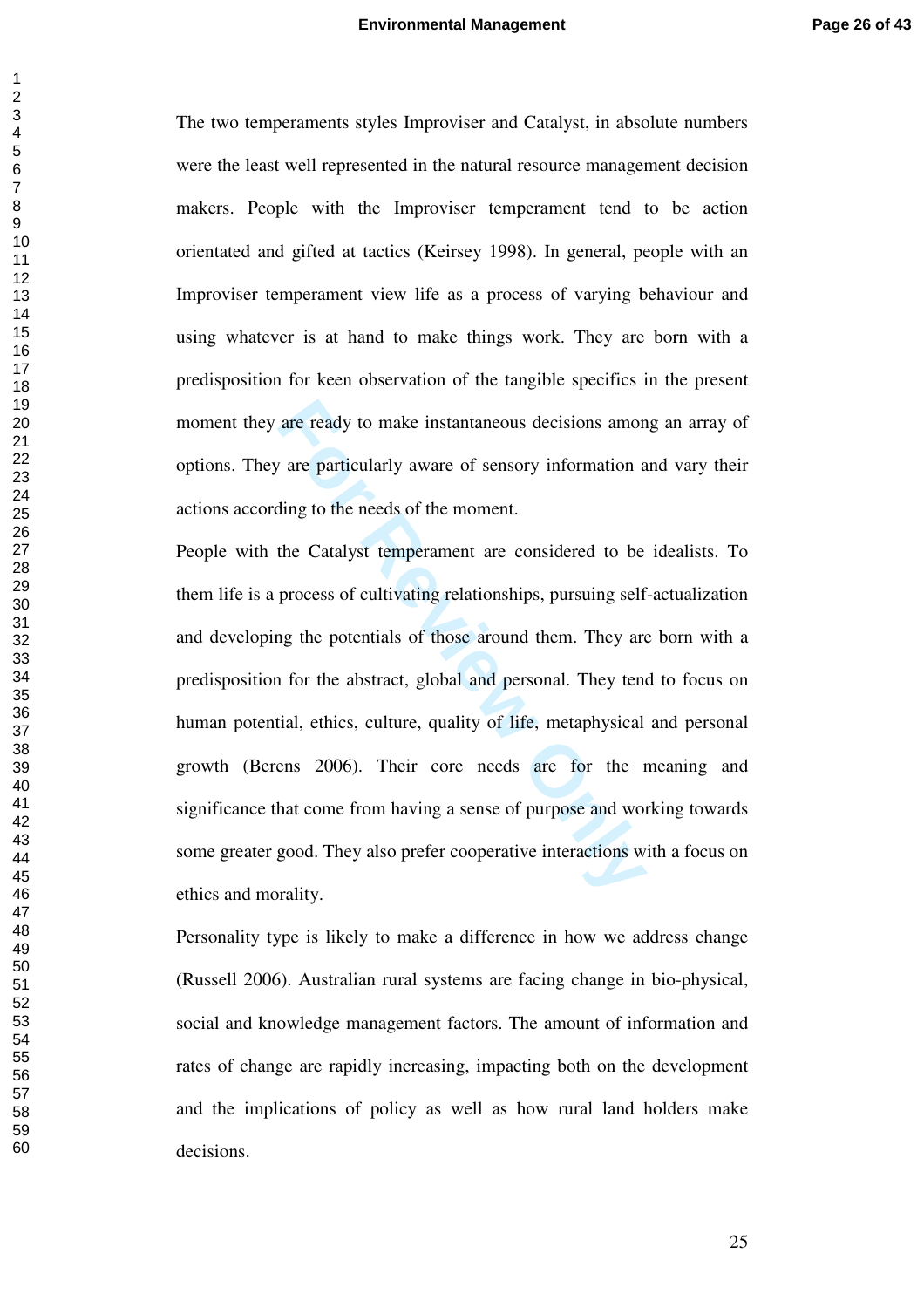# **Page 27 of 43 Environmental Management**

investigate how people with different personality<br>adaptive management framework to manage nat<br>re have been a number of studies on personality t<sub>1</sub><br>I in relation to management and leadership styles<br>dings from other studies. No other study has collected personality data about natural resource decision makers across the local, regional state and national scales. Rural sociology has not emphasised individual personality traits in seeking to understand the complexity of the human-environment relationships which determine land use (Shrapnel and Davie 2001) nor has personality been invoked in assessing the potential of landholders to adopt more sustainable land management practices. Nor has personality and human differences been used to investigate how people with different personality types come together in an adaptive management framework to manage natural resource. However, there have been a number of studies on personality type of people in agricultural in relation to management and leadership styles. Our results reinforce findings from other studies. Strachan (2006) reported on the distribution of psychological type and temperaments of 2661 persons employed on farms across eight agricultural industries throughout Australia. A high proportion (55%) had a Stabilizer temperament style and, for 1512 managers and supervisors employed in agriculture, introversion (I) was a feature of those in management positions. He considered that the high proportions with a preference for thinking  $(T)$  (85%) and judging (J) (67%) were significant and likely to impact on the leadership styles of those in authority. Strachan (2006) proposed that the high proportion with a Stabilizer temperament among those in authority on farms had implications for the lack of change. In a survey of the psychological profiles of Australian farmers and researchers, Foster and Rogers (1998) reported a high proportion (49%) of Stabilizer temperament among the farmers in Queensland and an Stabilizer – Theorist temperament split between farmers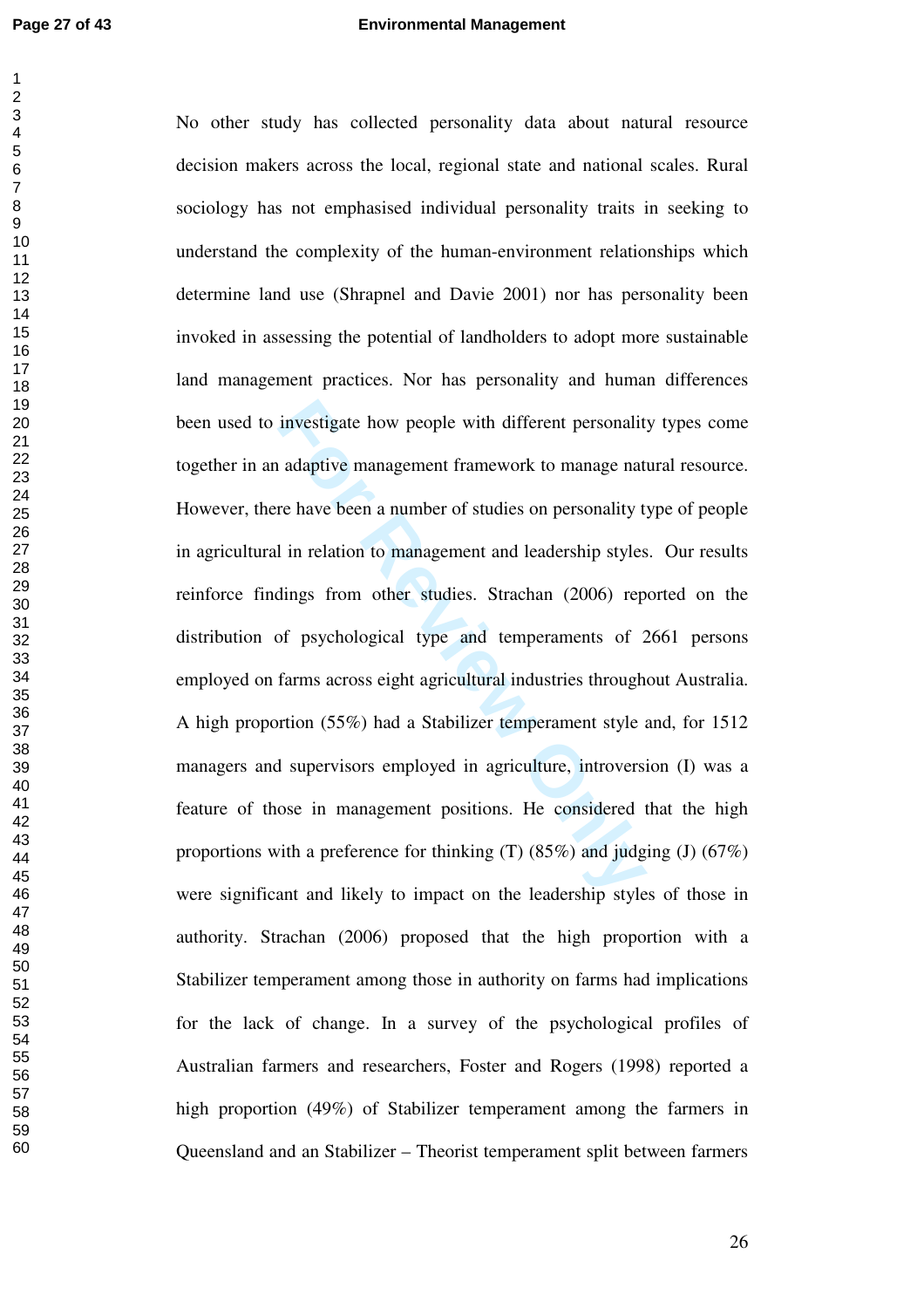and researchers respectively. A Stabilizer temperament 'culture' has been described as 'traditional" and one that tends to resist change (Keirsey and Bates 1984). Shrapnel and Davie (2001) also found that of the 14 personality types recognised using the Personality Self-Portrait Inventory only five were represented in a group of 60 rural land holders involved in grazing and mixed cropping in Queensland.

ard, technically framed and promote and facilita<br>stent with the Stabilizer temperament. However the<br>ve been appropriate when the future could be pl<br>istorically human actions were local, confined a<br>of to change the ecologic In the cultural context rural communities tend to value projects that are straight forward, technically framed and promote and facilitate on-ground activity consistent with the Stabilizer temperament. However this worldview may once have been appropriate when the future could be predicted from past trends. Historically human actions were local, confined and relatively small, so as not to change the ecological system. Cause and effect were local and data could be used to assess the probability of the same event occurring in the future. The weakness of this way of thinking is that it assumes that the environment is statistically stationary. Land use change is now so extensive as to strongly affect the natural resources for example causing loss of biodiversity, disruption of surface aquifers, soil erosion and salinity. People's behaviour is focused on consuming at scales thought unimaginable only a few tens of years ago. When human actions cause changes at larger scales quite different ways of knowing are required. Ways that encourage reflection and learning, and multiple ways of knowing (Allan and Curtis 2005).

#### **Conclusion**

Whilst it is easy to over-generalize about some behaviours of the four temperaments to the detriment of the real appreciation of individual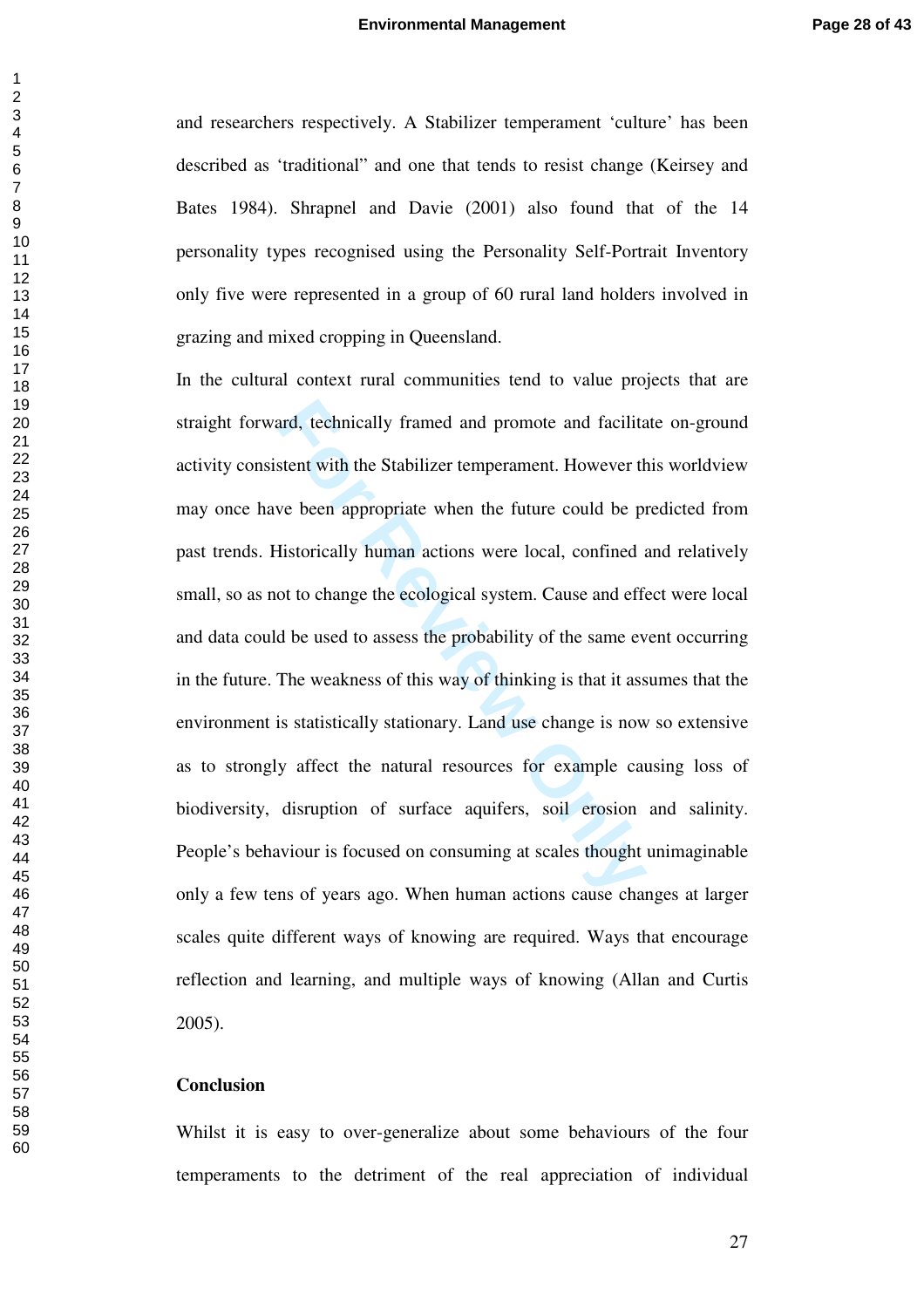# **Page 29 of 43 Environmental Management**

differences, by applying the temperament and 16 types frameworks in an inquiring approach we can use it constructively to understand differences in a general way. A major challenge confronting community-government partnerships is bridging the divide between government agencies at the state and national scales and communities at the local and regional scales (Rockloff 2003). Using temperament as a lens identifies fundamental differences in worldview as one contributing factor to the communitygovernment divide. Encouraging knowledge and understanding of individual personality and human differences will be an important step to achieve the Australian Government's goal of increasing participation in sustainable land management practices.

divide. Encouraging knowledge and under<br>rsonality and human differences will be an imper-<br>Australian Government's goal of increasing pa<br>nd management practices.<br>ay be increasing because of the increasing<br>of decision making The gap may be increasing because of the increasingly complex environment of decision making in natural resource management which requires both analytical and integrated or holistic approaches to clarify objectives, uncover hidden opportunities, systematically investigate and resolve stubborn problems and reach difficult decisions complicated by a variety of stakeholders (Senge 1992; Vance, Groves, Paik and Kindler 2007). Although the results show that there is a spread across the 16 personality types and four temperaments the distributions are not evenly distributed across groups at the four scales. In general there was reverse trends for the Stabilizer and Theorist temperaments across the scales. The Stabilizer temperament was more common at the rural local scale and less common at the national scale. Conversely people with the Theorist temperament were more common at the national scale and work in the policy environment. This may present some difficulty and create conflict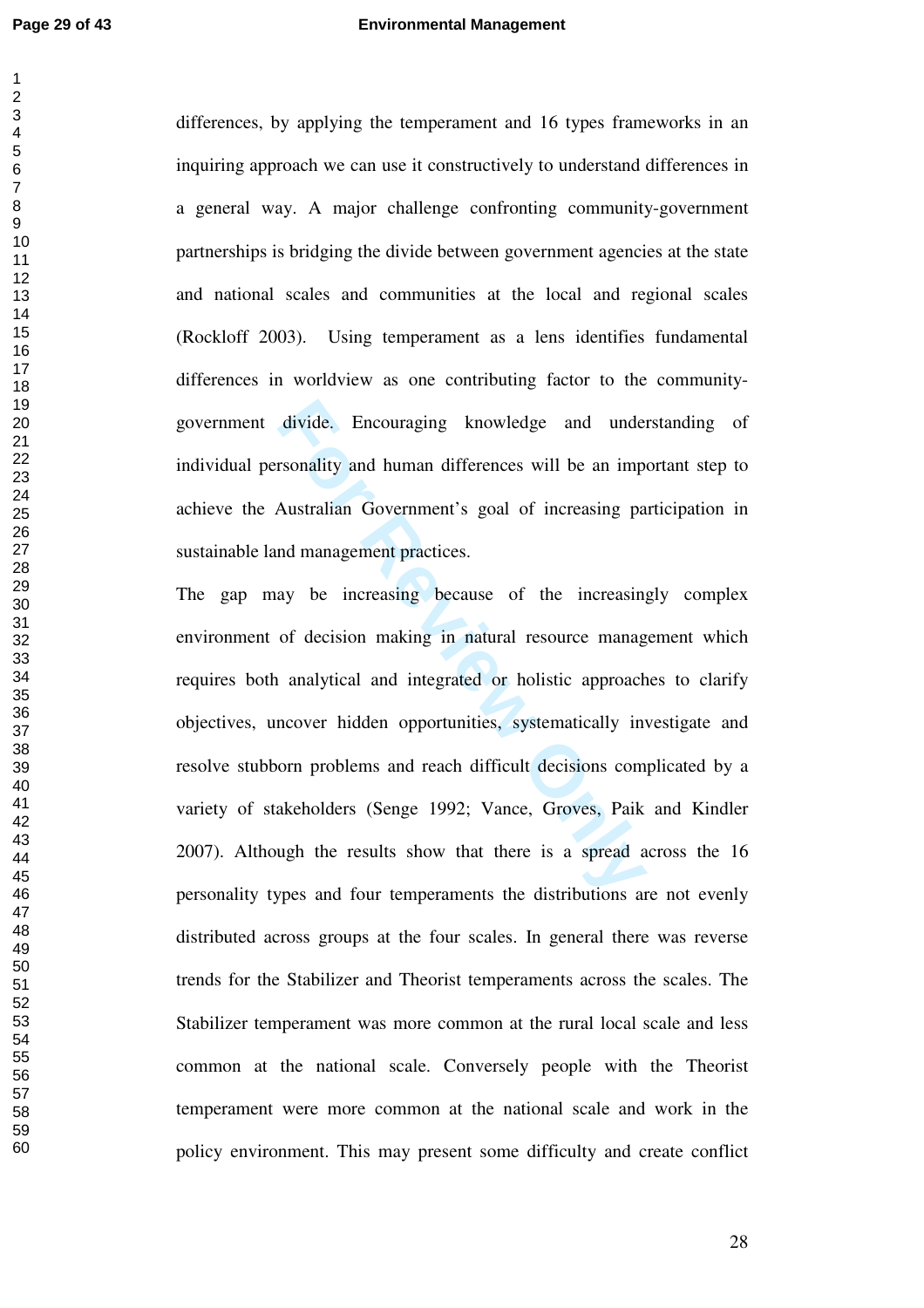when decisions have to be negotiated as the core needs or driving forces and values and goals of the two temperaments are different. The consequence is that each temperament will see a different perspective, take a different approach to the same situation and is likely to drive people to propose different solutions to same problems. The lack of people with the Catalyst temperament at the local and regional scales will have implications for collective activity. People with the Catalyst temperament have a need for meaning and significance that comes from have a sense of purpose and working toward some greater good. The temperament styles of Stabilizer and Improviser will be more evident.

significance that comes from have a sense of<br>ard some greater good. The temperament styles<br>er will be more evident.<br>In type on decision making in natural resource<br>dicate a number of interesting trends which sug<br>that would Our study has provided only a preliminary analysis of the likely role of psychological type on decision making in natural resource management. The results indicate a number of interesting trends which suggest possible relationships that would be worthwhile investigating further. A variety of future research questions arise from these results. For example, is a Perceiving or Judging preference more likely to lead to adopting a potentially risky new idea? How might a Stabilizer act differently than a Theorizer in this regard? How might personality type link to factors such as goals that an individual may hold, or the communication channels they are most attuned to? Is Thinking versus Feeling correlated with particular attitudes toward natural resources? Similarly, given the differences across scales, how might these differences affect cross-scale interactions? Does having Theorizers at the national and state level, while having Stabilizers at the local and regional level, suggest different interactions than the opposite, or if the predominant type was similar across scales?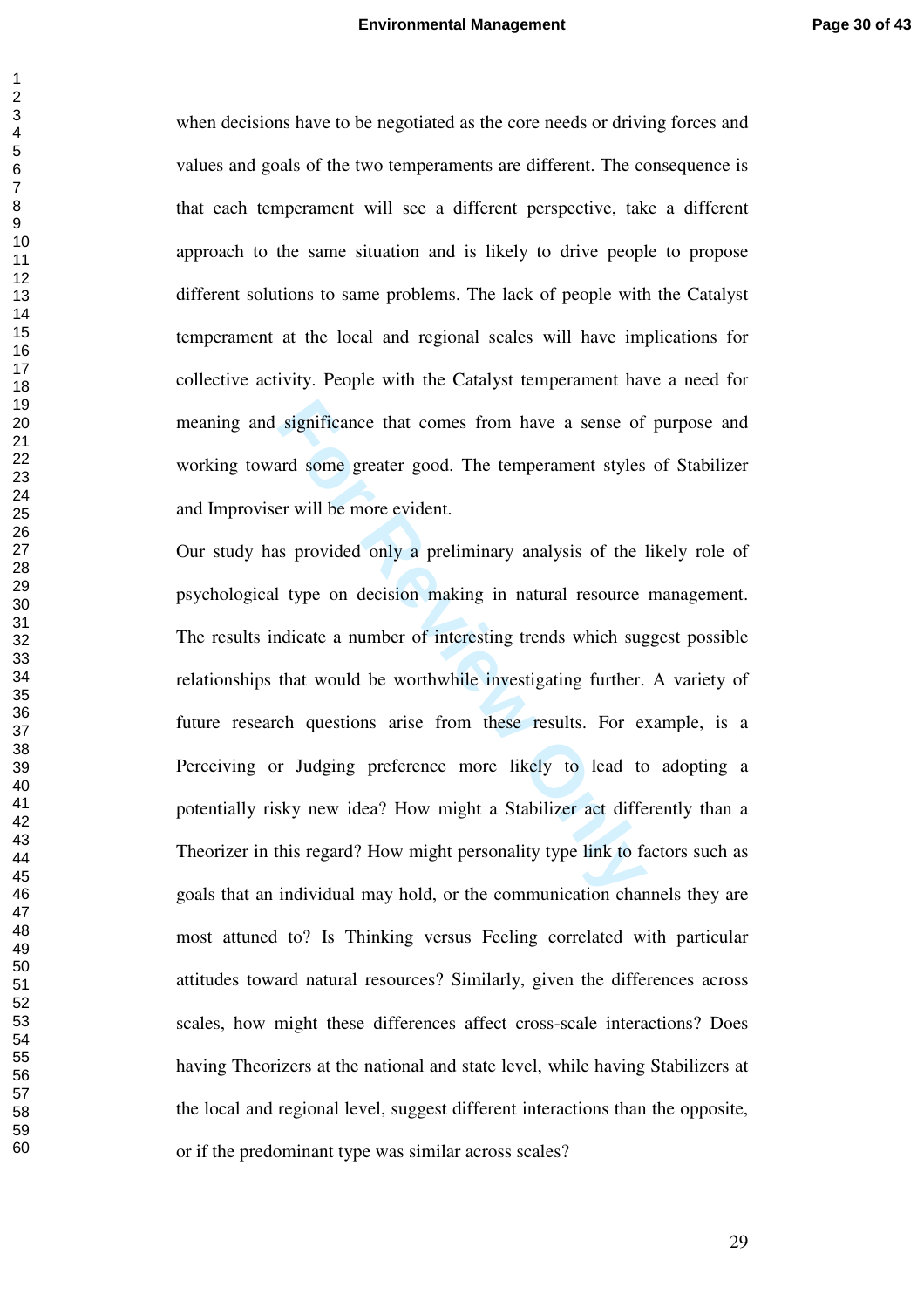123456789

 $\overline{1}$  $\overline{2}$  $\overline{3}$  $\overline{4}$ 5 6  $\overline{7}$ 8 9

Finally, we suggest that, in order to increase participation in sustainable natural resource practices greater attention must be paid to individual and human differences and the implication this has on the relationship between the individual, participation and collective action.

# **Acknowledgements**

acknowledge and are most grateful to all those p<br>part in our survey. Special thanks to Dr Ann Ha<br>for their constructive comments on earlier draft<br>ewers.<br>is A (2005) Nipped in the bud: why regional scale<br>gement is not bloom We wish to thank Land & Water Australia for the funding to undertake this research. We acknowledge and are most grateful to all those people whose chose to take part in our survey. Special thanks to Dr Ann Hamblin and Dr Anne Russell for their constructive comments on earlier drafts and to this journal's reviewers.

References

- Allan C, Curtis A (2005) Nipped in the bud: why regional scale adaptive management is not blooming. Environmental Management 36(3): 414-425
- Allison HE, Hobbs RJ (2006) Science and Policy in Natural Resources Management - Understanding System Complexity. Cambridge University Press, Cambridge
- Australian Government (2008) Caring for our Country Business Plan 2009- 2010. Australian Government, Canberra
- Ball I (2001) Gender differences in the distribution of types in Australia: 'Men are from Marble Bar; women are from Venus Bay'. Australian Psychological Type Review 3(1): 15-16
- Ball IL (2009) The sum of us. Australian Psychological Type Review 11(1): 23-25
- Bayne R (1995) The Myers-Briggs Type Indicator : A Critical Review and Practical Guide. Chapman & Hall, London
- Berens LV (2006) Understanding Yourself and Others. An Introduction to the 4 Temperaments. Telos Publications, Huntington Beach, Ca
- Berens LV (2008) Five lenses of type. Telos Publications, Huntington Beach, Ca
- Beyler J, Schmeck RR (1992) Assessment of individual differences in preferences for holistic-analytic strategies: evaluation of some commonly available instruments. Educational and Psychological Measurement 52(3): 709-719
- Boyle GJ, Matthews G, Saflofske DH (eds) (2008) The Sage handbook of Personality Theory and Assessment. Vol 2 Personality Measurement and Assessment. Sage Publications, Thousand Oaks, Ca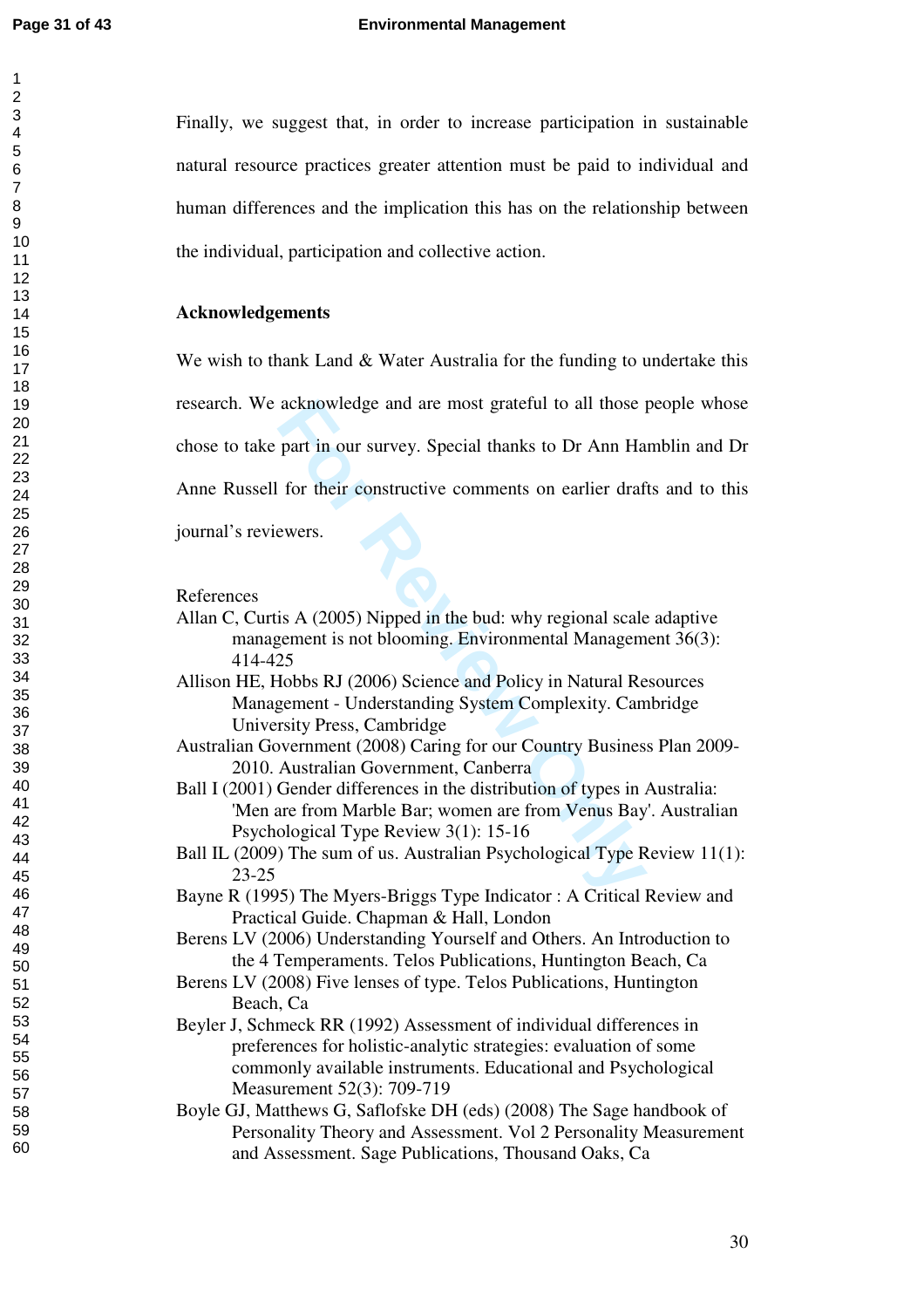- Brock WA, Carpenter S (2007) Panaceas and diversification of environmental policy. Proceedings of the National Academy of Sciences of the United States of America 104(39): 15206-15211
- Brooks L (1978) Nonanalytic Concept Formation and Memory for Instances. In: Rosch E and Llyod BB (eds), Cognition and Categorization. Erlbaum, Hillsdale NJ
- Cattell HEP, Mead AD (2008) The Sixteen Personality Factor Questionnaire (16PF). In: Boyle GJ, Matthews G and Saflofske DH (eds), The Sage Handbook of Personality Theory and Assessment. Vol 2 Personality Measurement and Assessment. Sage Publications, Thousand Oaks, Ca
- Costa Jr. PT, McCrae RR, Dye DA (1991) Facet scales for agreeableness and conscientiousness: a revision of the NEO personality inventor. Personality and Individual Differences 12: 887-898
- DeYoung CG, Quilty LC, Peterson JB (2007) Between facets and domains: 10 aspects of the big five. Journal of Personality and Social 93(5): 880-896
- Dillman DA (2007) Mail and Internet Surveys. 2007 Update with New Internet, Visual and Mixed-Mode Guide. John Wiley and Sons Inc, Hoboken, NJ
- Foster JA, Rogers J (1998) Cognitive styles and communication: a survey of Australian farmers and researchers. Australian Journal of Psychological Type 7: 18-23
- nality and Individual Differences 12: 887-898<br> **For Review Concept CONT CONT SET ASS**<br> **For Review Example 12:** 887-898<br> **For Review Control of Personality and So**<br> **For Review Only Different Surveys.** 2007 Update with<br> **F** Gattig A, Hendrickx L (2007) Judgmental discounting and environmental risk perception: dimensional similarities, domain differences, and implications for sustainability. Journal of Social Issues 63(1): 21-39
- Goldspink C, Kay R (2004) Bridging the micro-macro divide: a new basis for social science. Human Relations 57(5): 597-615
- Harris GP (2007) Seeking Sustainability in an Age of Complexity. Cambridge University Press, Cambridge, UK
- Hautala TM (2006) The relationship between personality and transformational leadership. Journal of Management Development 25(8): 777-794
- Hirsh KW, Hirsh E (2007) Introduction to TYPE® and Decision Making. CPP, Inc, Mountain View, Ca
- Holling CS, Meffe GK (1996) Command and control and the pathology of natural resource management. Conservation Biology 10(2): 328-337
- Janis IL (1971) Groupthink among Policy Makers. In: Sanctions for Evil. Sanford N and Comstock C (eds), Jossey-Bass **,** San Francisco

Keirsey D (1998) Please Understand Me II : Temperament, Character, Intelligence. Prometheus Nemesis Book Co., California

- Keirsey D, Bates M (1984) Please Understand Me: Character and Temperament Types. Prometheus Nemesis Book Co., California,
- Leicester G, O'Hara M (2009) Ten Things to Do in a Conceptual Emergency. Triarchy Press, Axminster, UK
- Leitner DW, Myers BE, Sardeson K, Keller PFG, Chang TJ (1979) If you want to know what factors influence response rate, why not ask? Proceeding of the Survey Research Methods Section, ASA
- Myers IB, McCaulley M, Quenk NL, Kammer AL (1998) MBTI Manual: A Guide to the Development and Use of the Myers-Briggs Type

 $\overline{1}$  $\overline{2}$  $\overline{3}$  $\overline{4}$ 5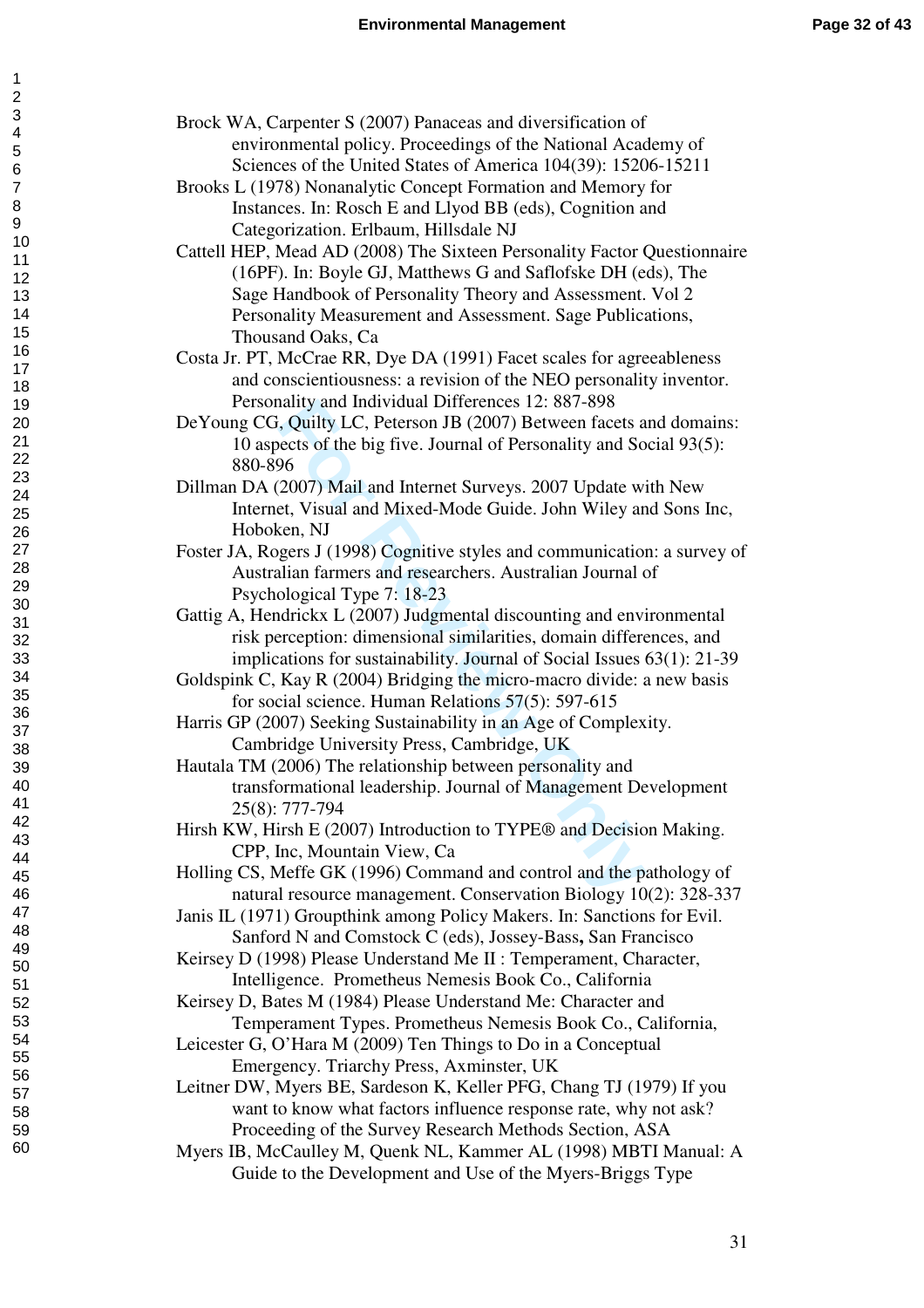123456789

5<br>6<br>7<br>8

 $\overline{1}$  $\frac{2}{3}$  $\overline{4}$ 

 $\boldsymbol{9}$ 

| Indicator. Consulting Psychologists Pres Inc. and Australian Council<br>for Educational Research, Camberwell, Vic                                                                                               |
|-----------------------------------------------------------------------------------------------------------------------------------------------------------------------------------------------------------------|
| National Land and Water Resources Audit (2005) Signposts for Australian<br>agriculture: a framework for developing economic and social                                                                          |
| indicators. Australian Government, Canberra                                                                                                                                                                     |
| Natural Resource Management Ministerial Council. (2006) Framework for<br>Future NRM Programmes. Accessed online Feb 7, 2008:                                                                                    |
| http://www.nrm.gov.au/publications/frameworks/future-                                                                                                                                                           |
| programmes.html                                                                                                                                                                                                 |
| Norman RD (1948) A review of some problems related to the mail                                                                                                                                                  |
| Questionnaire. Educational and Psychological Measurement 8: 235-<br>247                                                                                                                                         |
| Pannell D, Roberts A. (2008,) Delivering on the promise of Caring for our<br>Country. Accessed online June 11, 2009:                                                                                            |
| http://cyllene.uwa.edu.au/~dpannell/delivering_cfoc.htm                                                                                                                                                         |
| Pannell DJ. (2005) Personality and the adoption of innovations. Pannell                                                                                                                                         |
| Discussions Accessed online October 29, 2007:                                                                                                                                                                   |
| http://cyllene.uwa.edu.au/~dpannell/pd/pd0038.htm                                                                                                                                                               |
| Pannell DJ, Ewing MA (2006) Managing secondary dryland salinity:                                                                                                                                                |
| options and challenges. Agricultural Water Management. Special                                                                                                                                                  |
| Issue on Water Scarcity: Challenges and Opportunities for Crop                                                                                                                                                  |
| Science 80(1-3): 41-56                                                                                                                                                                                          |
| Pannell DJ, Marshall GR, Barr N, Curtis A, Vanclay F, Wilkinson R (2006)                                                                                                                                        |
| Understanding and promoting adoption of conservation practices by                                                                                                                                               |
| rural landholders. Australian Journal of Experimental Agriculture<br>46(11): 1407-1424                                                                                                                          |
| Pretty J, Howard H (2001) Social capital and the environment. World                                                                                                                                             |
| Development 29(2): 209-227                                                                                                                                                                                      |
| Robins L (2007) Major paradigm shifts in NRM in Australia. International                                                                                                                                        |
| Journal of Global Environmental Issues 7(4): 300-311                                                                                                                                                            |
| Robins L, Dovers S (2007) Community-based NRM boards of management:                                                                                                                                             |
| are they up to the task? Australasian Journal of Environmental                                                                                                                                                  |
| Management 14(2): 111-122                                                                                                                                                                                       |
|                                                                                                                                                                                                                 |
| Rockloff S (2003) Organising for sustainable natural resource management:                                                                                                                                       |
| representation, leadership and partnerships at four spatial scales.                                                                                                                                             |
| School of Environmental Science Perth, Murdoch University. Ph.D.                                                                                                                                                |
| Russell AL (2006) Embracing & opposing change. Does type make a                                                                                                                                                 |
| difference to how we address change? Australian Psychological                                                                                                                                                   |
| Type Review $8(1)$ : 9-12                                                                                                                                                                                       |
| Rykiel Jr. EJ (1998) Relationships of Scale to Policy and Decision Making,                                                                                                                                      |
| In: Peterson DL and Parker VT (eds), Ecological Scale; Theory and<br>Applications. Columbia University Press, Irvington, NY                                                                                     |
| Senge PM (1992) The Fifth Discipline: The Art and Practice of the Learning<br>Organization. Random House Australia, Milsons Point, NSW,                                                                         |
| Shepherd C (2005) Small towns: vision, purpose and strategic economic<br>realities. Small Town Survival Conference Partnerships for Progress,<br>York, Western Australia, Wheatbelt Area Consultative Committee |
|                                                                                                                                                                                                                 |
| Shrapnel M, Davie J (2001) The influence of personality in determining                                                                                                                                          |
| farmer responsiveness to risk. Journal of Agricultural Education and                                                                                                                                            |
| Extension 7(3): 167-178                                                                                                                                                                                         |
|                                                                                                                                                                                                                 |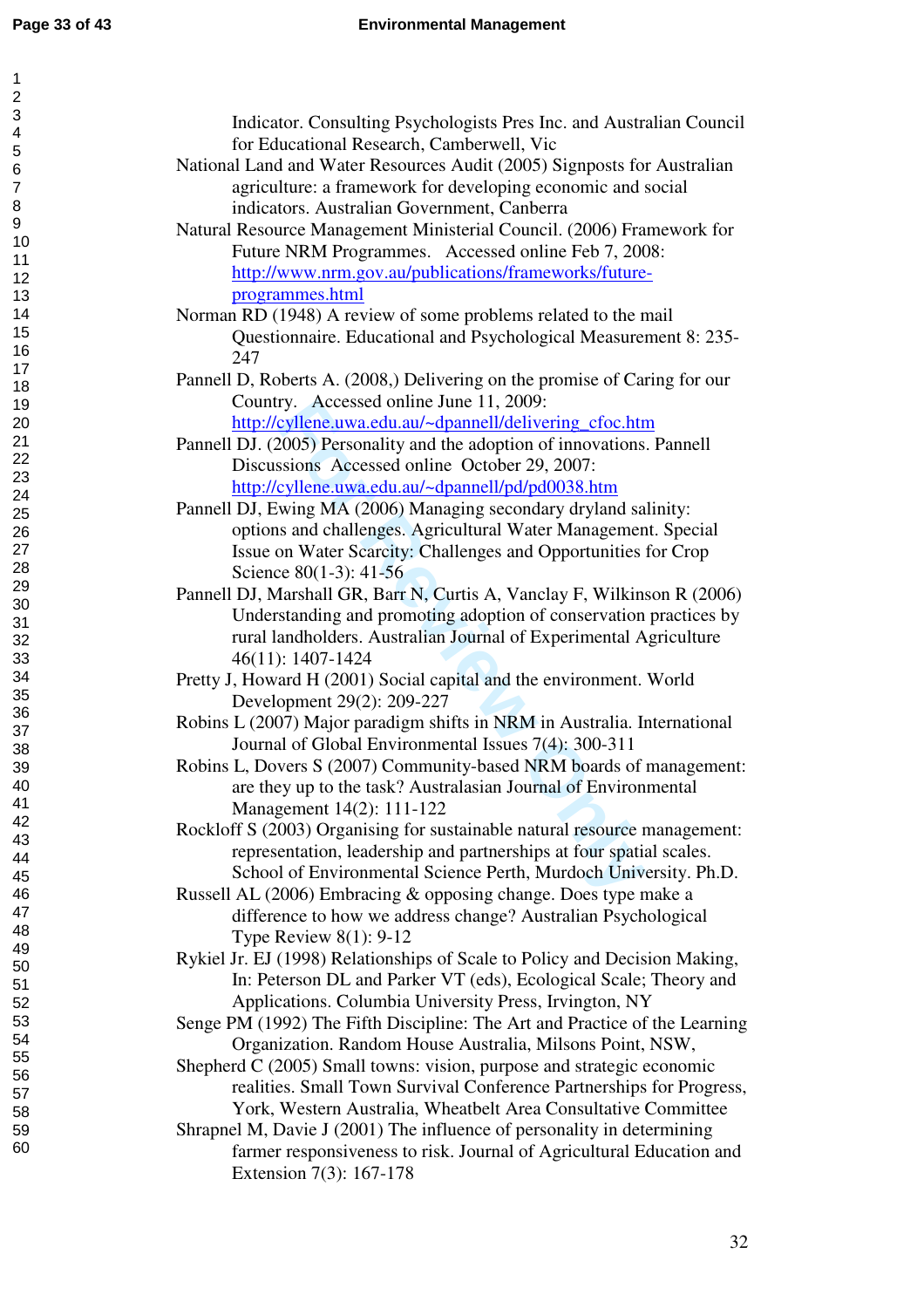- Strachan R (2006) Using type in management training in Australian agriculture. Australian Association of Psychological Type 8th National Conference, 28 June - 2 July 2006, Brisbane, Australia
- Vance CM, Groves KS, Paik Y, Kindler H (2007) Understanding and measuring linear-non linear thinking style for enhanced management education and professional practice. Academy of Management Learning & Education 6(2): 167-185
- Volkema RJ, Gorman RH (1998) The influence of cognitive-based group composition on decision-making process and outcome. Journal of Management Studies 35(1): 105-121
- Westley F, Carpenter SR, Brock WA, Holling CS, Gunderson LH (2002) Why systems of people and nature are not just social and ecological systems. In: Gunderson LH and Holling CS (eds), Panarchy, Island Press, Washington, DC

>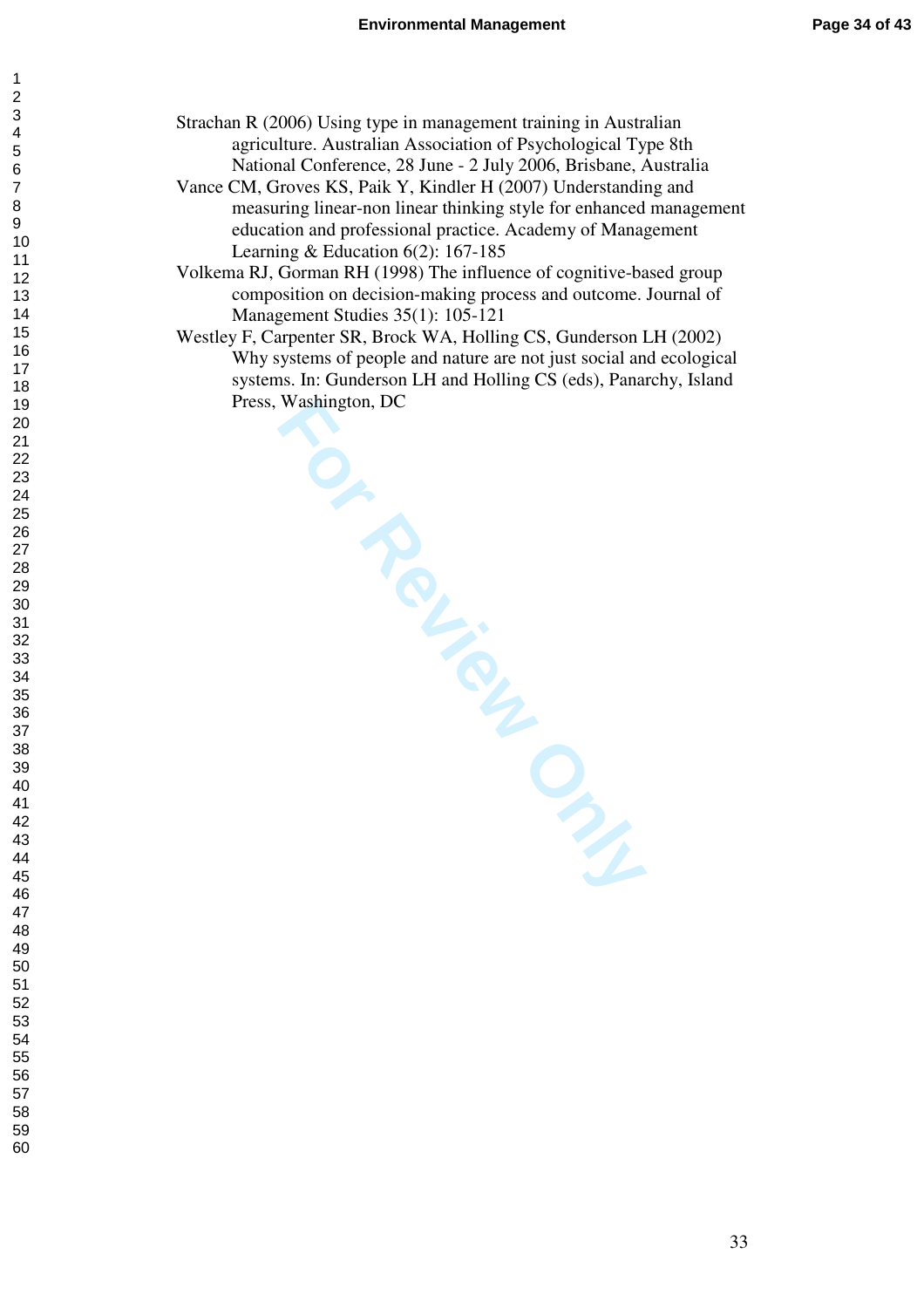$\overline{1}$  $\overline{2}$ 

Table 1 Contribution made by each preference to each of the 16 Myers-Briggs Types (based on Myers and others (1998))

|                              |            | <b>Sensing</b>               |             | Intuitive   |             |  |
|------------------------------|------------|------------------------------|-------------|-------------|-------------|--|
|                              |            | With                         | With        | With        | With        |  |
|                              |            | thinking                     | feeling     | thinking    | feeling     |  |
|                              |            |                              |             |             |             |  |
|                              | With       |                              |             |             |             |  |
| Introvert                    | judging    | <b>ISTJ</b>                  | <b>ISFJ</b> | <b>INFJ</b> | <b>INTJ</b> |  |
|                              | With       |                              |             |             |             |  |
|                              | perceiving | <b>ISTP</b>                  | <b>ISFP</b> | <b>INFP</b> | <b>INTP</b> |  |
|                              |            |                              |             |             |             |  |
|                              | With       |                              |             |             |             |  |
|                              | perceiving | <b>ESTP</b>                  | <b>ESFP</b> | <b>ENFP</b> | <b>ENTP</b> |  |
| <b>Extrovert</b>             |            |                              |             |             |             |  |
|                              | With       |                              |             |             |             |  |
|                              | judging    | <b>ESTJ</b>                  | <b>ESFJ</b> | <b>ENFJ</b> | <b>ENTJ</b> |  |
|                              |            |                              |             |             |             |  |
| $I = depth of concentration$ |            | $E =$ breadth of interests   |             |             |             |  |
| $S =$ reliance on facts      |            | $N =$ grasp of possibilities |             |             |             |  |
| $T = logic$ and analysis     |            | $F =$ warmth and sympathy    |             |             |             |  |
| $J =$ organisation           |            | $P = adaptability$           |             |             |             |  |
|                              |            |                              |             |             |             |  |
|                              |            |                              |             |             |             |  |
|                              |            |                              |             |             |             |  |
|                              |            |                              |             |             |             |  |
|                              |            |                              |             |             |             |  |
|                              |            |                              |             |             |             |  |
| THIS                         |            |                              |             |             |             |  |
|                              |            |                              |             |             |             |  |
|                              |            |                              |             |             |             |  |
|                              |            |                              |             |             |             |  |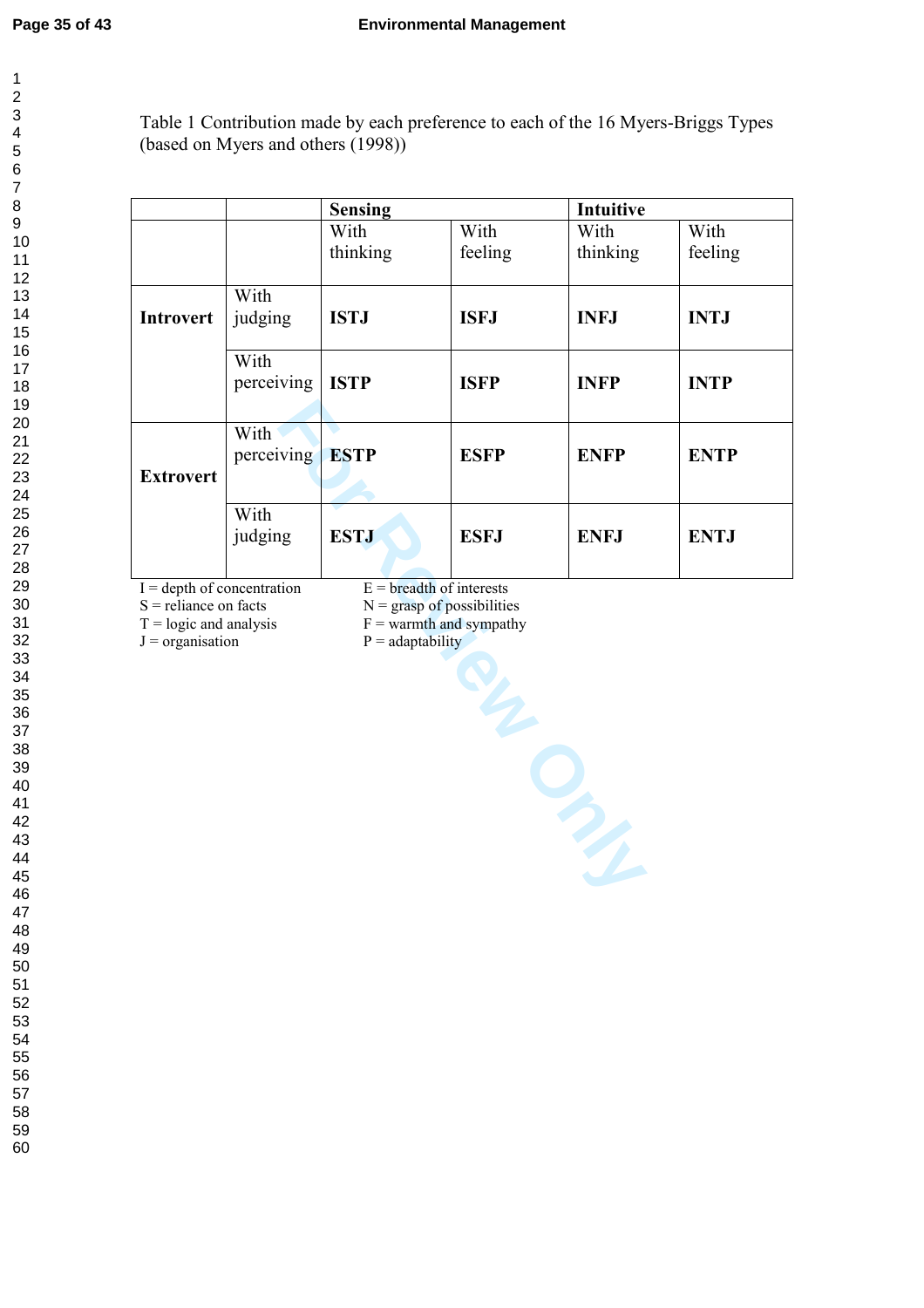# Table 2 The Temperament Matrix and the descriptions of the temperaments



# Improviser $T^M$

To improvise is to vary one's actions to get the best result using whatever is at hand. It is the ultimate expression of the freedom to respond to the needs of the moment. It is also the means to create pleasant aesthetic experiences.

# $Stabilizer^{TM}$

Stabilizing prevents groups and institutions falling apart. It is fundamental to creating an environment where one can be secure in a sense of belonging. It provides the means to economic security.

# Theorist $TM$

Understanding and developing theories provides the basis for mastery and competence. Businesses are built on scientific discoveries and innovations. Theory is the means to understanding the objective truth on which to build a path to achievement.

# $Catalyst^{TM}$

To catalyse is to engage with others in a way that promotes their identify without losing one's own identity. Catalyzing is natural to those who need to have a meaning and purpose to their lives. It is the means to self-actualization.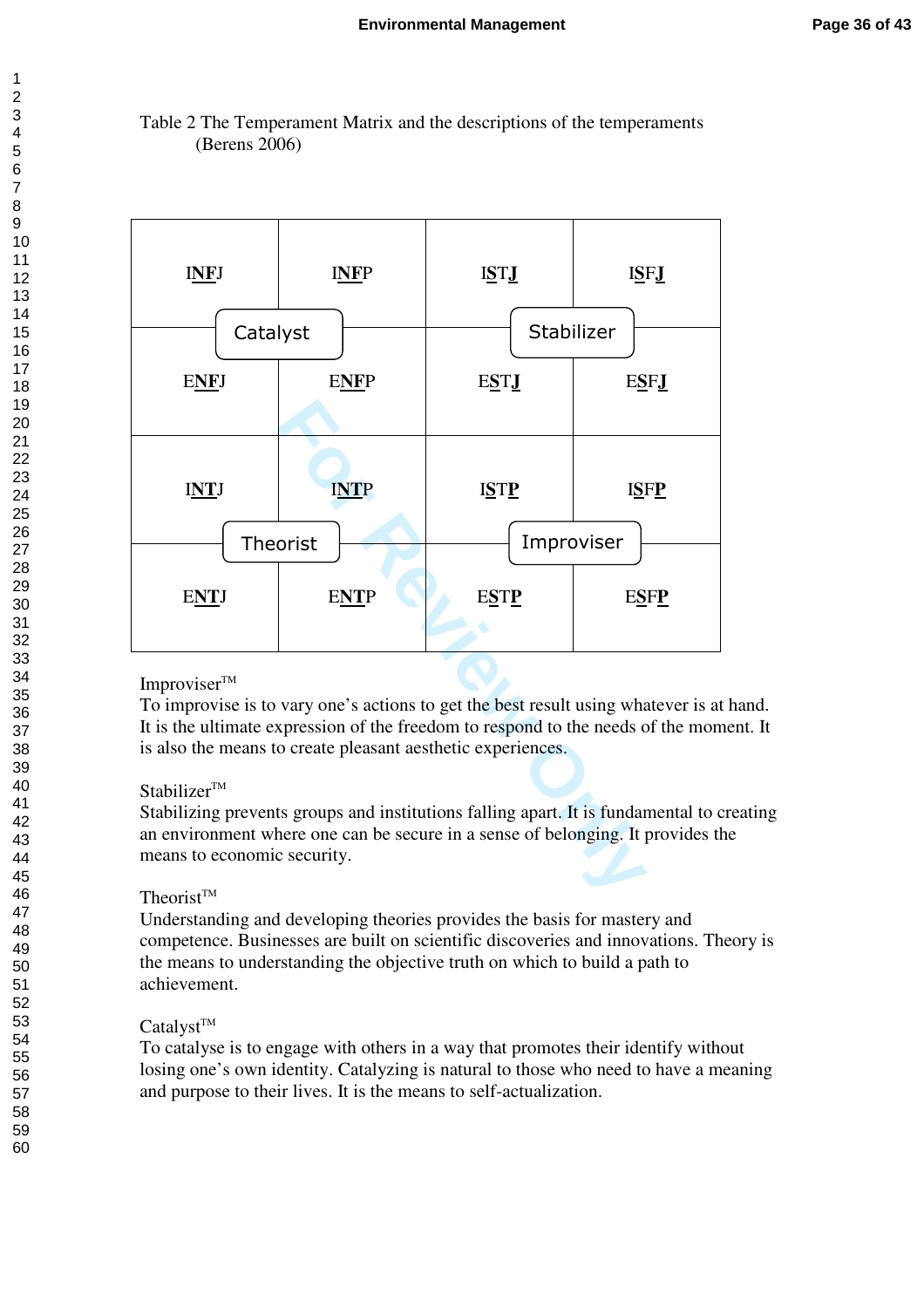Table 3 Numbers of types in the decision makers in natural resource management

| <b>ISTJ</b>    | <b>ISFJ</b>    | <b>INFJ</b>    | <b>INTJ</b> |
|----------------|----------------|----------------|-------------|
| 13             | $\overline{2}$ | 3              | 12          |
| <b>ISTP</b>    | <b>ISFP</b>    | <b>INFP</b>    | <b>INTP</b> |
| 4              | $\overline{2}$ | $\overline{4}$ | 6           |
| <b>ESTP</b>    | <b>ESFP</b>    | <b>ENFP</b>    | <b>ENTP</b> |
| $\overline{2}$ | $\overline{2}$ | 17             | 14          |
| <b>ESTJ</b>    | <b>ESFJ</b>    | <b>ENFJ</b>    | <b>ENTJ</b> |
| 12             | 3              |                | 18          |

**For Review Only**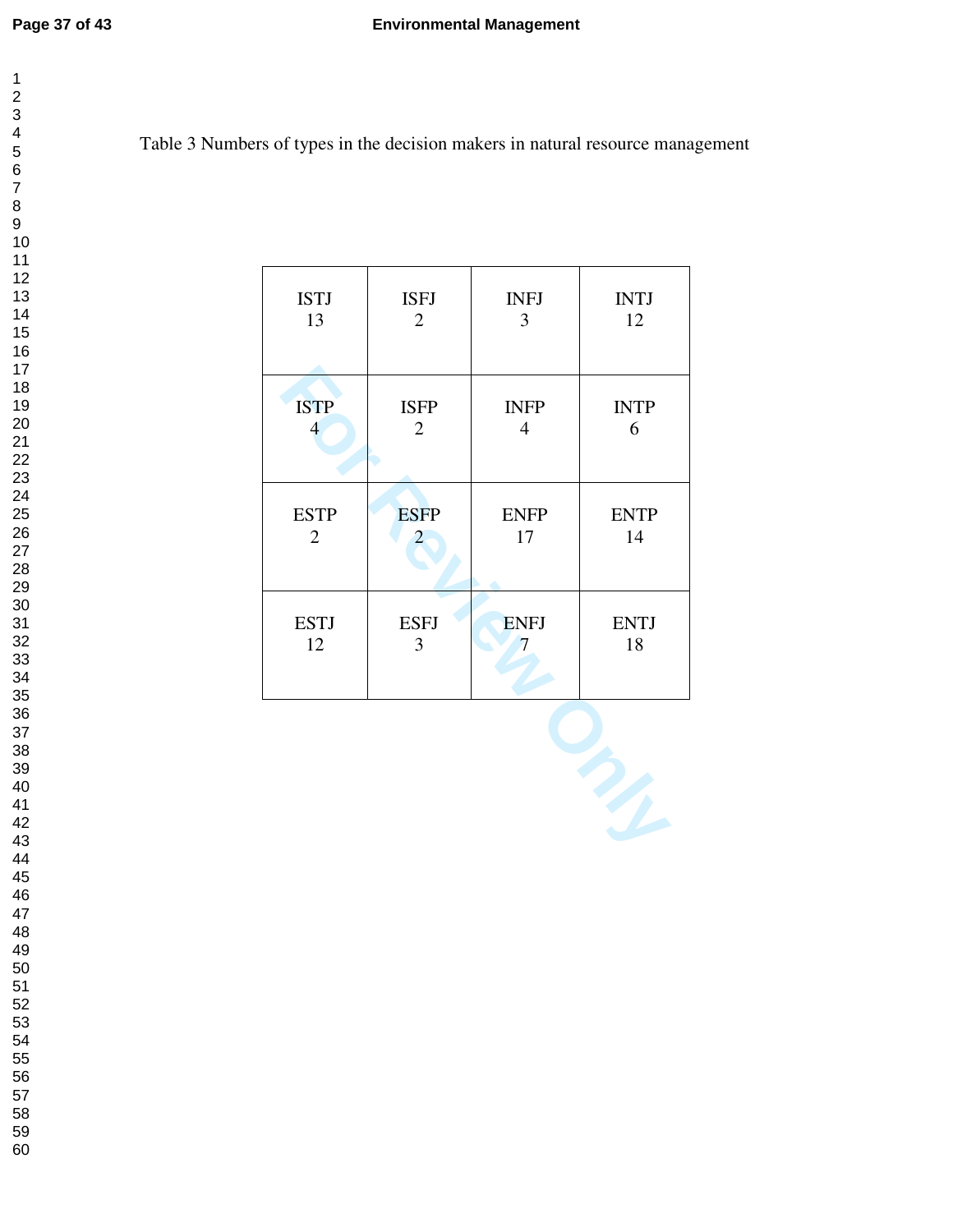

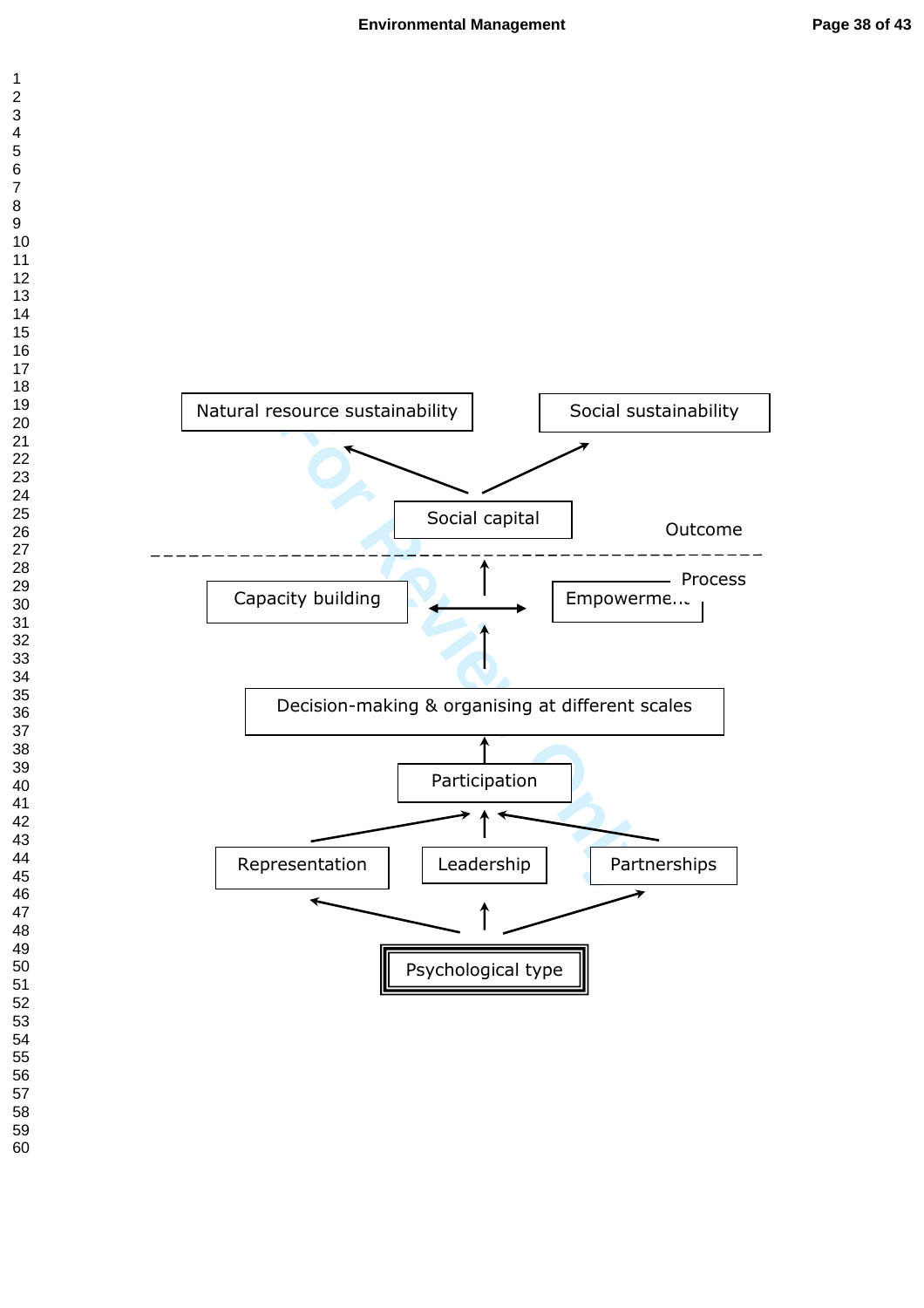

SWDC SCDC**WDC** 



FRIENDS GROUPS

**Page 39 of 43**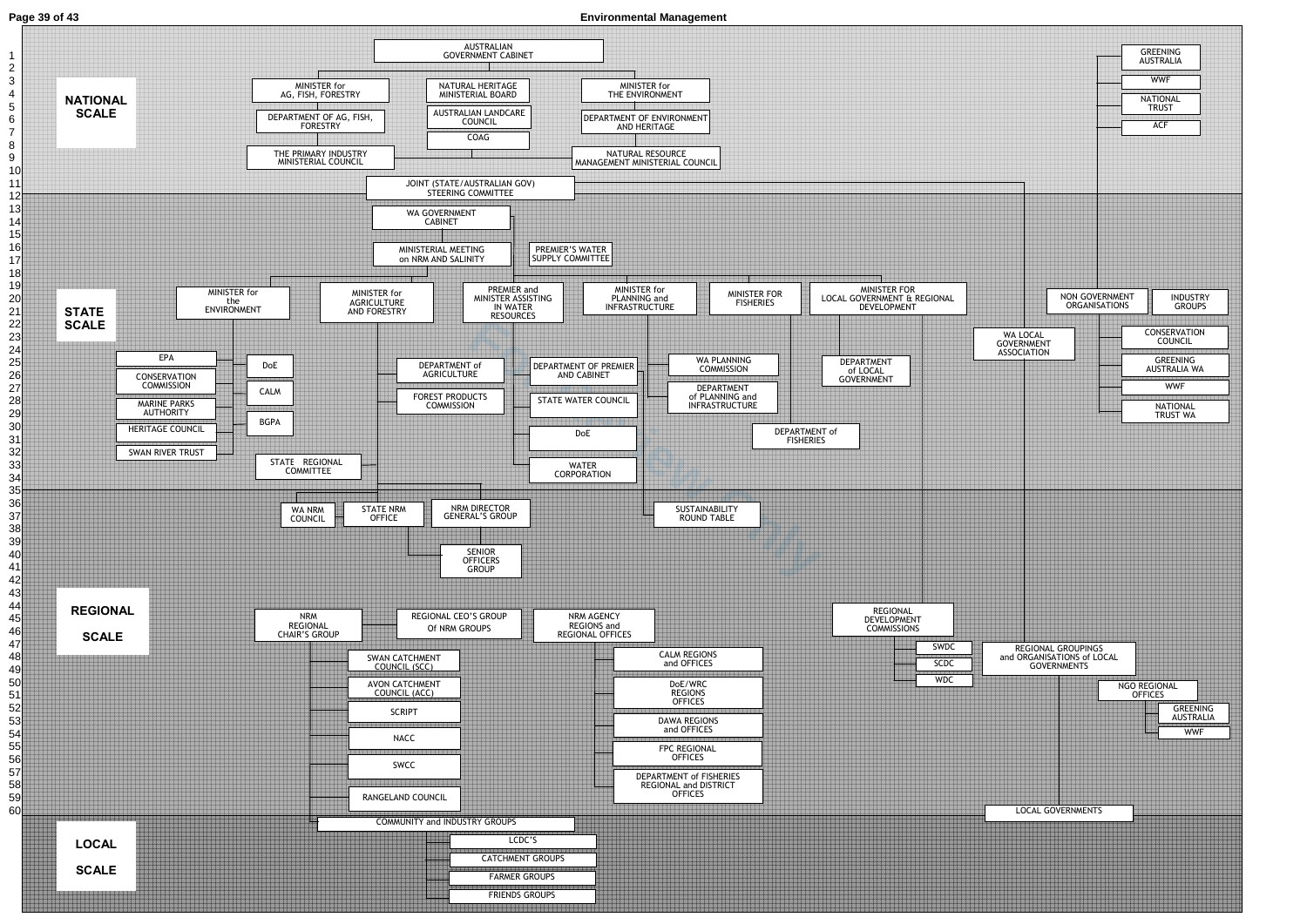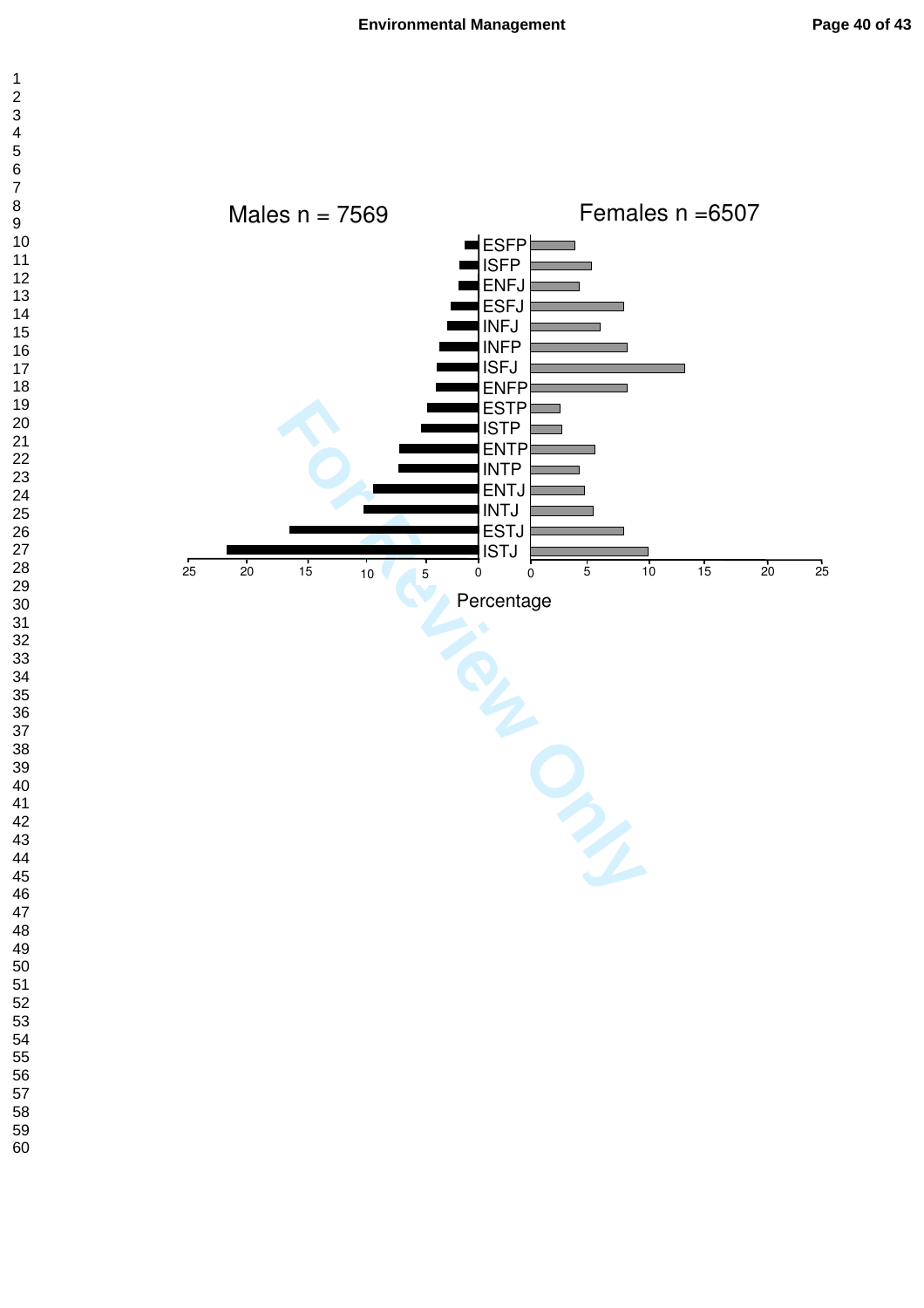$\overline{1}$  $\overline{c}$  $\overline{3}$  $\overline{4}$ 

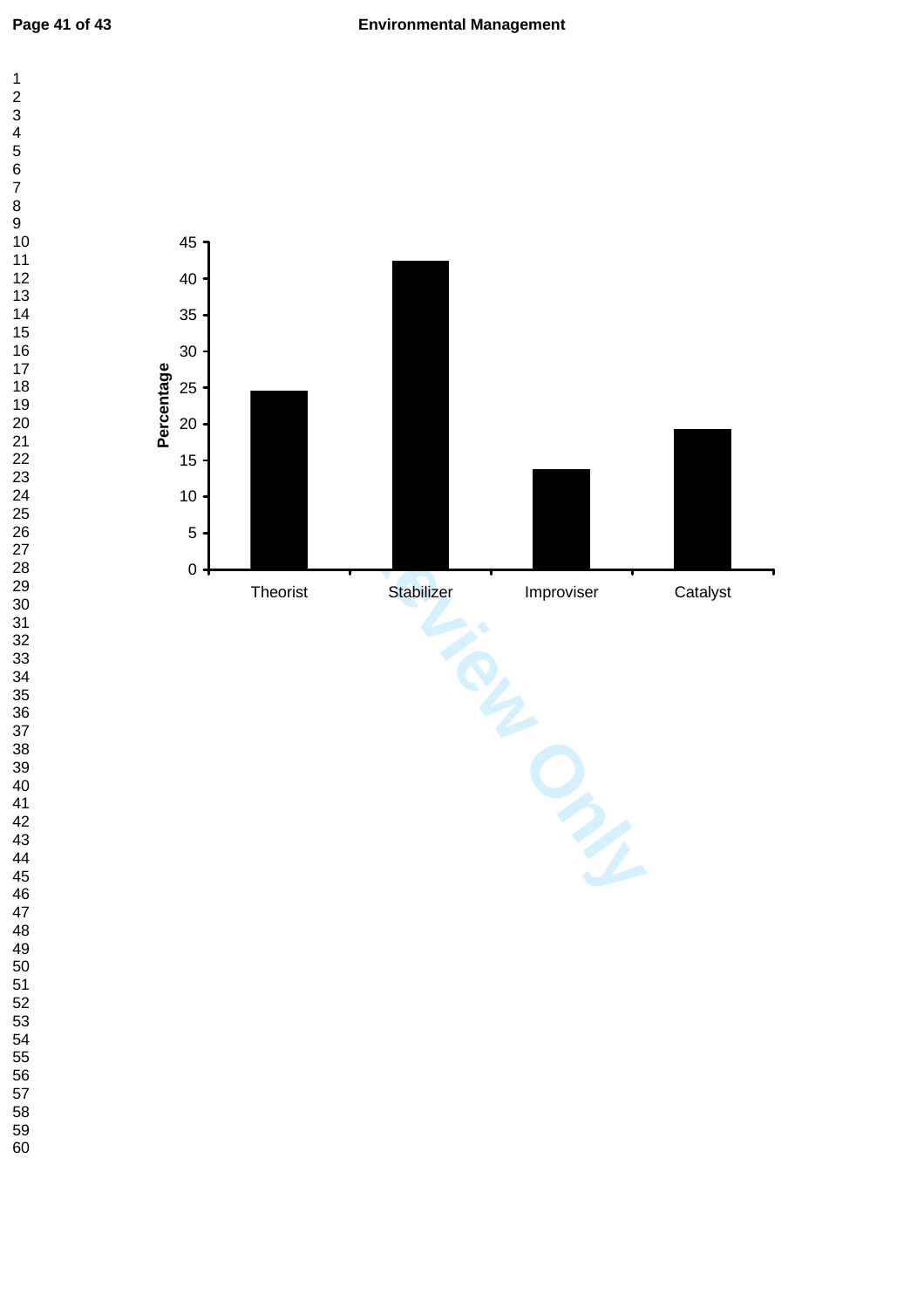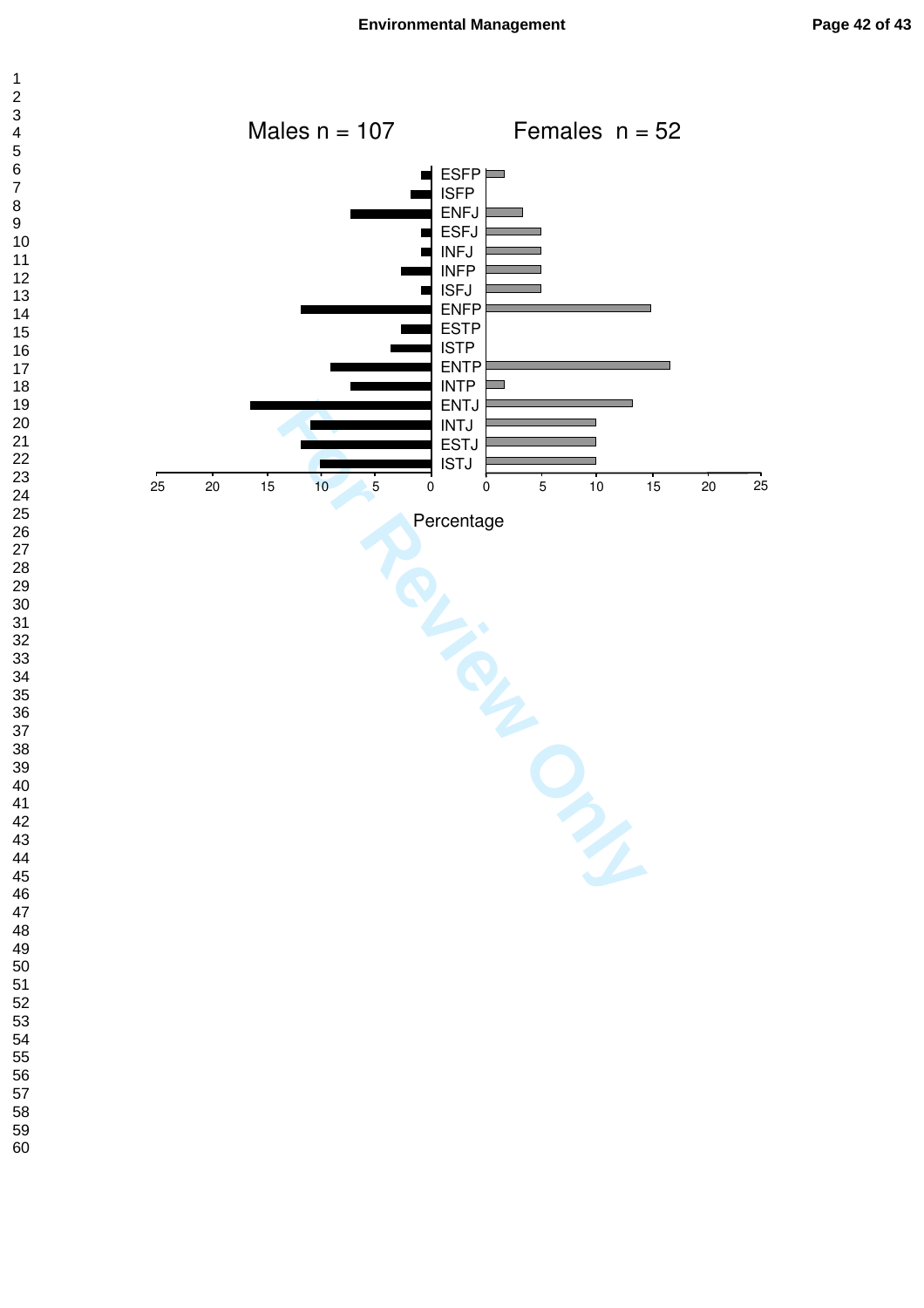| $\mathbf{1}$                          |                                     |   |            |    |            |    |
|---------------------------------------|-------------------------------------|---|------------|----|------------|----|
| $\frac{2}{3}$                         |                                     |   |            |    |            |    |
|                                       |                                     |   |            |    |            |    |
| $\overline{\mathcal{A}}$              | <b>ESFP</b>                         |   |            |    |            |    |
| 5                                     | <b>ISFP</b>                         |   |            |    |            |    |
| $\begin{array}{c} 6 \\ 7 \end{array}$ | <b>ENFJ</b>                         |   |            |    |            |    |
|                                       | <b>ESFJ</b>                         |   |            |    |            |    |
| 8                                     | $\ensuremath{\mathsf{INFJ}}\xspace$ |   |            |    |            |    |
| 9                                     | <b>INFP</b>                         |   |            |    |            |    |
| 10                                    |                                     |   |            |    |            |    |
| 11                                    | <b>ISFJ</b>                         |   |            |    |            |    |
| 12                                    | <b>ENFP</b>                         |   |            |    |            |    |
| 13                                    | <b>ESTP</b>                         |   |            |    |            |    |
| 14                                    | <b>ISTP</b>                         |   |            |    |            |    |
| 15                                    | <b>ENTP</b>                         |   |            |    |            |    |
| $16\,$                                | <b>INTP</b>                         |   |            |    |            |    |
| $17\,$                                |                                     |   |            |    |            |    |
| $18\,$                                | <b>ENTJ</b>                         |   |            |    |            |    |
|                                       | <b>INTJ</b>                         |   |            |    |            |    |
| $19$                                  | <b>ESTJ</b>                         |   |            |    |            |    |
| $20\,$                                | <b>ISTJ</b>                         |   |            |    |            |    |
| 21                                    |                                     |   |            |    |            |    |
| 22                                    | $\pmb{0}$                           | 5 | ${\bf 10}$ | 15 | ${\bf 20}$ | 25 |
| 23                                    |                                     |   | Percentage |    |            |    |
| 24                                    |                                     |   |            |    |            |    |
| 25                                    |                                     |   |            |    |            |    |
| 26                                    |                                     |   |            |    |            |    |
| 27                                    |                                     |   |            |    |            |    |
| 28                                    |                                     |   |            |    |            |    |
| 29                                    |                                     |   |            |    |            |    |
| 30                                    |                                     |   |            |    |            |    |
| 31                                    |                                     |   | TOL.       |    |            |    |
| 32                                    |                                     |   |            |    |            |    |
| 33                                    |                                     |   |            |    |            |    |
| 34                                    |                                     |   |            |    |            |    |
| 35                                    |                                     |   |            |    |            |    |
| 36                                    |                                     |   |            |    |            |    |
| 37                                    |                                     |   |            |    |            |    |
| 38                                    |                                     |   |            |    |            |    |
| 39                                    |                                     |   |            |    |            |    |
| 40                                    |                                     |   |            |    |            |    |
| 41                                    |                                     |   |            |    |            |    |
| 42                                    |                                     |   |            |    |            |    |
| 43                                    |                                     |   |            |    |            |    |
| 44                                    |                                     |   |            |    |            |    |
| 45                                    |                                     |   |            |    |            |    |
| 46                                    |                                     |   |            |    | mar        |    |
| 47                                    |                                     |   |            |    |            |    |
| 48                                    |                                     |   |            |    |            |    |
| 49                                    |                                     |   |            |    |            |    |
| 50                                    |                                     |   |            |    |            |    |
|                                       |                                     |   |            |    |            |    |
| 51                                    |                                     |   |            |    |            |    |
| 52                                    |                                     |   |            |    |            |    |
|                                       |                                     |   |            |    |            |    |
| 53<br>54<br>55<br>56<br>57            |                                     |   |            |    |            |    |
|                                       |                                     |   |            |    |            |    |
|                                       |                                     |   |            |    |            |    |
|                                       |                                     |   |            |    |            |    |
| 58                                    |                                     |   |            |    |            |    |
| 59                                    |                                     |   |            |    |            |    |
| 60                                    |                                     |   |            |    |            |    |